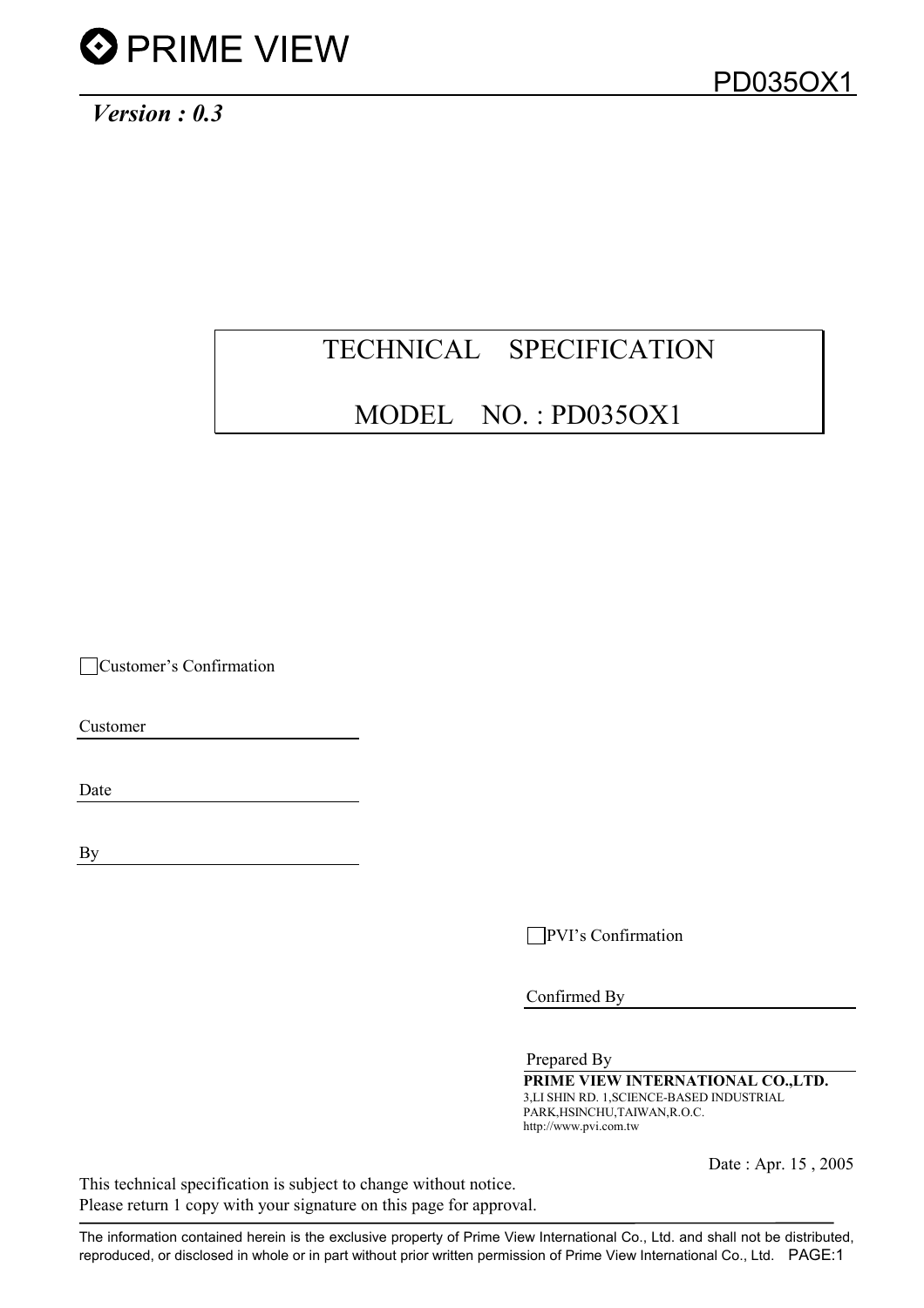

# *TECHNICAL SPECIFICATION*

## *CONTENTS*

| NO.            | <b>ITEM</b>                                         | <b>PAGE</b>    |
|----------------|-----------------------------------------------------|----------------|
|                | Cover                                               | 1              |
|                | Contents                                            | $\overline{2}$ |
| 1              | Application                                         | 3              |
| $\overline{2}$ | Features                                            | 3              |
| 3              | Mechanical Specifications                           | 3              |
| 4              | Mechanical Drawing of TFT-LCD module                | $\overline{4}$ |
| 5              | Input / Output Terminals                            | 5              |
| 6              | Pixel Arrangement and Input Connector Pin NO        | 13             |
| 7              | SPI Register Description and Timing Characteristics | 14             |
| 8              | <b>Absolute Maximum Ratings</b>                     | 18             |
| 9              | <b>Electrical Characteristics</b>                   | 18             |
| 10             | Power On Sequence                                   | 25             |
| 11             | <b>Optical Characteristics</b>                      | 25             |
| 12             | <b>Handling Cautions</b>                            | 28             |
| 13             | <b>Reliability Test</b>                             | 29             |
| 14             | <b>Block Diagram</b>                                | 30             |
| 15             | Packing                                             | 31             |
|                | <b>Revision History</b>                             | 32             |
|                | Appendix                                            | 33             |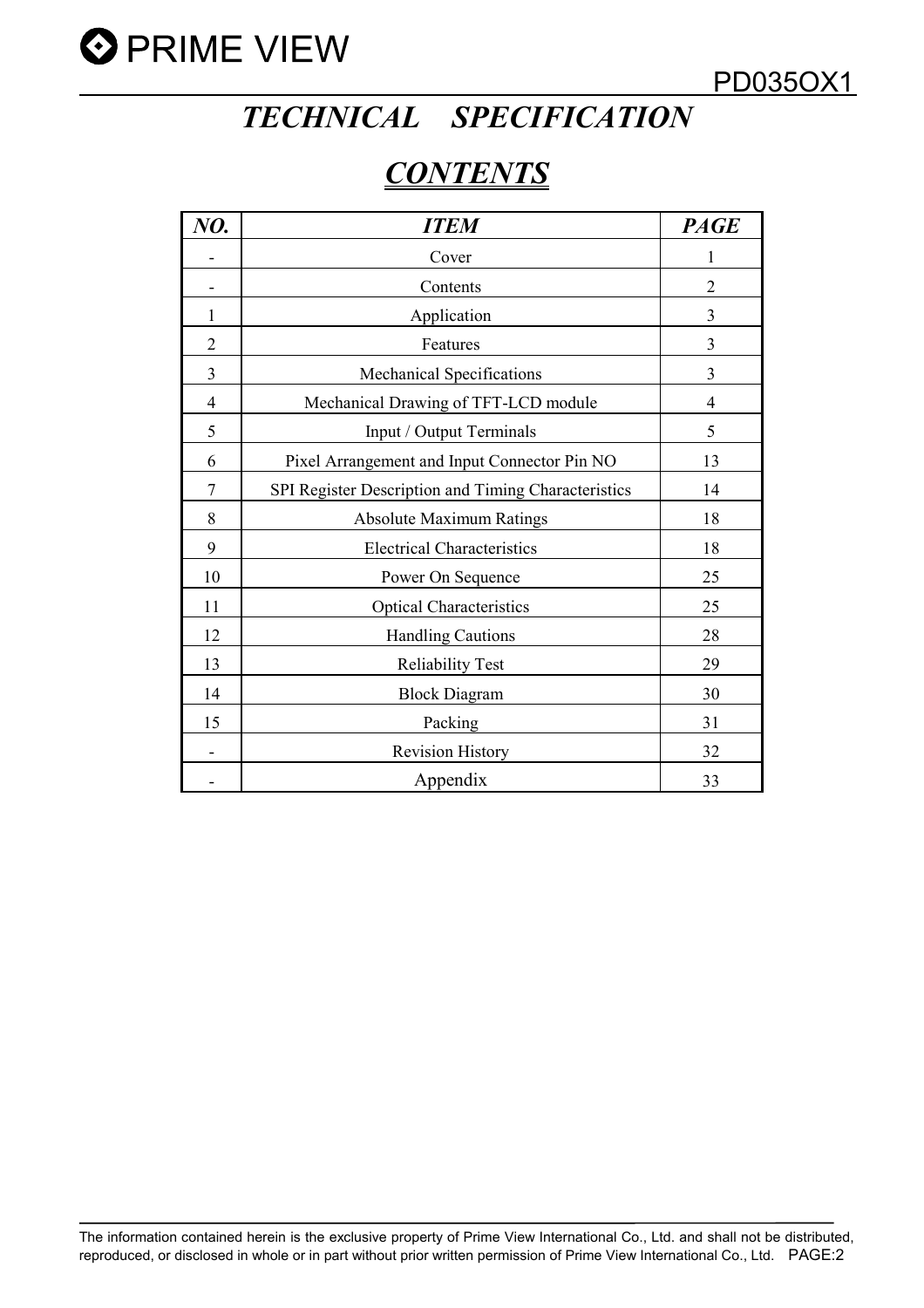### 1. Application

This technical specification applies to 3.5" color TFT-LCD panel PD035OX1.

The 3.5" color TFT LCD panel applies to videophone, door phone and other electronic products which require high quality flat panel displays.

### 2. Features

- . Amorphous silicon TFT-LCD panel with LED Backlight unit
- . Support digital 8-bits serial / 24-bits parallel RGB and CCIR601/656 input mode.
- . OSD overlay supported in CCIR601/656 input mode.
- . Optimum viewing direction  $\div$  6 o'clock.
- . Provide source and gate drivers control timing.
- . Image Reversion : Up/Down and Left/Right

### 3. Mechanical Specifications

| <b>Parameter</b>         | <b>Specifications</b>           | Unit |
|--------------------------|---------------------------------|------|
| Screen Size              | 3.5 (diagonal)                  | inch |
| Display Format           | 960 x 234                       | dot  |
| Active Area              | 71.6 (H) $\times$ 52.65 (V)     | mm   |
| Dot Pitch                | $0.0745$ (H) $\times$ 0.225 (V) | mm   |
| Pixel Configuration      | Delta                           |      |
| <b>Outline Dimension</b> | 84.15 (W)×65.3 (H)×3.65 (D)     | mm   |
| <b>Surface Treatment</b> | Anti – Glare                    |      |
| Weight                   | <b>TBD</b>                      | g    |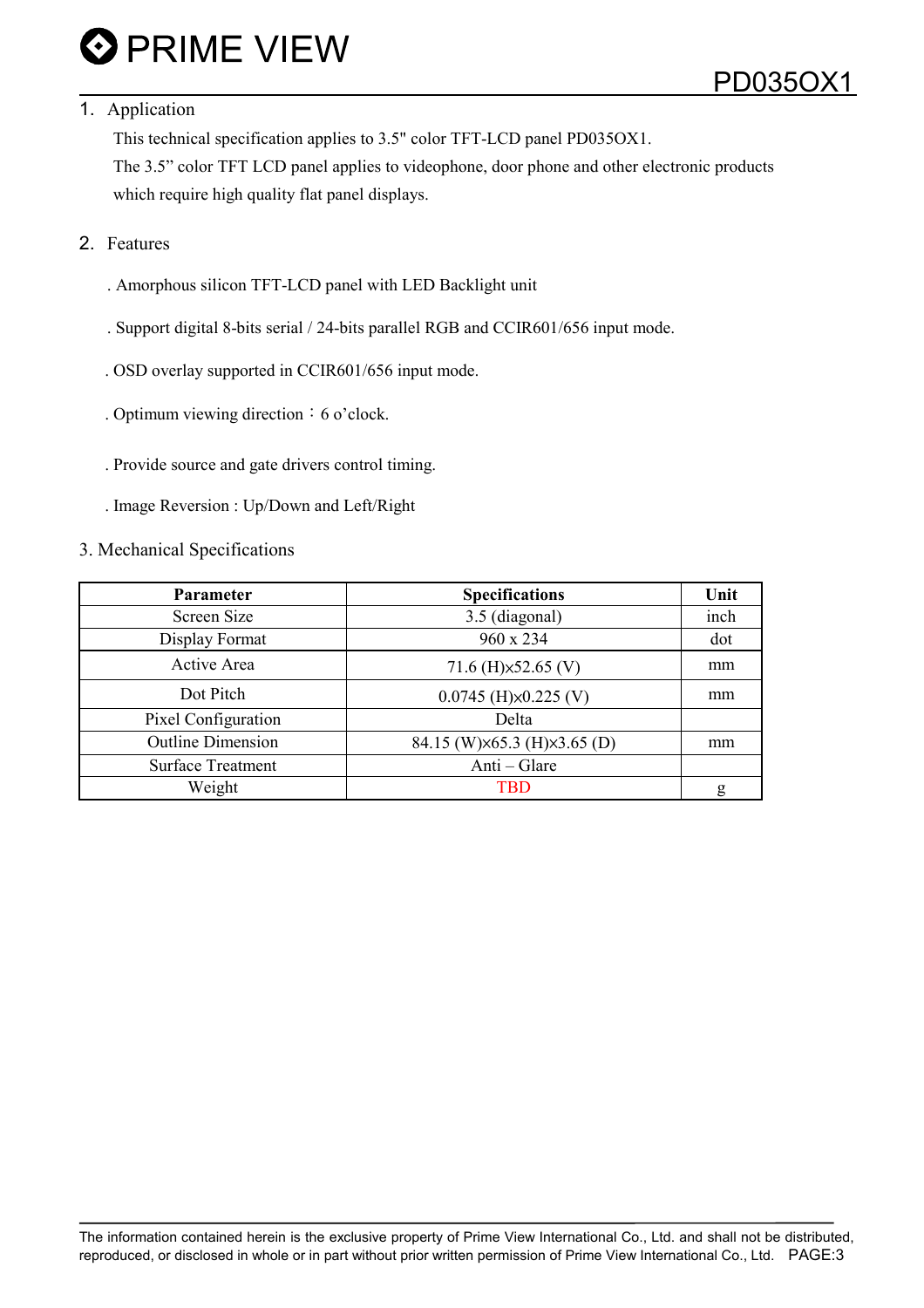### 4. Mechanical Drawing of TFT-LCD Module



The information contained herein is the exclusive property of Prime View International Co., Ltd. and shall not be distributed, reproduced, or disclosed in whole or in part without prior written permission of Prime View International Co., Ltd. PAGE:4

## PD035OX1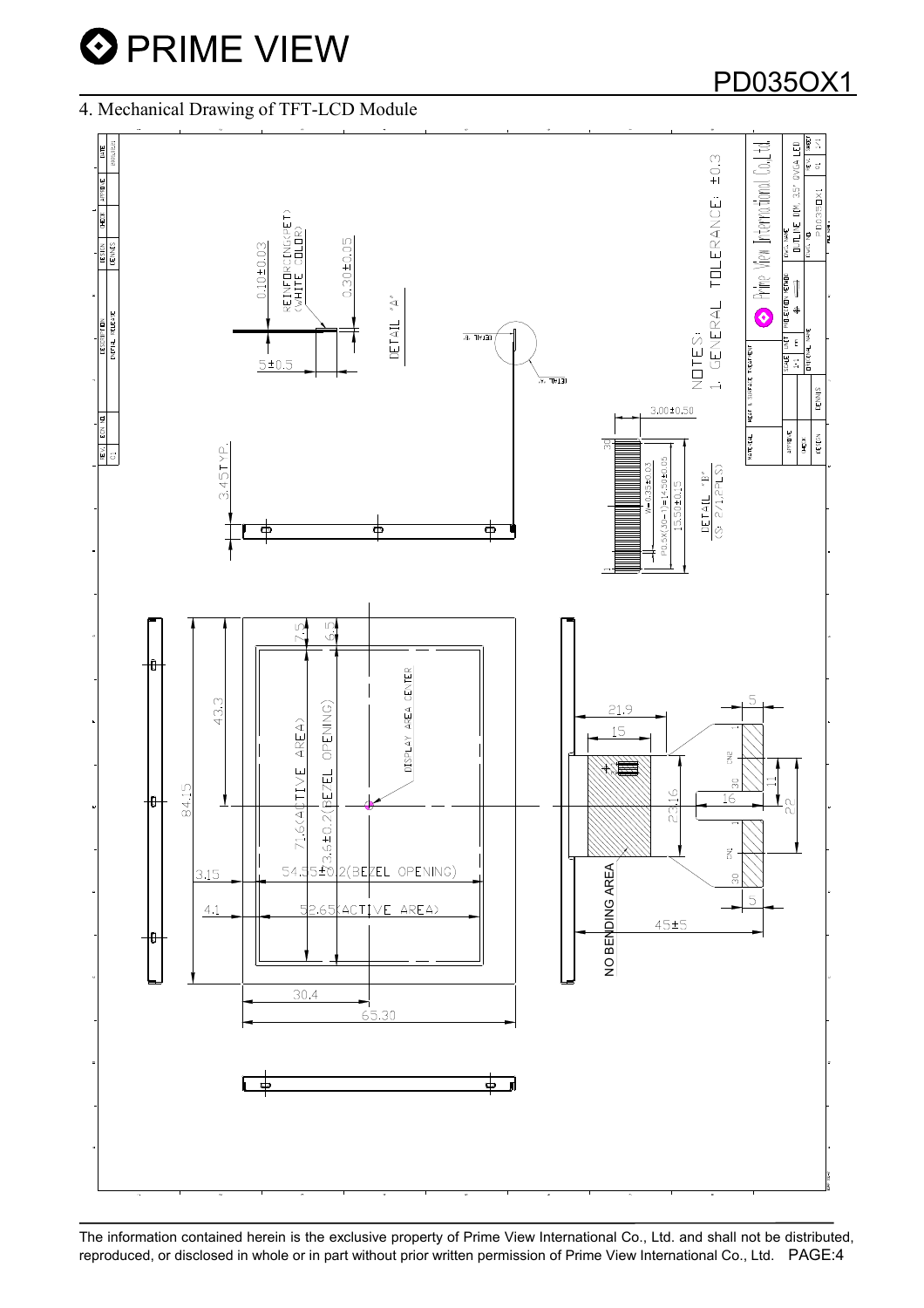### 5. Input / Output Terminals

### CON<sub>2</sub>

FPC Down Connect , 30Pins , Pitch : 0.5 mm

| Pin No         | <b>Symbol</b>     | I/O | <b>Description</b>                                    | Remark    |
|----------------|-------------------|-----|-------------------------------------------------------|-----------|
| 1              | <b>VLED</b>       | I   | Power supply for LED                                  | Note 5-1  |
| $\overline{2}$ | GLED1             | I   | Ground for LED                                        |           |
| 3              | GLED <sub>2</sub> | I   | Ground for LED                                        |           |
| 4              | NC                |     | NC                                                    |           |
| 5              | V <sub>GH</sub>   | I   | Positive power for gate driver                        | Note 5-2  |
| 6              | V <sub>DD1</sub>  | Ι   | Power supply for gate logic circuit                   | Note 5-3  |
| 7              | Vss1              | I   | Ground for gate driver                                |           |
| 8              | <b>VEE</b>        | I   | Negative power for gate driver                        | Note 5-4  |
| 9              | V <sub>DD1</sub>  | I   | Power supply for gate logic circuit                   | Note 5-3  |
| 10             | <b>GND</b>        | I   | Digital ground for source driver IC                   |           |
| 11             | <b>RESETB</b>     | I   | Hardware global reset, (low active)                   |           |
| 12             | <b>VSET</b>       |     | Externally/Internally gamma voltage setup             |           |
| 13             | U/D               | I   | Up/Down control for gate driver                       |           |
| 14             | L/R               | Ι   | Left/Right control for source driver                  | Note 5-9  |
| 15             | IF1               | I   | Select the input data format                          |           |
| 16             | IF <sub>2</sub>   | I   | (Serial RGB, Parallel RGB, CCIR601/656)               | Note 5-10 |
| 17             | <b>SPENA</b>      | I   | Serial port data enable signal (normally pull high)   |           |
| 18             | <b>SPCK</b>       | I   | Serial port clock. (Normally pull high)               |           |
| 19             | <b>SPDA</b>       | I/O | Serial port data input/output                         |           |
| 20             | <b>POL</b>        | I   | Polarity select for the line inversion control signal |           |
| 21             | D27(B7)           | I   | <b>Blue Data(MSB)</b>                                 |           |
| 22             | D26(B6)           | I   | <b>Blue Data</b>                                      |           |
| 23             | D25(B5)           | I   | <b>Blue Data</b>                                      |           |
| 24             | D24(B4)           | I   | <b>Blue Data</b>                                      |           |
| 25             | D23(B3)           | I   | <b>Blue Data</b>                                      | Note 5-11 |
| 26             | D22(B2)           | I   | <b>Blue Data</b>                                      |           |
| 27             | D21(B1)           | I   | <b>Blue Data</b>                                      |           |
| 28             | D20(B0)           | I   | Blue Data(LSB)                                        |           |
| 29             | D17(G7)           | I   | Green Data(MSB)                                       |           |
| 30             | D16(G6)           | I   | Green Data                                            |           |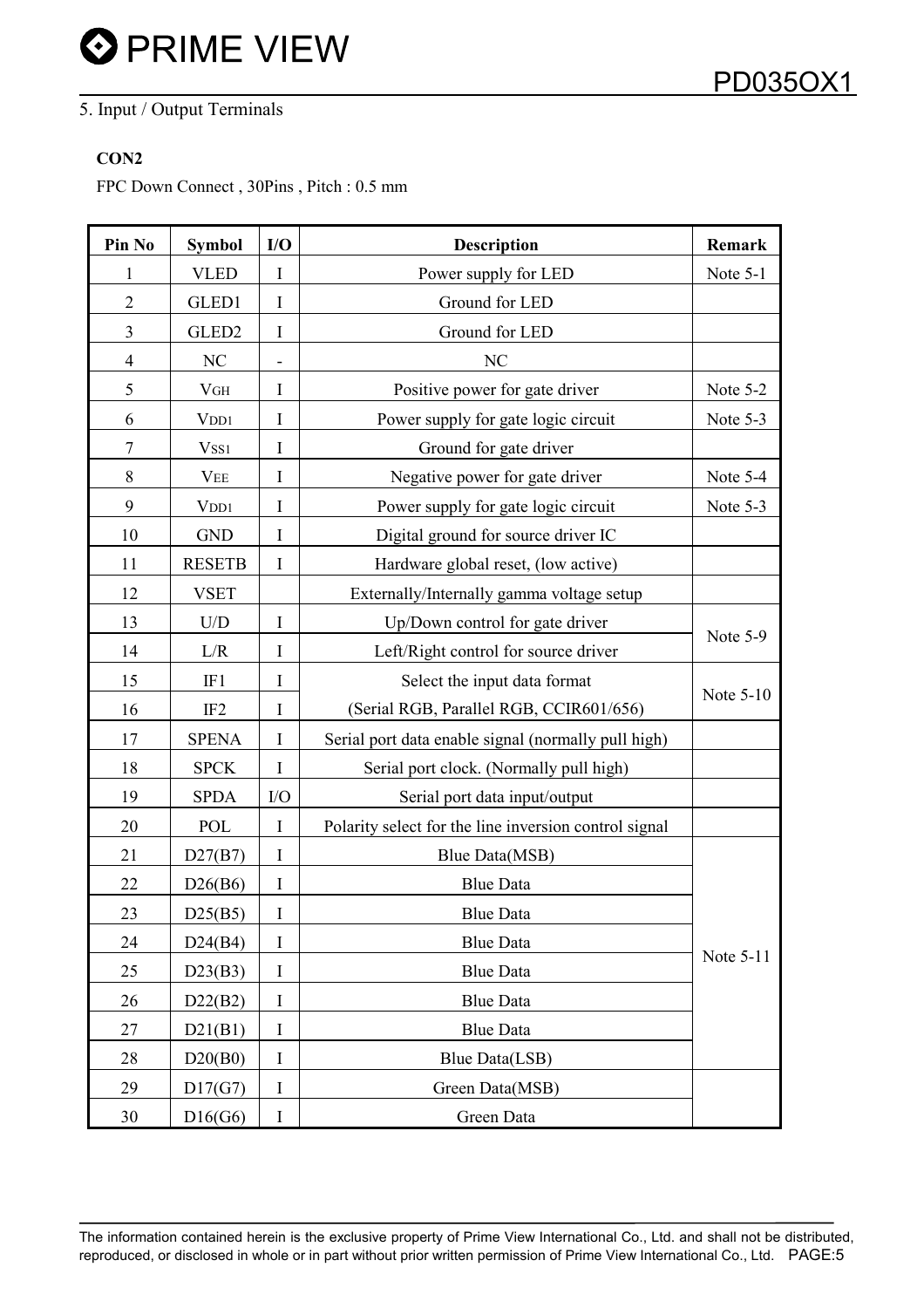### CON1

FPC Down Connect , 30Pins , Pitch : 0.5 mm

| Pin No         | <b>Symbol</b>        | I/O | <b>Description</b>                             | Remark    |
|----------------|----------------------|-----|------------------------------------------------|-----------|
| 1              | D15(G5)              | I   | Green Data                                     |           |
| $\overline{2}$ | D14(G4)              | I   | Green Data                                     |           |
| 3              | D13(G3)              | I   | Green Data                                     |           |
| $\overline{4}$ | D12(G2)              | I   | Green Data                                     | Note 5-11 |
| 5              | D11(G1)              | I   | Green Data                                     |           |
| 6              | D10(G0)              | I   | Green Data(LSB)                                |           |
| 7              | V <sub>DD2</sub>     | I   | Analog power supply for source driver          | Note 5-5  |
| 8              | V8                   | Ι   | Gamma correction voltage 8                     |           |
| 9              | V7                   | I   | Gamma correction voltage 7                     |           |
| 10             | V <sub>6</sub>       | Ι   | Gamma correction voltage 6                     |           |
| 11             | V <sub>5</sub>       | Ι   | Gamma correction voltage 5                     |           |
| 12             | V <sub>4</sub>       | Ι   | Gamma correction voltage 4                     | Note 5-14 |
| 13             | V3                   | I   | Gamma correction voltage 3                     |           |
| 14             | V <sub>2</sub>       | I   | Gamma correction voltage 2                     |           |
| 15             | V1                   | Ι   | Gamma correction voltage 1                     |           |
| 16             | V <sub>SS2</sub>     | I   | Analog ground for source driver                |           |
| 17             | D07(R7)              | I   | Red Data(MSB)                                  |           |
| 18             | D06(R6)              | I   | Red Data                                       |           |
| 19             | D <sub>05(R5)</sub>  | I   | Red Data                                       |           |
| 20             | D04(R4)              | I   | Red Data                                       |           |
| 21             | D03(R3)              | I   | Red Data                                       | Note 5-11 |
| 22             | D <sub>02</sub> (R2) | I   | Red Data                                       |           |
| 23             | D <sup>01</sup> (R1) | I   | Red Data                                       |           |
| 24             | D00(R0)              | I   | Red Data(LSB)                                  |           |
| 25             | <b>CLK</b>           | I   | Clock signal. latching data at the rising edge |           |
| 26             | <b>HS</b>            | Ι   | Horizontal sync input in RGB mode and CCIR601  | Note 5-12 |
| 27             | <b>VS</b>            | Ι   | Vertical sync input in RGB mode and CCIR601    | Note 5-13 |
| 28             | <b>DEN</b>           | I   | Input data enable control. (Normally pull low) |           |
| 29             | <b>VCC</b>           | I   | Digital power supply for source driver IC      | Note 5-6  |
| 30             | <b>VCOM</b>          | I   | Voltage for common electrode                   | Note 5-7  |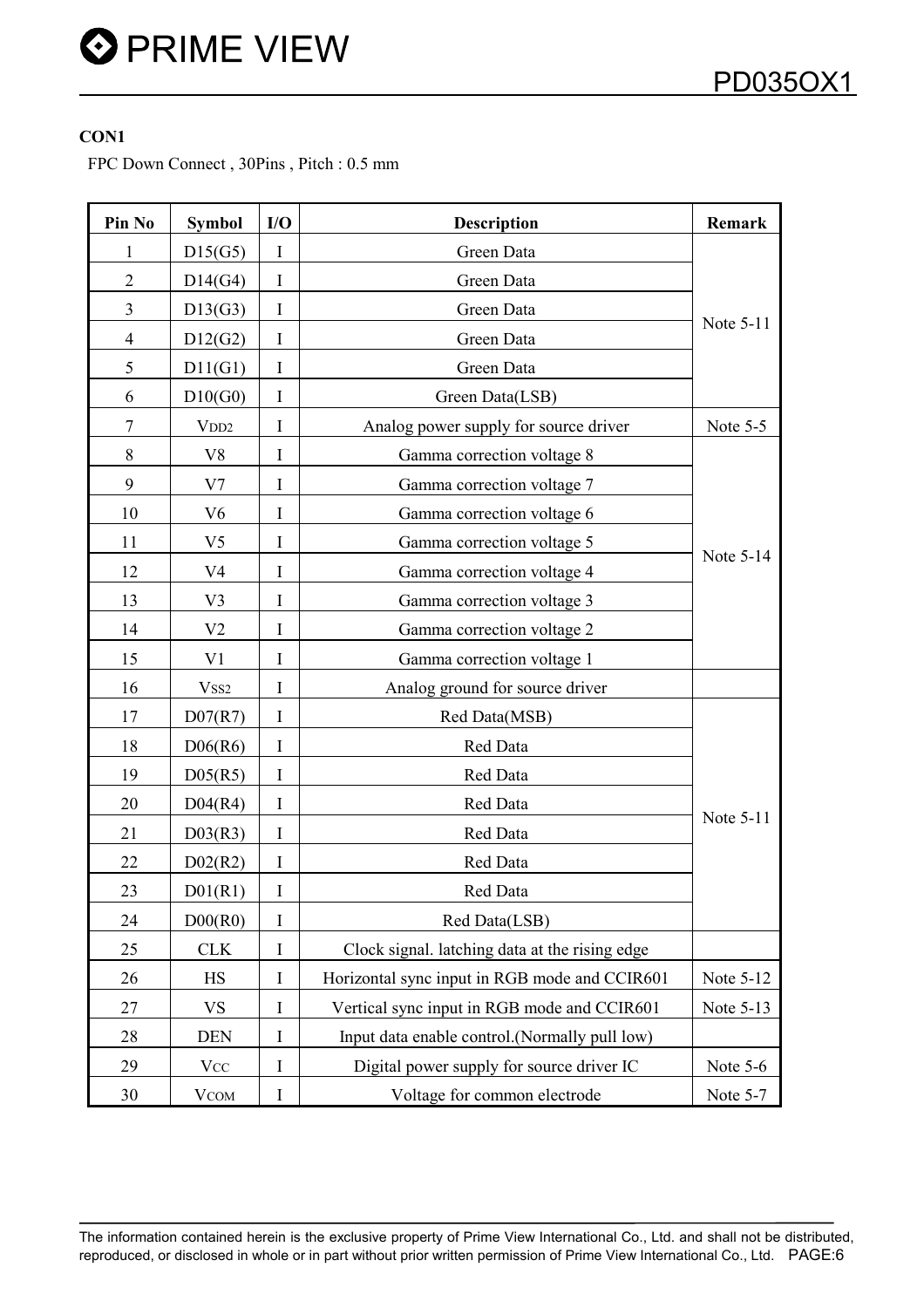Note  $5-1$ : ILED Typ. =  $20mA$ . Note 5-2 : VGH Typ. =+15V. Note  $5-3$ : VDD1 Typ.  $= +3.3V$ . Note 5-4 : VEE Typ. = -15V. Note  $5-5$ : VDD2 Typ.  $= +5V$ . Note  $5-6$  : Vcc Typ.  $= +3.3V$ . Note  $5-7$ : VCOM Typ.  $= +6.0$ Vpp.

Note 5-9 : The definition of L/R , U/D U/D(PIN 13)=Low L/R(PIN 14)=High U/D(PIN 13)=High L/R(PIN 14)=Low





Note 5-10 : IF1, IF2 control the input data format.

| <b>IF2, IF1</b>  | Input data format   |
|------------------|---------------------|
| $L, L$ (default) | Serial RGB          |
| L,H              | Parallel RGB        |
| H.L              | CCIR601             |
|                  | CCIR <sub>656</sub> |

Note 5-11 : Digital data input. DX0 is LSB and DX7 is MSB.

1.If parallel RGB input mode is used, D0X, D1X, and D2X indicate R, G and B data in turn. 2.If serial RGB or CCIR601/656 input mode is selected, only D07~D00 are used, and others short to Vss.

- Note 5-12 : Horizontal sync input in digital RGB mode. Or HREF input in CCIR601 mode. ( Short to Vss if not used )
- Note 5-13 : Vertical sync input in digital RGB mode. Or V123 input in CCIR601 mode. ( Short to Vss if not used )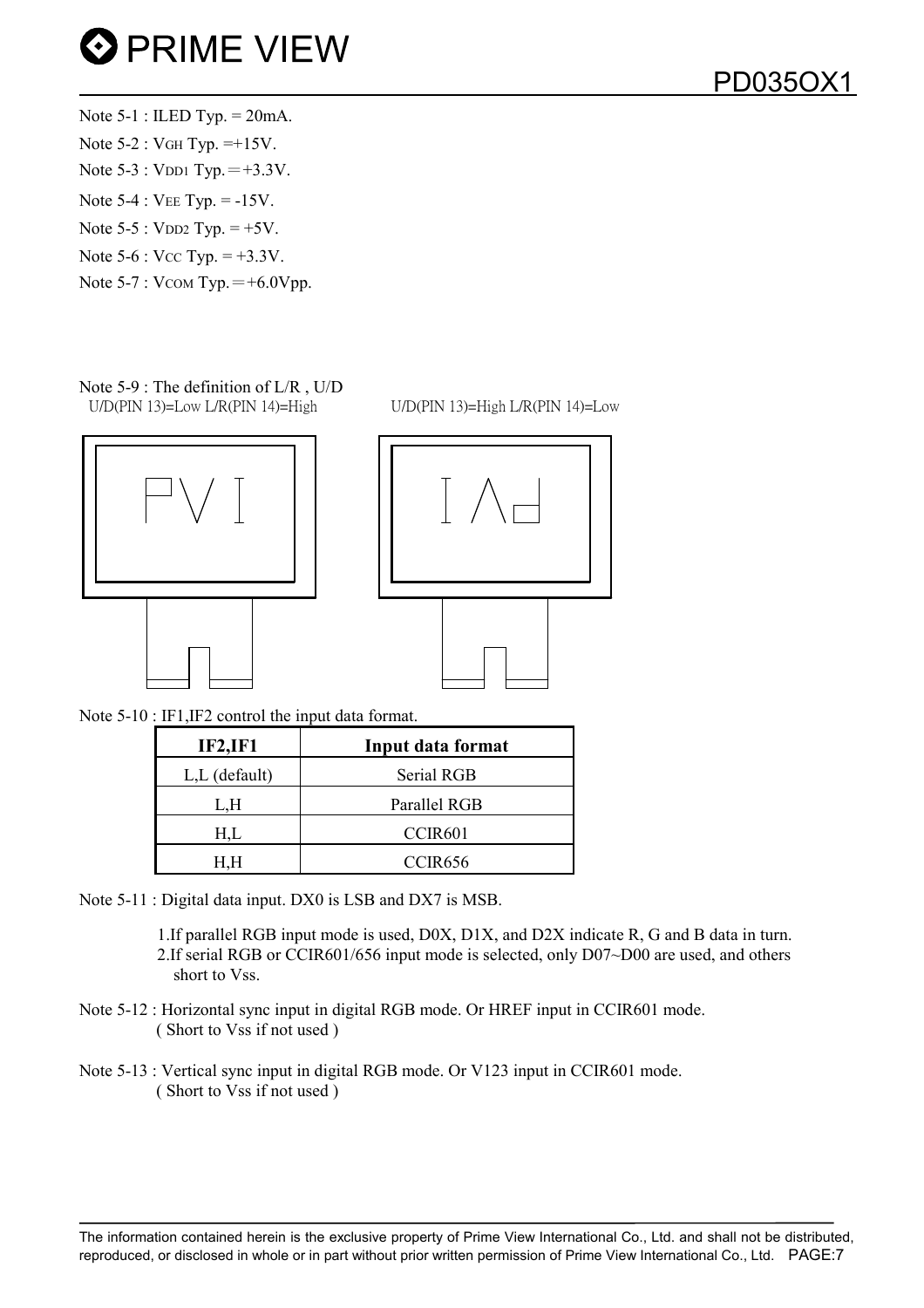Note 5-14 : The output voltage is determined by the digital input data. If digital RGB or CCIR601/656 input mode is selected, The 8 gamma correction reference voltages can be set to externally or generate internally.

If  $VSET = "H"$ , the gamma correction voltage generated externally

If VSET = "L", the default value is as below :

|                                                                     | - - -                       | <b>TTA</b><br>-         | $T$ $T$<br>- | $ -$ | T T  | $\mathbf{v}$ $\mathbf{v}$            | $\mathbf{v}$ $\mathbf{v}$ | $T$ $T$ $C$ |
|---------------------------------------------------------------------|-----------------------------|-------------------------|--------------|------|------|--------------------------------------|---------------------------|-------------|
| $\sqrt{1}$<br>$\sqrt{ }$<br>$\mathbf{v}$<br>Jefault<br>Voltage<br>v | $\bigcap$<br>`<br>--<br>т.∠ | $\sim$<br>$\sim$<br>ر ب | $\sim$<br>ر  | 2.94 | 2.02 | $\sim$<br>$\overline{\phantom{a}}\,$ | $ -$<br>1.J 1             |             |

Gamma correction characteristic curve:

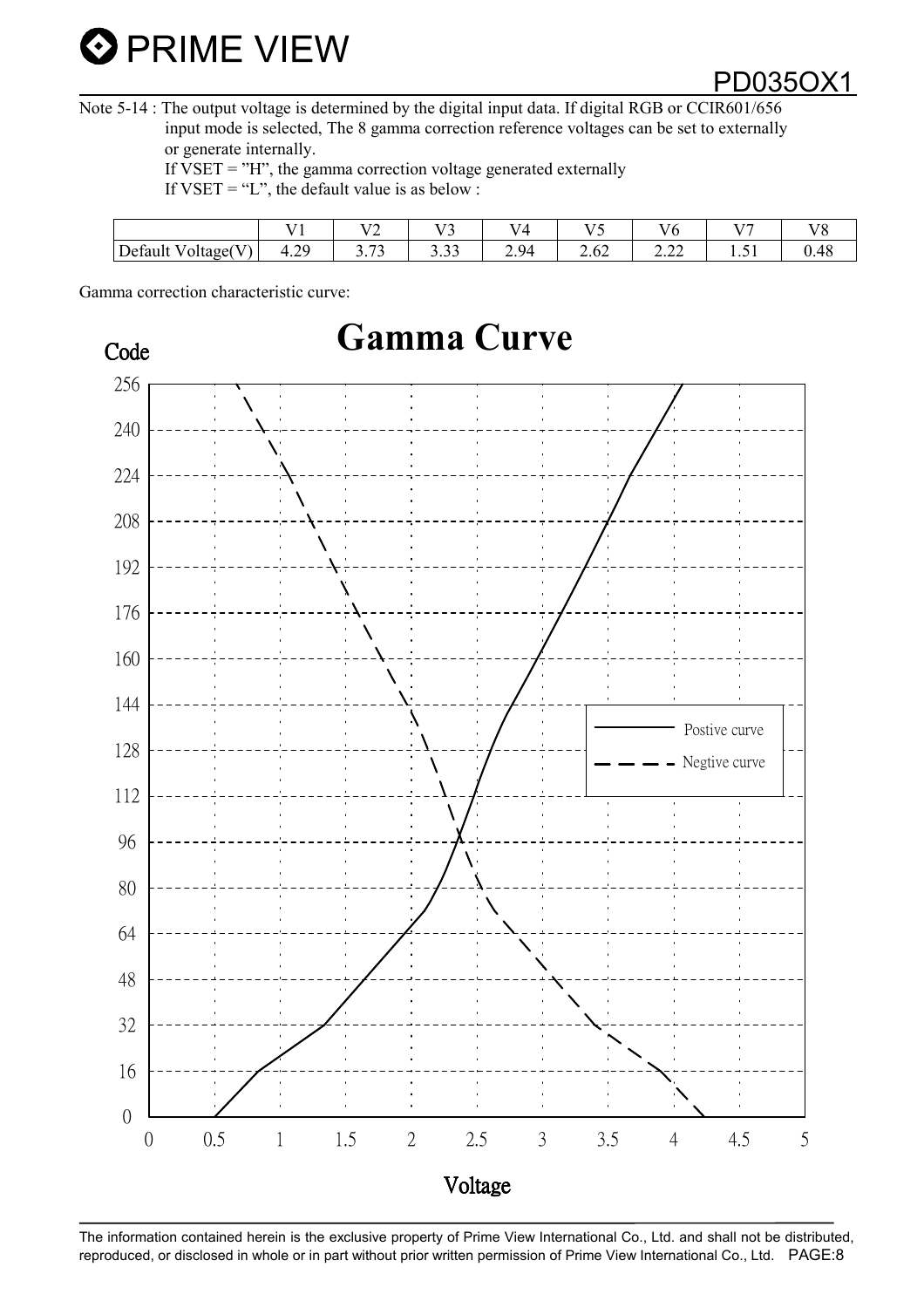#### Relationship between input data and output voltage:

## PD035OX1

|                  |                    | Relationship between input data and output voltage.   |                  |                 |                                |                                          |          |
|------------------|--------------------|-------------------------------------------------------|------------------|-----------------|--------------------------------|------------------------------------------|----------|
| Data             |                    | Positive polarity output voltage                      | Ω                | Data            |                                | Negative polarity output voltage         | $\Omega$ |
| 00H              | VP0                |                                                       | 114              | 00H             | $\rm V N0$                     | V8                                       | 114      |
| 01H              | VP1                | $\sqrt{2}$ + (V1-V2)<br>$\times$ 2052 / 2166          | 114              | 01H             | VN1                            | $V8+(V7-V8) \times 114 / 4104$           | 114      |
| 02H              | VP2                | $\times$ 1938 / 2166<br>V2+ (V1-V2)                   | 114              | 02H             | VN <sub>2</sub>                | $V8 + (V7-V8)$<br>$\times$ 228/4104      | 114      |
|                  |                    | $V2+ (V1-V2)$<br>$\times$ 1824 / 2166                 |                  |                 |                                | $V8+ (V7-V8)$<br>$\times$ 342/4104       |          |
| 03H              | VP3                |                                                       | 114              | 03H             | VN3                            |                                          | 114      |
| 04H              | VP4                | $V2+(V1-V2)$<br>$\times$ 1710/2166                    | 114              | 04H             | VN <sub>4</sub>                | $V8+ (V7-V8)$<br>$\times$ 456/4104       | 114      |
| 05H              | VP5                | $V2+(V1-V2) \times 1596/2166$                         | 114              | 05H             | VN5                            | $\times 570/4104$<br>$V8+ (V7-V8)$       | 114      |
| 06H              | VP <sub>6</sub>    | $V2+$<br>$\overline{V}$ 1-V2)<br>$\times$ 1482 / 2166 | 114              | 06H             | VN <sub>6</sub>                | V8+<br>$(V7-V8)$<br>$\times 684/4104$    | 114      |
| 07H              | VP7                | $V2+(V1-V2)$<br>$\times$ 1368 / 2166                  | 114              | 07H             | VN7                            | $V8+ (V7-V8)$<br>$\times 798/4104$       | 114      |
| 08H              | VP <sub>8</sub>    | $V2+ (V1-V2)$<br>1254/2166<br>$\times$                | 114              | 08H             | VN <sub>8</sub>                | V8+ (V7-V8)<br>912/4104<br>$\times$      | 114      |
| 09H              | VP <sub>9</sub>    | $V2+$<br>$(V1-V2)$<br>$\times$ 1140 / 2166            | 114              | 09H             | VN <sub>9</sub>                | $V8+ (V7-V8)$<br>$\times$ 1026/4104      | 114      |
|                  |                    |                                                       |                  |                 |                                |                                          |          |
| 0AH              | VP10               | $V2+(V1-V2) \times 1026 / 2166$                       | 114              | 0AH             | VNI0                           | $V8+ (V7-V8)$<br>$\times$ 1140/4104      | 114      |
| 0BH              | VP11               | $\times$ 912 / 2166<br>$V2+ (V1-V2)$                  | 114              | 0BH             | VN11                           | $\times$ 1254 / 4104<br>$V8+ (V7-V8)$    | 114      |
| 0CH              | <b>VP12</b>        | $\times 798/2166$<br>$V2+ (V1-V2)$                    | 114              | 0CH             | VN12                           | $V8+ (V7-V8)$<br>$\times$ 1368/4104      | 114      |
| 0DH              | VP13               | $V2+ (V1-V2)$<br>$\times 684 / 2166$                  | 114              | 0 <sub>DH</sub> | <b>VN13</b>                    | V8+ (V7-V8)<br>1482/4104<br>$\times$     | 114      |
| 0EH              | VP14               | $V2+(V1-V2)$<br>$\times 570/2166$                     | 114              | 0EH             | <b>VN14</b>                    | $V8 + (V7-V8)$<br>$\times$ 1596/4104     | 114      |
| 0FH              | VP15               | $V2+ (V1-V2)$<br>$\times$ 456 / 2166                  | 114              | 0FH             | <b>VN15</b>                    | $V8+ (V7-V8)$<br>$\times$ 1710 / 4104    | 114      |
| 10H              | $\overline{VP16}$  | $\times$ 342 / 2166<br>$V2+ (V1-V2)$                  | 114              | 10H             | $\overline{V}$ N <sub>16</sub> | $V8+ (V7-V8)$<br>$\times$ 1824 / 4104    | 114      |
|                  |                    |                                                       |                  |                 |                                |                                          |          |
| 11H              | <b>VP17</b>        | $\times$ 228 / 2166<br>$V2+ (V1-V2)$                  | 114              | 11H             | <b>VN17</b>                    | $V8+ (V7-V8)$<br>$\times$ 1938 / 4104    | 114      |
| 12H              | <b>VP18</b>        | $V2+$<br>$(V1-V2)$<br>114/2166<br>$\times$            | 114              | 12H             | <b>VN18</b>                    | $V8+ (V7-V8)$<br>2052/4104<br>$\times$   | 114      |
| 13H              | <b>VP19</b>        | V2                                                    | 114              | 13H             | <b>VN19</b>                    | $V8+ (V7-V8)$<br>2166/4104<br>$\times$   | 114      |
| 14H              | <b>VP20</b>        | $V3+(V2-V3) \times 1482 / 1596$                       | 114              | 14H             | <b>VN20</b>                    | $V8 + (V7-V8)$<br>$\times$ 2280 / 4104   | 114      |
| 05H              | VP21               | $\overline{V}3+ (V2-V3)$<br>$\times$ 1368 / 1596      | 114              | 05H             | VN21                           | $\times$ 2394 / 4104<br>$V8+ (V7-V8)$    | 114      |
| 16H              | VP22               | $V3+ (V2-V3)$<br>$\times$ 1254 / 1596                 | 114              | 16H             | $\overline{\text{VN22}}$       | $V8+ (V7-V8)$<br>$\times 2508 / 4104$    | 114      |
|                  | VP <sub>23</sub>   | 1140/1596<br>$\sqrt{3+(V2-V3)} \times$                | 114              |                 | <b>VN23</b>                    | $V8+ (V7-V8)$<br>2622/4104<br>$\times$   | 114      |
| 17H              |                    | $V3+ (V2-V3)$                                         |                  | 17H             |                                |                                          |          |
| 18H              | <b>VP24</b>        | $\times 1026/1596$                                    | 114              | 18H             | <b>VN24</b>                    | $V8+ (V7-V8)$<br>2736 / 4104<br>$\times$ | 114      |
| 19H              | VP <sub>25</sub>   | $\times$ 912 / 1596<br>$V3+ (V2-V3)$                  | 114              | 19H             | <b>VN25</b>                    | $V8 + (V7-V8)$<br>$\times$ 2850 / 4104   | 114      |
| 1AH              | <b>VP26</b>        | 798 / 1596<br>$V3+ (V2-V3)$<br>$\times$               | 114              | 1AH             | <b>VN26</b>                    | $\times$ 2964 / 4104<br>$V8+ (V7-V8)$    | 114      |
| 1BH              | VP27               | $V3+ (V2-V3)$<br>$\times$ 684 / 1596                  | 114              | 1BH             | <b>VN27</b>                    | $V8+ (V7-V8)$<br>$\times$ 3078 / 4104    | 114      |
| 1CH              | <b>VP28</b>        | $\times 570/1596$<br>$V3+(V2-V3)$                     | 114              | 1CH             | $\overline{\text{VN28}}$       | $V8+ (V7-V8)$<br>$\times$ 3192 / 4104    | 114      |
| 1DH              | <b>VP29</b>        | $V3+ (V2-V3)$<br>$\times$ 456 / 1596                  | 114              | 1DH             | <b>VN29</b>                    | $V8+ (V7-V8)$<br>$\times$ 3306 / 4104    | 114      |
| 1EH              | <b>VP30</b>        | $\times$ 342 /<br>$V3+ (V2-V3)$<br>1596               | 114              | 1EH             | <b>VN30</b>                    | $V8+ (V7-V8)$<br>$\times$ 3420 / 4104    | 114      |
|                  |                    | $\times$ 228 / 1596<br>$V3+ (V2-V3)$                  |                  |                 |                                | $\times$ 3534 / 4104<br>$V8+ (V7-V8)$    |          |
| 1FH              | VP31               |                                                       | 114              | 1FH             | VN31                           |                                          | 114      |
| 20H              | VP32               | $V3+(V2-V3) \times 114/1596$                          | 114              | 20H             | <b>VN32</b>                    | $V8+ (V7-V8)$<br>$\times$ 3648 / 4104    | 114      |
| 21H              | VP33               | V3                                                    | $\overline{11}4$ | 21H             | <b>VN33</b>                    | $V8+(V7-V8) \times 3762/4104$            | 114      |
| 22H              | VP34               | $V4+ (V3-V4) \times 1476 / 1590$                      | 114              | 22H             | <b>VN34</b>                    | 3876/4104<br>$V8+ (V7-V8)$<br>$\times$   | 114      |
| 23H              | VP35               | $\overline{V4+(V3-V4)} \times$<br>1362/<br>1590       | 114              | 23H             | <b>VN35</b>                    | $V8+(V7-V8) \times 3990/4104$            | 114      |
| 24H              | $\overline{VP36}$  | $\times$ 1248 / 1590<br>V4+<br>$(V3-V4)$              | 78               | 24H             | <b>VN36</b>                    | V7                                       | 78       |
| $25\overline{H}$ | VP37               | V4+<br>$(V3-V4)$<br>$\times$ 1170 / 1590              | 78               | 25H             | <b>VN37</b>                    | $V7+ (V6-V7) \times 78/2808$             | 78       |
|                  |                    | $\sqrt{4+(V3-V4)} \times 1092$ /<br>1590              |                  |                 |                                | $\times$ 156/2808<br>$V7+ (V6-V7)$       |          |
| 26H              | <b>VP38</b>        |                                                       | 78               | 26H             | <b>VN38</b>                    |                                          | 78       |
| 27H              | <b>VP39</b>        | $V4+ (V3-V4) \times 1014 / 1590$                      | 78               | 27H             | <b>VN39</b>                    | $V7+ (V6-V7) \times 234/2808$            | 78       |
| 28H              | <b>VP40</b>        | $V4+(V3-V4) \times 936 / 1590$                        | 78               | 28H             | <b>VN40</b>                    | $V7+ (V6-V7) \times 312/2808$            | 78       |
| 29H              | <b>VP41</b>        | $V4+(V3-V4) \times 858/1590$                          | 78               | 29H             | <b>VN41</b>                    | $V7+ (V6-V7) \times 390 / 2808$          | 78       |
| 2AH              | <b>VP42</b>        | $V4+ (V3-V4) \times 780 / 1590$                       | 78               | 2AH             | <b>VN42</b>                    | $V7+ (V6-V7) \times 468 / 2808$          | 78       |
| 2BH              | <b>VP43</b>        | $V4+(V3-V4) \times 702/1590$                          | 78               | 2BH             | <b>VN43</b>                    | $V7+ (V6-V7) \times 546 / 2808$          | 78       |
| 2CH              | <b>VP44</b>        | $V4+(V3-V4) \times 624/1590$                          | 78               | 2CH             | <b>VN44</b>                    | $V7+ (V6-V7) \times 624 / 2808$          | 78       |
| 2DH              | VP45               | $V4+ (V3-V4) \times 546 / 1590$                       | 78               | 2DH             | $\overline{\text{VN45}}$       | $V7+ (V6-V7) \times 702 / 2808$          | 78       |
|                  |                    |                                                       |                  |                 |                                |                                          |          |
| 2EH              | <b>VP46</b>        | $V4+(V3-V4) \times 468 / 1590$                        | 78               | 2EH             | <b>VN46</b>                    | $V7+ (V6-V7) \times 780 / 2808$          | 78       |
| 2FH              | $\overline{VP}$ 47 | $V4+(V3-V4) \times 390 / 1590$                        | 78               | 2FH             | V <sub>N47</sub>               | $V7+ (V6-V7) \times 858/2808$            | 78       |
| 30H              | VP48               | $V4+(V3-V4) \times 312/1590$                          | 78               | 30H             | <b>VN48</b>                    | $V7+(V6-V7) \times 936/2808$             | 78       |
| 31H              | <b>VP49</b>        | $V4+(V3-V4) \times 234/1590$                          | 78               | 31H             | <b>VN49</b>                    | $V7+(V6-V7) \times 1014/2808$            | 78       |
| 32H              | VP50               | $V4+ (V3-V4) \times 156 / 1590$                       | 78               | 32H             | VN50                           | $V7+ (V6-V7) \times 1092 / 2808$         | 78       |
| 33H              | VP51               | $V4+(V3-V4) \times 78/1590$                           | 78               | 33H             | $\overline{VN51}$              | $V7 + (V6-V7) \times 1170 / 2808$        | 78       |
| 34H              | <b>VP52</b>        | V4                                                    | 78               | 34H             | $\overline{VN52}$              | $V7+ (V6-V7) \times 1248 / 2808$         | 78       |
|                  |                    | $V5+ (V4 - V5) \times 1170 / 1248$                    |                  |                 |                                | $V7+(V6-V7) \times 1326/2808$            |          |
| 35H              | VP <sub>53</sub>   |                                                       | 78               | 35H             | <b>VN53</b>                    |                                          | 78       |
| 36H              | <b>VP54</b>        | $V5+ (V4 - V5) \times 1092 / 1248$                    | 78               | 36H             | <b>VN54</b>                    | $V7+ (V6-V7) \times 1404 / 2808$         | 78       |
| 37H              | VP55               | $V5+(V4-V5) \times 1014/1248$                         | 78               | 37H             | VN55                           | $V7+ (V6-V7) \times 1482 / 2808$         | 78       |
| 38H              | <b>VP56</b>        | $V5+ (V4 - V5) \times 936 / 1248$                     | 78               | 38H             | <b>VN56</b>                    | $V7+ (V6-V7) \times 1560 / 2808$         | 78       |
| 39H              | <b>VP57</b>        | $V5+ (V4 - V5) \times 858 / 1248$                     | 78               | 39H             | <b>VN57</b>                    | $V7+ (V6-V7) \times 1638 / 2808$         | 78       |
| 3AH              | <b>VP58</b>        | $V5+ (V4 - V5) \times 780 / 1248$                     | 78               | 3AH             | <b>VN58</b>                    | $V7+(V6-V7) \times 1716/2808$            | 78       |
| 3BH              | <b>VP59</b>        | $V5+ (V4 - V5) \times 702 / 1248$                     | 78               | 3BH             | <b>VN59</b>                    | $V7+(V6-V7) \times 1794/2808$            | 78       |
| 3CH              | VP60               | $V5+ (V4 - V5) \times 624 / 1248$                     | 78               | 3CH             | <b>VN60</b>                    | $V7+ (V6-V7) \times 1872 / 2808$         | 78       |
|                  |                    |                                                       |                  |                 |                                |                                          |          |
| 3DH              | VP61               | $V5+ (V4 - V5) \times 546 / 1248$                     | 78               | 3DH             | <b>VN61</b>                    | $V7+ (V6-V7) \times 1950 / 2808$         | $78\,$   |
| 3EH              | VP62               | $V5+ (V4 - V5) \times 468 / 1248$                     | 78               | 3EH             | VN62                           | $V7+ (V6-V7) \times 2028 / 2808$         | 78       |
| 3FH              | <b>VP63</b>        | $V5+ (V4 - V5) \times 390 / 1248$                     | 78               | 3FH             | <b>VN63</b>                    | $V7+ (V6-V7) \times 2106 / 2808$         | 78       |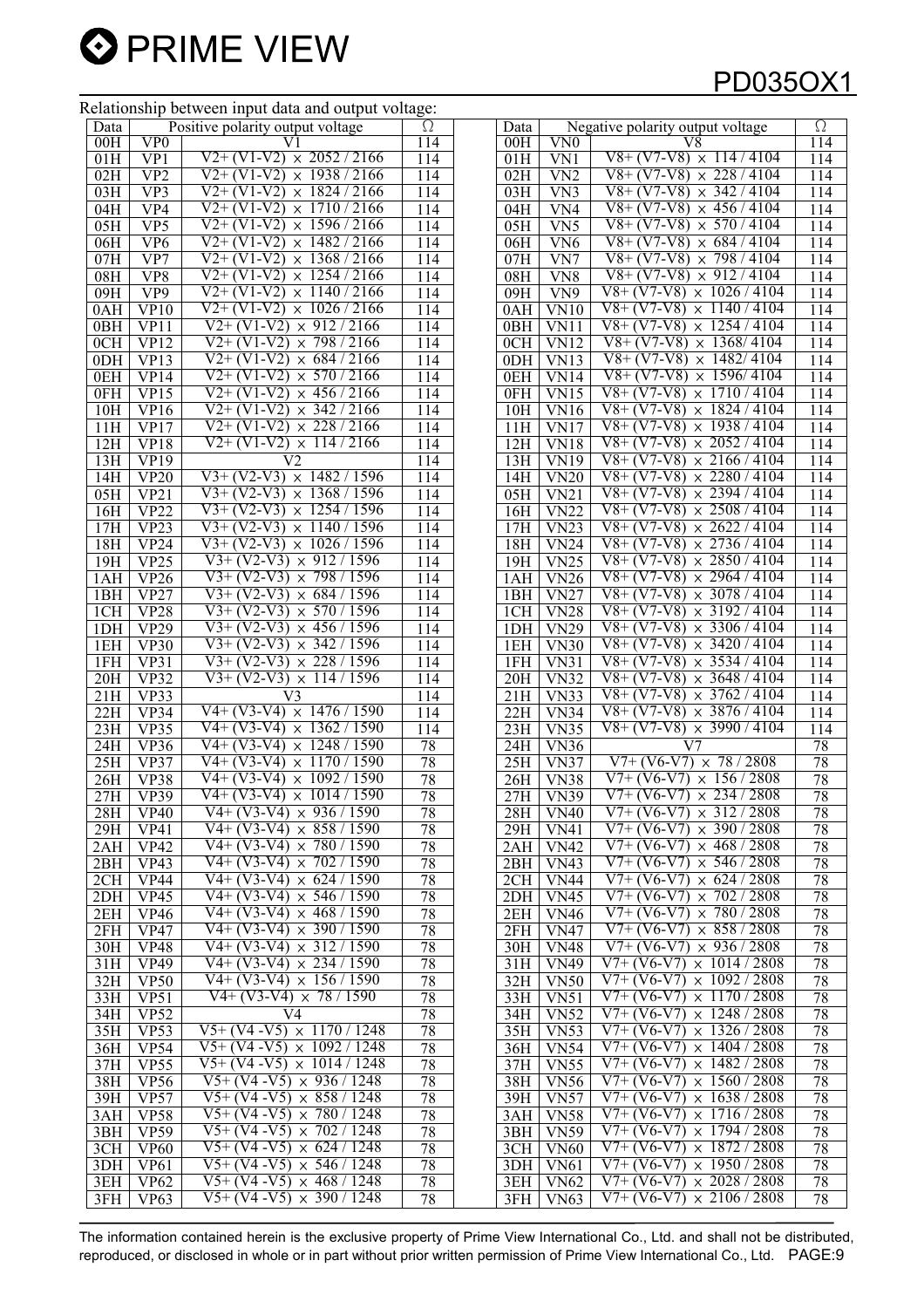| 78<br><b>VP64</b><br>$V5+ (V4 - V5) \times 312 / 1248$<br>$V7+ (V6-V7) \times 2184 / 2808$<br><b>VN64</b><br>40H<br>40H<br>$V5+(V4-V5) \times 234/1248$<br>78<br>VP65<br>$V7+ (V6-V7) \times 2262 / 2808$<br>41H<br>VN65<br>41H<br>78<br>42H<br>VP66<br>$V5+ (V4 - V5) \times 156 / 1248$<br>42H<br><b>VN66</b><br>$V7+ (V6-V7)$<br>$V5+ (V4 - V5) \times 78 / 1248$<br>78<br><b>VP67</b><br><b>VN67</b><br>$V7+ (V6-V7)$<br>43H<br>43H<br>78<br><b>VP68</b><br>$\overline{\rm V5}$<br><b>VN68</b><br>$V7+ (V6-V7)$<br>44H<br>44H | Ω<br>Negative polarity output voltage |
|-----------------------------------------------------------------------------------------------------------------------------------------------------------------------------------------------------------------------------------------------------------------------------------------------------------------------------------------------------------------------------------------------------------------------------------------------------------------------------------------------------------------------------------|---------------------------------------|
|                                                                                                                                                                                                                                                                                                                                                                                                                                                                                                                                   | 78                                    |
|                                                                                                                                                                                                                                                                                                                                                                                                                                                                                                                                   | 78                                    |
|                                                                                                                                                                                                                                                                                                                                                                                                                                                                                                                                   | 78<br>$\times$ 2340 / 2808            |
|                                                                                                                                                                                                                                                                                                                                                                                                                                                                                                                                   | $\times$ 2418 / 2808<br>78            |
|                                                                                                                                                                                                                                                                                                                                                                                                                                                                                                                                   | 78<br>$\times$ 2496 / 2808            |
| 78<br><b>VP69</b><br>$V6+(V5-V6) \times 1510/1588$<br>$V7+ (V6-V7)$<br>45H<br>45H<br><b>VN69</b>                                                                                                                                                                                                                                                                                                                                                                                                                                  | 78<br>$\times$ 2574 / 2808            |
| 78<br>VP70                                                                                                                                                                                                                                                                                                                                                                                                                                                                                                                        | 78                                    |
| $V6+(V5-V6) \times 1432/1588$<br>$V7+ (V6-V7) \times 2652 / 2808$<br>46H<br><b>VN70</b><br>46H                                                                                                                                                                                                                                                                                                                                                                                                                                    |                                       |
| 78<br>VP71<br>$V6+(V5-V6) \times 1354/1588$<br><b>VN71</b><br>$V7+ (V6-V7) \times 2730 / 2808$<br>47H<br>47H                                                                                                                                                                                                                                                                                                                                                                                                                      | 78                                    |
| $V6+(V5-V6) \times 1276/1588$<br>48H<br><b>VP72</b><br>44<br><b>VN72</b><br>48H<br>V6                                                                                                                                                                                                                                                                                                                                                                                                                                             | 44                                    |
| VP73<br>$V6+ (V5 - V6) \times 1232 / 1588$<br>44<br>$V6+ (V5-V6) \times 44 / 1584$<br>49H<br>49H<br><b>VN73</b>                                                                                                                                                                                                                                                                                                                                                                                                                   | 44                                    |
| $V6+ (V5-V6) \times 1188 / 1588$<br>44<br>$V6+(V5-V6) \times 88/1584$<br>4AH<br><b>VP74</b><br><b>VN74</b><br>4AH                                                                                                                                                                                                                                                                                                                                                                                                                 | 44                                    |
| $V6+(V5-V6) \times 1144/1588$<br>$V6+(V5-V6) \times 132/1584$<br>4BH<br>VP75<br>44<br>4BH<br><b>VN75</b>                                                                                                                                                                                                                                                                                                                                                                                                                          | 44                                    |
| <b>VP76</b><br>$V6+(V5-V6) \times 1110/1588$<br>44<br><b>VN76</b><br>$V6+ (V5-V6)$<br>4CH<br>4CH                                                                                                                                                                                                                                                                                                                                                                                                                                  | $\times$ 176 / 1584<br>44             |
| <b>VP77</b><br>$V6+ (V5-V6) \times 1056 / 1588$<br>44<br>$V6 + (V5-V6)$<br>4DH<br>4DH.<br><b>VN77</b>                                                                                                                                                                                                                                                                                                                                                                                                                             | $\times$ 220 / 1584<br>44             |
| <b>VP78</b><br>44<br>4EH<br>$V6+ (V5 - V6) \times 1012 / 1588$<br>4EH<br><b>VN78</b><br>$V6+(V5-V6) \times 264/1584$                                                                                                                                                                                                                                                                                                                                                                                                              | 44                                    |
| 44<br>$V6+ (V5-V6)$<br>4FH<br><b>VP79</b><br>$V6+ (V5 - V6) \times 968 / 1588$<br><b>VN79</b><br>4FH                                                                                                                                                                                                                                                                                                                                                                                                                              | $\times$ 308 / 1584<br>44             |
| <b>VP80</b><br>$V6+(V5-V6) \times 924/1588$<br>$V6+(V5-V6) \times 352/1584$<br>50H<br>44<br>50H<br><b>VN80</b>                                                                                                                                                                                                                                                                                                                                                                                                                    | 44                                    |
| <b>VP81</b><br>$V6+ (V5 - V6) \times 880 / 1588$<br>44<br><b>VN81</b><br>$V6+ (V5-V6) \times 396 / 1584$<br>51H<br>51H                                                                                                                                                                                                                                                                                                                                                                                                            | 44                                    |
| $V6+(V5-V6) \times 440/1584$<br>52H<br><b>VP82</b><br>$V6+ (V5 - V6) \times 836 / 1588$<br>44<br>52H<br><b>VN82</b>                                                                                                                                                                                                                                                                                                                                                                                                               | 44                                    |
| 44<br>53H<br><b>VP83</b><br>$V6+ (V5 - V6) \times 792 / 1588$<br>53H<br><b>VN83</b><br>$V6+(V5-V6) \times 484/1584$                                                                                                                                                                                                                                                                                                                                                                                                               | 44                                    |
| $V6+ (V5-V6) \times$<br>44<br>54H<br>748 / 1588<br>54H<br>$V6+ (V5-V6)$                                                                                                                                                                                                                                                                                                                                                                                                                                                           | 44<br>$\times$ 528 / 1584             |
| <b>VP84</b><br><b>VN84</b><br>$V6+(V5-V6) \times 572/1584$                                                                                                                                                                                                                                                                                                                                                                                                                                                                        |                                       |
| 55H<br><b>VP85</b><br>$V6+ (V5-V6) \times 704/1588$<br><b>VN85</b><br>44<br>55H                                                                                                                                                                                                                                                                                                                                                                                                                                                   | 44                                    |
| 56H<br><b>VP86</b><br>$V6+ (V5 - V6) \times 660 / 1588$<br>44<br><b>VN86</b><br>$V6+ (V5-V6)$<br>56H                                                                                                                                                                                                                                                                                                                                                                                                                              | $\times$ 616 / 1584<br>44             |
| 57H<br><b>VP87</b><br>$V6+ (V5 - V6) \times 616 / 1588$<br>44<br>$V6 + (V5-V6)$<br>57H<br><b>VN87</b>                                                                                                                                                                                                                                                                                                                                                                                                                             | $\times 660 / 1584$<br>44             |
| 58H<br>44<br><b>VP88</b><br>$V6+ (V5 - V6) \times 572 / 1588$<br>58H<br><b>VN88</b><br>$V6+ (V5-V6)$                                                                                                                                                                                                                                                                                                                                                                                                                              | 44<br>$\times 704 / 1584$             |
| $V6+ (V5 - V6) \times 528 / 1588$<br>44<br>$V6+ (V5-V6)$<br>59H<br><b>VP89</b><br>59H<br><b>VN89</b><br>$\times$                                                                                                                                                                                                                                                                                                                                                                                                                  | 748 / 1584<br>44                      |
| $V6+(V5-V6) \times 792 / 1584$<br>$V6+ (V5-V6) \times 484 / 1588$<br><b>VP90</b><br>44<br><b>VN90</b><br>5AH<br>5AH                                                                                                                                                                                                                                                                                                                                                                                                               | 44                                    |
| 5BH<br><b>VP91</b><br>$V6+ (V5 - V6) \times 440 / 1588$<br>44<br><b>VN91</b><br>$V6+ (V5-V6) \times 836 / 1584$<br>5BH                                                                                                                                                                                                                                                                                                                                                                                                            | 44                                    |
| $V6+ (V5 - V6) \times 396 / 1588$<br>$V6+(V5-V6) \times 880/1584$<br>5CH<br><b>VP92</b><br>44<br>V <sub>N92</sub><br>5CH                                                                                                                                                                                                                                                                                                                                                                                                          | 44                                    |
| 44<br><b>VP93</b><br>$V6+ (V5 - V6) \times 352 / 1588$<br><b>VN93</b><br>$V6+(V5-V6) \times 924 / 1584$<br>5DH<br>5DH                                                                                                                                                                                                                                                                                                                                                                                                             | 44                                    |
| <b>VP94</b><br>$V6+ (V5 - V6) \times 308 / 1588$<br>44<br>$V6+(V5-V6) \times 968/1584$<br>5EH<br>5EH<br><b>VN94</b>                                                                                                                                                                                                                                                                                                                                                                                                               | 44                                    |
| VP95<br>$V6+ (V5 - V6) \times 264 / 1588$<br>$V6+(V5-V6) \times 1012 / 1584$<br>5FH<br>44<br>5FH<br>VN95                                                                                                                                                                                                                                                                                                                                                                                                                          | 44                                    |
| <b>VP96</b><br>$V6+ (V5 - V6) \times 220 / 1588$<br>44<br><b>VN96</b><br>$V6+ (V5-V6)$<br>60H<br>60H                                                                                                                                                                                                                                                                                                                                                                                                                              | $\times$ 1056 / 1584<br>44            |
| <b>VP97</b><br>$V6+ (V5 - V6) \times 176 / 1588$<br>44<br>V <sub>N97</sub><br>$V6+ (V5-V6)$<br>61H<br>61H                                                                                                                                                                                                                                                                                                                                                                                                                         | $\times$ 1100 / 1584<br>44            |
| 44<br>62H<br><b>VP98</b><br>$V6+ (V5 - V6) \times 132 / 1588$<br><b>VN98</b><br>$V6+ (V5-V6) \times 1144 / 1584$<br>62H                                                                                                                                                                                                                                                                                                                                                                                                           | 44                                    |
| $V6+(V5-V6) \times 88/1588$<br>44<br>$V6+ (V5-V6) \times 1188 / 1584$<br>63H<br><b>VP99</b><br><b>VN99</b><br>63H                                                                                                                                                                                                                                                                                                                                                                                                                 | 44                                    |
| $V6+(V5-V6) \times 44/1588$<br>$V6+(V5-V6) \times 1232 / 1584$<br><b>VP100</b><br>44<br>$\overline{\text{VN100}}$<br>64H<br>64H                                                                                                                                                                                                                                                                                                                                                                                                   | 44                                    |
| <b>VN101</b>                                                                                                                                                                                                                                                                                                                                                                                                                                                                                                                      |                                       |
| 65H<br><b>VP101</b><br>44<br>$V6+ (V5-V6) \times 1276 / 1584$<br>V6<br>65H                                                                                                                                                                                                                                                                                                                                                                                                                                                        | 44                                    |
| $V7+ (V6-V7) \times 2744/2788$<br>44<br>$V6+ (V5-V6)$<br><b>VP102</b><br><b>VN102</b><br>66H<br>66H                                                                                                                                                                                                                                                                                                                                                                                                                               | $\times$ 1320 / 1584<br>44            |
| $V7+ (V6-V7) \times 2700 / 2788$<br>44<br>$\overline{VP103}$<br>$\overline{\text{V}N103}$<br>$V6+(V5-V6) \times 1364 / 1584$<br>67H<br>67H                                                                                                                                                                                                                                                                                                                                                                                        | 44                                    |
| 44<br>$V7+(V6-V7) \times 2656/2788$<br>68H VN104 V6+ (V5-V6) $\times$ 1408 / 1584<br>68H VP104                                                                                                                                                                                                                                                                                                                                                                                                                                    | 44                                    |
| $V7+(V6-V7) \times 2612/2788$<br>$V6+(V5-V6) \times 1452/1584$<br>69H VP105<br>69H VN105<br>44                                                                                                                                                                                                                                                                                                                                                                                                                                    | 44                                    |
| $V7+(V6-V7) \times 2568/2788$<br>$V6+(V5-V6) \times 1496 / 1584$<br>6AH   VP106  <br>6AH VN106<br>44                                                                                                                                                                                                                                                                                                                                                                                                                              | 44                                    |
| $V7+(V6-V7) \times 2524/2788$<br>$V6+(V5-V6) \times 1540 / 1584$<br>6BH VP107<br>44<br>6BH VN107                                                                                                                                                                                                                                                                                                                                                                                                                                  | 44                                    |
| $V7+(V6-V7) \times 2480/2788$<br>32<br>V <sub>5</sub><br><b>6CH VP108</b><br>6CH VN108                                                                                                                                                                                                                                                                                                                                                                                                                                            | 32                                    |
| $V7+(V6-V7) \times 2448/2788$<br>$V5+(V4-V5) \times 32/1248$<br>6DH VP109<br>$\overline{32}$<br>6DH VN109                                                                                                                                                                                                                                                                                                                                                                                                                         | 32                                    |
| $V7+(V6-V7) \times 2416/2788$<br>32<br>$V5+ (V4 - V5) \times 64 / 1248$<br>6EH VP110<br><b>6EH VN110</b>                                                                                                                                                                                                                                                                                                                                                                                                                          | 32                                    |
| $\sqrt{5+(V4-V5)} \times 96 / 1248$<br>6FH VP111<br>$V7+(V6-V7) \times 2384/2788$<br>$\overline{32}$<br>6FH VN111                                                                                                                                                                                                                                                                                                                                                                                                                 | $\overline{32}$                       |
| $V7+(V6-V7) \times 2352/2788$<br>$V5+(V4-V5) \times 128/1248$<br>70H VP112<br>$\overline{32}$<br>70H VN112                                                                                                                                                                                                                                                                                                                                                                                                                        | $\overline{32}$                       |
| 32<br>$V7+(V6-V7) \times 2320/2788$<br>$V5+(V4-V5) \times 160/1248$<br>71H VP113<br>71H VN113                                                                                                                                                                                                                                                                                                                                                                                                                                     | 32                                    |
| $V7+(V6-V7) \times 2288/2788$<br>$V5+(V4-V5) \times 192/1248$<br>72H VP114<br>$\overline{32}$<br>72H VN114                                                                                                                                                                                                                                                                                                                                                                                                                        | 32                                    |
| $V7+(V6-V7) \times 2256/2788$<br>$V5+(V4-V5) \times 224/1248$<br>73H VP115<br>32<br>73H VN115                                                                                                                                                                                                                                                                                                                                                                                                                                     | 32                                    |
|                                                                                                                                                                                                                                                                                                                                                                                                                                                                                                                                   | $\overline{32}$                       |
|                                                                                                                                                                                                                                                                                                                                                                                                                                                                                                                                   | $\overline{32}$                       |
| 74H VP116<br>$V7+(V6-V7) \times 2224/2788$<br>32<br>74H VN116<br>$V5+ (V4 - V5) \times 256 / 1248$                                                                                                                                                                                                                                                                                                                                                                                                                                | 32                                    |
| $V7+(V6-V7) \times 2192/2788$<br>$V5+ (V4 - V5) \times 288 / 1248$<br>75H VP117<br>$\overline{32}$<br>75H VN117                                                                                                                                                                                                                                                                                                                                                                                                                   |                                       |
| 32<br>$V5+(V4-V5) \times 320/1248$<br>76H VP118<br>$V7+(V6-V7) \times 2160/2788$<br>76H VN118                                                                                                                                                                                                                                                                                                                                                                                                                                     |                                       |
| $V7+(V6-V7) \times 2128/2788$<br>32<br>$V5+ (V4 - V5) \times 352 / 1248$<br>77H VP119<br>77H VN119                                                                                                                                                                                                                                                                                                                                                                                                                                | $\overline{32}$                       |
| $V7+ (V6 - V7) \times 2096 / 2788$<br>32<br>$V5+ (V4 - V5) \times 384 / 1248$<br>78H VP120<br>78H VN120                                                                                                                                                                                                                                                                                                                                                                                                                           | 32                                    |
| 79H VP121<br>$V7+(V6-V7) \times 2064/2788$<br>$\overline{32}$<br>$V5+ (V4 - V5) \times 416 / 1248$<br>79H   VN121                                                                                                                                                                                                                                                                                                                                                                                                                 | $\overline{32}$                       |
| $V7+(V6-V7) \times 2032/2788$<br>$V5+ (V4 - V5) \times 448 / 1248$<br><b>7AH VP122</b><br>$\overline{32}$<br>7AH VN122                                                                                                                                                                                                                                                                                                                                                                                                            | $\overline{32}$                       |
| $V7+(V6-V7) \times 2000 / 2788$<br>32<br>$V5+ (V4 - V5) \times 480 / 1248$<br>7BH VP123<br>7BH VN123                                                                                                                                                                                                                                                                                                                                                                                                                              | $\overline{32}$                       |
| $V7+(V6-V7) \times 1968/2788$<br>$V5+(V4-V5) \times 512/1248$<br><b>7CH VP124</b><br>$\overline{32}$<br><b>7CH VN124</b>                                                                                                                                                                                                                                                                                                                                                                                                          | $\overline{32}$                       |
| $V7+(V6-V7) \times 1936/2788$<br>32<br>$V5+ (V4 - V5) \times 544 / 1248$<br>7DH   VP125<br>7DH VN125                                                                                                                                                                                                                                                                                                                                                                                                                              | 32                                    |
| <b>7EH VP126</b><br>$V7+ (V6-V7) \times 1904 / 2788$<br>32<br>$V5+ (V4 - V5) \times 576 / 1248$<br><b>7EH VN126</b><br>$V7+(V6-V7) \times 1872/2788$<br>$V5+ (V4 - V5) \times 608 / 1248$<br><b>7FH VP127</b><br>$\overline{32}$                                                                                                                                                                                                                                                                                                  | 32<br>$\overline{32}$                 |

**O** PRIME VIEW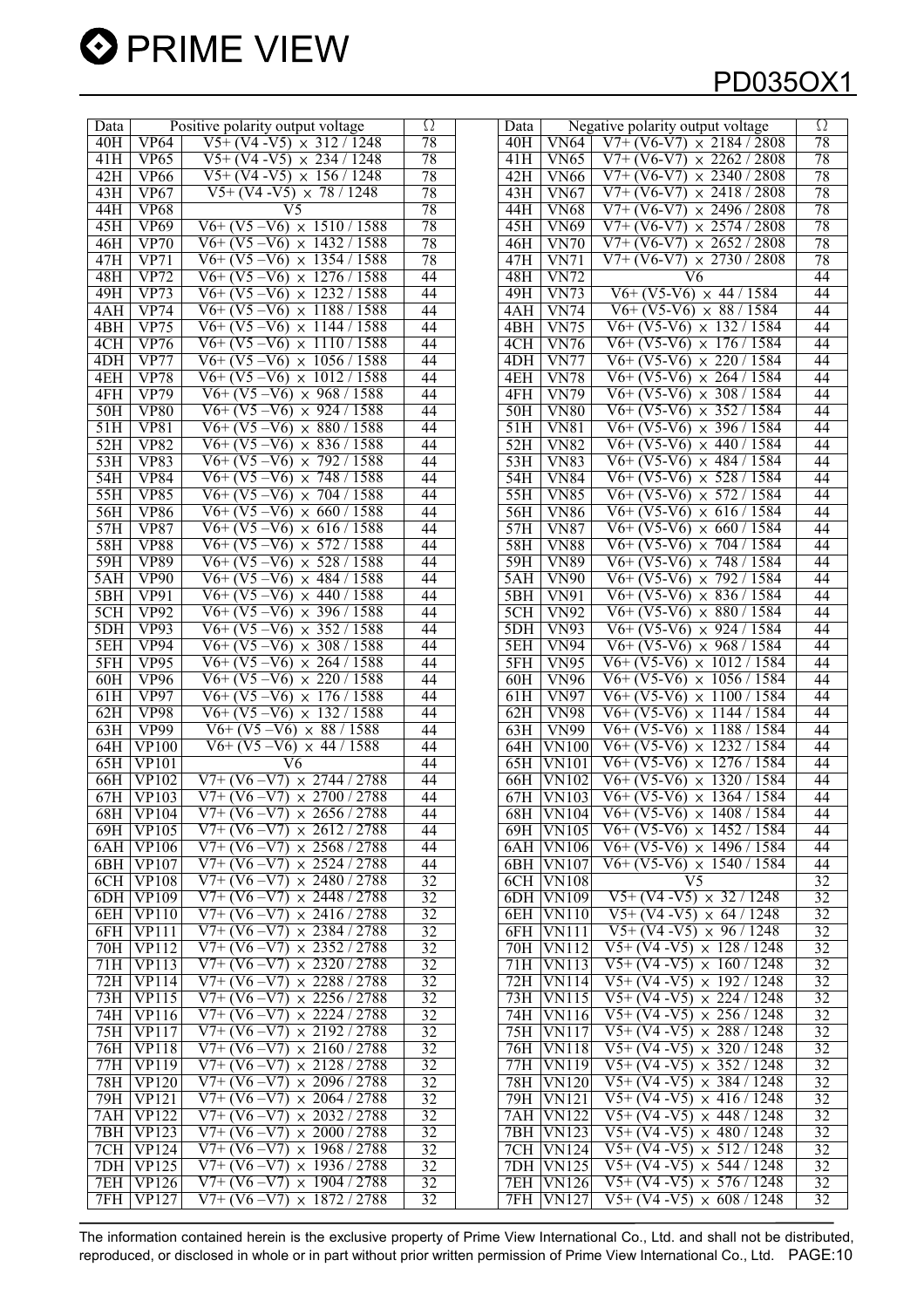

| Data             |                    | Positive polarity output voltage          | Ω               | Negative polarity output voltage<br>Data                                          | Ω               |
|------------------|--------------------|-------------------------------------------|-----------------|-----------------------------------------------------------------------------------|-----------------|
| 80H              | <b>VP128</b>       | $V7+(V6-V7) \times 1840/2788$             | $\overline{32}$ | $\sqrt{5+(V4-V5)} \times 640 / 1248$<br>80H<br><b>VN128</b>                       | 32              |
| 81H              | <b>VP129</b>       | $V7+ (V6 - V7)$<br>$\times$ 1808 / 2788   | $\overline{32}$ | <b>VN129</b><br>$V_{5+}$ (V4 -V5)<br>$\times$ 672 / 1248<br>81H                   | 32              |
| 82H              | VPI30              | $V7+(V6-V7) \times 1776/2788$             | 32              | $V5+ (V4 - V5)$<br>$\times 704 / 1248$<br>82H<br><b>VN130</b>                     | 32              |
| 83H              | <b>VP131</b>       | $V7+ (V6 - V7) \times 1744 / 2788$        | 32              | $V5+ (V4 - V5) \times 736 / 1248$<br>83H<br><b>VN131</b>                          | 32              |
| 84H              | <b>VP132</b>       | $V7+ (V6-V7)$<br>2788<br>$\times 1712/$   | 32              | $V5+ (V4 - V5)$<br>$\times 768 / 1248$<br><b>VN132</b><br>84H                     | 32              |
| 85H              | <b>VP133</b>       | $V7+(V6-V7) \times 1680/2788$             | 32              | $\times$ 800 / 1248<br>85H<br>$\overline{\text{V}}\text{N}133$<br>$V5+ (V4 - V5)$ | 32              |
| 86H              | VP134              | $V7+ (V6 - V7)$<br>$\times$ 1648/2788     | 32              | $V5+ (V4 - V5)$<br>$\times$ 832 / 1248<br>86H<br><b>VN134</b>                     | 32              |
| 87H              | $\overline{VP135}$ | $V7+ (V6 - V7)$<br>$\times 1616 / 2788$   | 32              | $V5+ (V4 - V5)$<br>$\times$ 864 / 1248<br>87H                                     | 32              |
|                  |                    |                                           |                 | <b>VN135</b>                                                                      |                 |
| 88H              | <b>VP136</b>       | $V7+ (V6-V7) \times 1584/2788$            | 32              | $V5+ (V4 - V5) \times 896 / 1248$<br>88H<br><b>VN136</b>                          | 32              |
| 89H              | <b>VP137</b>       | $V7+ (V6-V7)$<br>$\times$ 1552 / 2788     | 32              | $V5+ (V4 - V5)$<br>$\times$ 928 / 1248<br>89H<br><b>VN137</b>                     | 32              |
| 8AH              | $\overline{VP138}$ | $V7+(V6-V7) \times 1520/2788$             | 32              | $V5+ (V4 - V5)$<br>$\times$ 960 / 1248<br>8AH<br>$\overline{\text{VN}}$ 138       | 32              |
| 8BH              | <b>VP139</b>       | $\times$ 1488 / 2788<br>$V7+ (V6 - V7)$   | $\overline{32}$ | $\times$ 992 / 1248<br>8BH<br><b>VN139</b><br>V5+ (V4 -V5)                        | 32              |
| 8CH              | <b>VP140</b>       | $V7+ (V6-V7)$<br>$\times$ 1456 / 2788     | 32              | $V5+ (V4 - V5)$<br>$\times$ 1024 / 1248<br>8CH<br><b>VN140</b>                    | 32              |
| 8DH              | <b>VP141</b>       | $V7+ (V6 - V7)$<br>$\times$ 1424 / 2788   | 32              | $V5+ (V4 - V5)$<br>$\times$ 1056 / 1248<br><b>8DH VN141</b>                       | 32              |
| 8EH              | <b>VP142</b>       | $V7+ (V6 - V7)$<br>$\times$ 1392 / 2788   | 32              | $V5+ (V4 - V5)$<br>8EH<br>VN142<br>$\times$ 1088 / 1248                           | 32              |
| 8FH              | <b>VP143</b>       | $V7+ (V6-V7) \times 1360 / 2788$          | 32              | $V5+ (V4 - V5)$<br>8FH<br>VN143<br>$\times$ 1120 / 1248                           | 32              |
| 90H              | <b>VP144</b>       | $V7+ (V6 - V7)$<br>$\times$ 1328 / 2788   | $\overline{32}$ | $V5+ (V4-V5)$<br>90H<br>$\overline{\text{V}}$ N144<br>$\times$ 1152 / 1248        | $\overline{32}$ |
| 91H              | VP145              | $V7+ (V6 - V7)$<br>$\times$ 1296 / 2788   | 32              | $V5+ (V4 - V5)$<br>$\times$ 1184 / 1248<br>91H<br><b>VN145</b>                    | 32              |
| 92H              | <b>VP146</b>       | $V7+ (V6-V7) \times 1264 / 2788$          | 32              | $V5+ (V4 - V5) \times 1216 / 1248$<br>92H<br><b>VN146</b>                         | 32              |
| 93H              | <b>VP147</b>       | $V7+ (V6-V7)$<br>$\times$ 1232/2788       | 44              | 93H<br><b>VN147</b><br>V4                                                         | 44              |
| 94H              | <b>VP148</b>       | $\times$ 1188 / 2788<br>$V7+ (V6-V7)$     | 44              | $V4+(V3-V4) \times 44/1584$<br>94H<br><b>VN148</b>                                | 44              |
| 95H              | <b>VP149</b>       | $V7+ (V6-V7)$<br>$\times$ 1144 / 2788     | 44              | $V4+(V3-V4) \times 88/1584$<br>95H<br><b>VN149</b>                                | 44              |
| 96H              | <b>VP150</b>       | $V7+ (V6-V7) \times 1100 / 2788$          | 44              | $V4+(V3-V4) \times 132/1584$<br>96H<br><b>VN150</b>                               | 44              |
| 97H              | <b>VP151</b>       | $V7+ (V6 - V7)$<br>$\times$ 1056/2788     | 44              | $V4+(V3-V4) \times 176/1584$<br>97H<br><b>VN151</b>                               | 44              |
| 98H              | <b>VP152</b>       | $V7+(V6-V7) \times 1012/2788$             | 44              | $V4+(V3-V4) \times 220/1584$<br>98H<br><b>VN152</b>                               | 44              |
| 99H              | <b>VP153</b>       | $V7+ (V6 - V7) \times 968 / 2788$         | 44              | $V4+(V3-V4) \times 264/1584$<br>99H<br><b>VN153</b>                               | 44              |
| 9AH              | <b>VP154</b>       | $V7+ (V6 - V7)$<br>$\times$ 924 / 2788    | 44              | $V4+(V3-V4) \times 308 / 1584$<br>9AH<br><b>VN154</b>                             | 44              |
| 9BH              | <b>VP155</b>       | $V7+ (V6 - V7) \times 880 / 2788$         | 44              | $V4+(V3-V4) \times 352/1584$<br>9BH<br><b>VN155</b>                               | 44              |
| 9CH              | VPI56              | $V7+ (V6-V7)$<br>$\times$ 836 / 2788      | 44              | $V4+(V3-V4) \times 396/1584$<br><b>9CH VN156</b>                                  | 44              |
| 9DH              | <b>VP157</b>       | $V7+ (V6-V7)$<br>792 / 2788<br>$\times$   | 44              | $V4+(V3-V4) \times 440 / 1584$<br>9DH VN157                                       | 44              |
| 9EH              | <b>VP158</b>       | $V7+ (V6-V7)$<br>$\times 748/2788$        | 44              | $V4+(V3-V4) \times 484/1584$<br>9EH<br><b>VN158</b>                               | 44              |
| 9FH              | <b>VP159</b>       | $V7+ (V6 - V7)$<br>704 / 2788<br>$\times$ | 44              | $V4+(V3-V4) \times 528/1584$<br>9FH<br><b>VN159</b>                               | 44              |
| A0H              | <b>VP160</b>       | $V7+ (V6-V7)$<br>$\times 660 / 2788$      | 44              | $V4+(V3-V4) \times 572/1584$<br>A0H<br><b>VN160</b>                               | 44              |
| A1H              | <b>VP161</b>       | $V7+ (V6-V7)$<br>$\times$ 616/2788        | 44              | $V4+(V3-V4)$<br>$\times$ 616 / 1584<br>A <sub>1</sub> H V <sub>N161</sub>         | 44              |
| A2H              | <b>VP162</b>       | $V7+ (V6-V7)$<br>$\times 572/2788$        | 44              | $\overline{V4+ (V3 - V4) \times 660 / 1584}$<br><b>A2H VN162</b>                  | 44              |
| A3H              | <b>VP163</b>       | $V7+ (V6-V7) \times 528/2788$             | 44              | $V4+ (V3 - V4) \times 704 / 1584$<br>A3H<br><b>VN163</b>                          | 44              |
| A4H              | <b>VP164</b>       | V7+ (V6<br>$-V7$<br>$\times$ 484 $/2788$  | 44              | $\times 748/1584$<br>V4+ (V3 –V4)<br>A4H<br><b>VN164</b>                          | 44              |
| A5H              | <b>VP165</b>       | $V7+ (V6-V7)$<br>$\times$ 440 / 2788      | 44              | $\overline{\text{ASH}}$<br>$V4+(V3-V4) \times 792 / 1584$<br><b>VN165</b>         | 44              |
| A6H              | <b>VP166</b>       | $V7+ (V6-V7)$<br>$\times$ 396 / 2788      | 44              | $V4+ (V3 - V4)$<br>$\times$ 836 / 1584<br><b>A6H</b> VN166                        | 44              |
| A7H              | <b>VP167</b>       | $V7+ (V6 - V7) \times 352 / 2788$         | 44              | $V4+(V3-V4) \times 880 / 1584$<br><b>A7H VN167</b>                                | 44              |
|                  | <b>A8H VP168</b>   | $V7+ (V6 - V7) \times 308 / 2788$         | 44              | A8H VN168 V4+ (V3 - V4) $\times$ 924 / 1584                                       | 44              |
|                  | A9H VP169          | $V7+ (V6 - V7) \times 264 / 2788$         | 44              | $V4+(V3-V4) \times 968 / 1584$<br><b>A9H VN169</b>                                | 44              |
|                  | AAH VP170          | $V7+(V6-V7) \times 220/2788$              | 44              | AAH VN170 V4+ (V3 - V4) $\times$ 1012 / 1584                                      | 44              |
|                  | ABH VP171          | $V7+ (V6 - V7) \times 176 / 2788$         | 44              | $V4+ (V3 - V4) \times 1056 / 1584$<br>ABH VN171                                   | 44              |
|                  | <b>ACH VP172</b>   | $V7+(V6-V7) \times 132/2788$              | 44              | $\overline{V4+ (V3 - V4) \times 1100 / 1584}$<br>ACH VN172                        | 44              |
|                  | ADH VP173          | $V7+(V6-V7) \times 88/2788$               | 44              | $V4+(V3-V4) \times 1144 / 1584$<br>ADH VN173                                      | 44              |
|                  | AEH VP174          | $V7+ (V6 - V7) \times 44 / 2788$          | 44              | $V4+ (V3 - V4) \times 1188 / 1584$<br><b>AEH VN174</b>                            | 44              |
|                  | AFH VP175          | V <sub>7</sub>                            | 44              | $V4+(V3-V4) \times 1232 / 1584$<br>AFH VN175                                      | 44              |
|                  | <b>B0H VP176</b>   | $V8+(V7-V8) \times 4052/4096$             | 44              | $V4+ (V3 - V4) \times 1276 / 1584$<br><b>B0H VN176</b>                            | 44              |
|                  | <b>B1H VP177</b>   | $V8+(V7-V8) \times 4008 / 4096$           | 44              | $V4+(V3-V4) \times 1320 / 1584$<br><b>B1H VN177</b>                               | 44              |
|                  | <b>B2H VP178</b>   | $V8+(V7-V8) \times 3964/4096$             | 44              | $\overline{V4+ (V3 - V4)} \times 1364 / 1584$<br><b>B2H VN178</b>                 | 44              |
|                  | <b>B3H VP179</b>   | $V8+(V7-V8) \times 3920/4096$             | 44              | $V4+ (V3 - V4) \times 1408 / 1584$<br><b>B3H VN179</b>                            | 44              |
| B <sub>4</sub> H | <b>VP180</b>       | $V8+(V7-V8) \times 3876/4096$             | 44              | $V4+(V3-V4) \times 1452 / 1584$<br><b>B4H VN180</b>                               | 44              |
|                  | <b>B5H VP181</b>   | $V8+(V7-V8) \times 3832/4096$             | 44              | $V4+ (V3 - V4) \times 1496 / 1584$<br><b>B5H VN181</b>                            | 44              |
|                  | <b>B6H VP182</b>   | $V8+(V7-V8) \times 3788/4096$             | 44              | $V4+(V3-V4) \times 1540 / 1584$<br><b>B6H VN182</b>                               | 44              |
|                  | <b>B7H VP183</b>   | $V8+(V7-V8) \times 3744/4096$             | 44              | <b>B7H VN183</b><br>V <sub>3</sub>                                                | 44              |
|                  | <b>B8H VP184</b>   | $V8+(V7-V8) \times 3700/4096$             | 44              | $V3+(V2-V3) \times 44/1584$<br><b>B8H VN184</b>                                   | 44              |
| B9H              | <b>VP185</b>       | $V8+(V7-V8) \times 3656/4096$             | 44              | $V3+(V2-V3) \times 88/1584$<br><b>B9H VN185</b>                                   | 44              |
|                  | BAH VP186          | $V8+(V7-V8) \times 3612/4096$             | 44              | <b>BAH VN186</b><br>$V3+(V2-V3) \times 132 / 1584$                                | 44              |
|                  | BBH VP187          | $V8+(V7-V8) \times 3568/4096$             | 44              | $\sqrt{3+(V2-V3)} \times 176/1584$<br>BBH VN187                                   | 44              |
|                  | BCH VP188          | $V8+(V7-V8) \times 3524/4096$             | 44              | <b>BCH VN188</b><br>$V3+(V2-V3) \times 220 / 1584$                                | 44              |
|                  | BDH VP189          | $V8+(V7-V8) \times 3480/4096$             | 44              | $V3+(V2-V3) \times 264/1584$<br><b>BDH VN189</b>                                  | 44              |
| <b>BEH</b>       | <b>VP190</b>       | $V8+(V7-V8) \times 3436/4096$             | 44              | $\sqrt{3+(V2-V3)} \times 308/1584$<br><b>BEH VN190</b>                            | 44              |
|                  | <b>BFH VP191</b>   | $V8+(V7-V8) \times 3392/4096$             | 44              | $V3+(V2-V3) \times 352/1584$<br>BFH VN191                                         | 44              |
|                  |                    |                                           |                 |                                                                                   |                 |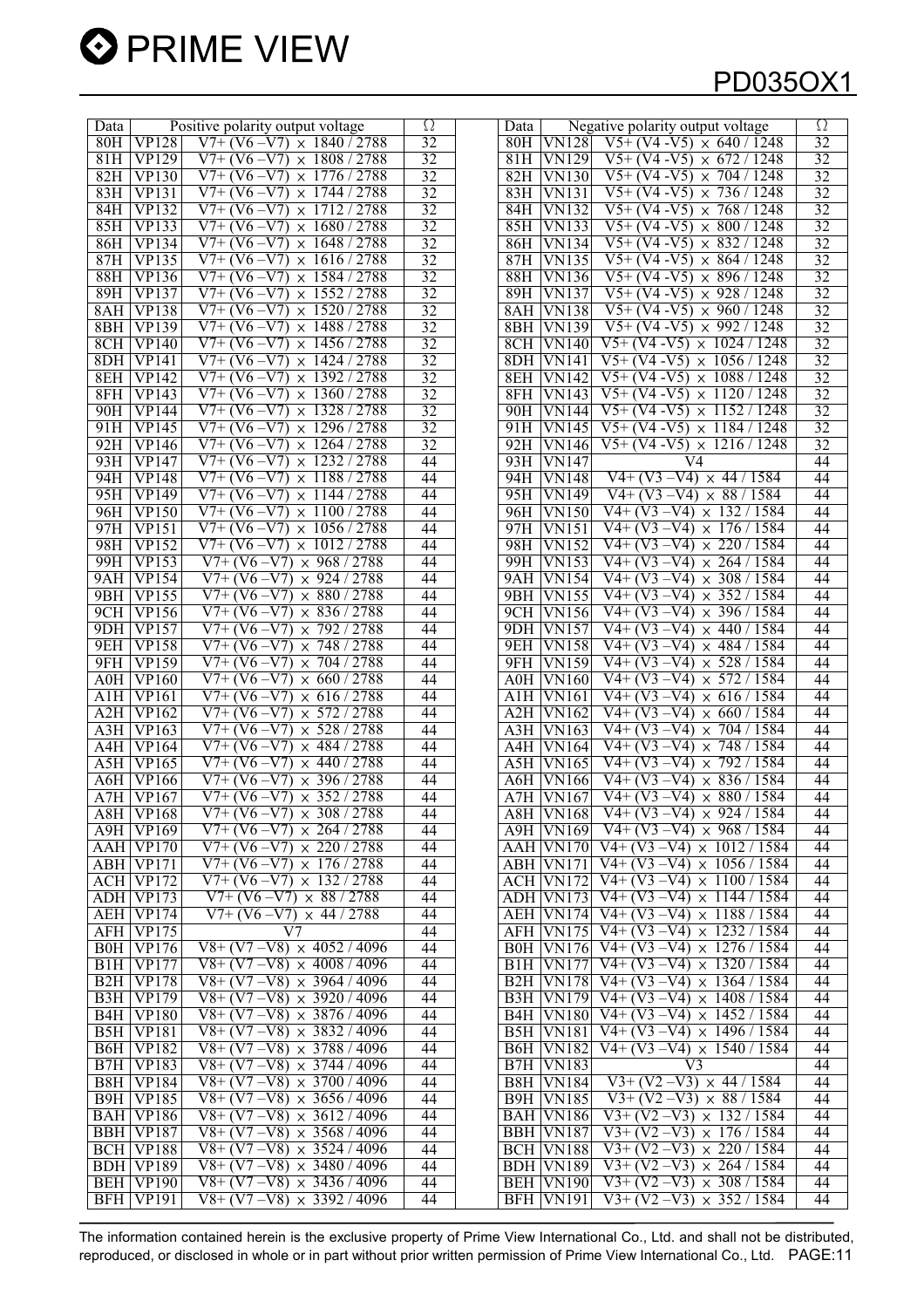

| $V8+(V7-V8) \times 3348/4096$<br>COH<br><b>VP192</b><br>44<br>$\sqrt{3+(V2-V3)} \times 396/1584$<br>C0H<br><b>VN192</b><br>$V8+ (V7 - V8)$<br>$\times$ 3304 / 4096<br>C1H<br>VP193<br>44<br><b>VN193</b><br>$V3+ (V2 - V3)$<br>$\times$ 440 / 1584<br>C1H -<br>44<br>C2H<br>$\overline{VP194}$<br>$V8+(V7-V8) \times 3260/4096$<br>C2H<br><b>VN194</b><br>$V3+ (V2 - V3)$<br>$\times$ 484 / 1584<br>$V8+(V7-V8) \times 3216/4096$<br>$\sqrt{3+(12-11)} \times 528/1584$<br>C3H<br><b>VP195</b><br>44<br>C3H<br><b>VN195</b><br>C <sub>4</sub> H<br>$V8+ (V7 - V8)$<br>$\times$ 3172 / 4096<br>44<br>$V3+ (V2 - V3)$<br>$\times$ 572 / 1584<br><b>VP196</b><br>C4H<br><b>VN196</b><br>C5H<br><b>VP197</b><br>$V8+(V7-V8) \times 3128/4096$<br>44<br>C5H<br>$V3+(V2-V3) \times 616/1584$<br><b>VN197</b><br>$V8+(V7-V8)$<br>$\times$ 3084 / 4096<br>$V3+ (V2 - V3)$<br>$\times 660 / 1584$<br>C6H<br><b>VP198</b><br>44<br><b>VN198</b><br>C6H<br>C7H<br>$V8+(V7-V8) \times 3040/4096$<br>44<br><b>VP199</b><br>C7H<br><b>VN199</b><br>$V3+ (V2 - V3)$<br>$\times 704 / 1584$<br>$V8+(V7-V8) \times 2996/4096$<br>$V3+ (V2 - V3)$<br>C8H<br><b>VP200</b><br>44<br>C8H<br><b>VN200</b><br>748 / 1584<br>$\times$<br>C9H<br>$V8+ (V7 - V8)$<br>$\times$ 2952 / 4096<br>44<br>$V3+ (V2 - V3)$<br>792/<br>1584<br><b>VP201</b><br>C9H-<br><b>VN201</b><br>$\times$<br>$V8+(V7-V8) \times 2908/4096$<br>$V3+(V2-V3) \times 836/1584$<br><b>VP202</b><br>44<br>CAH VN202<br><b>CAH</b><br>$V8+ (V7 - V8)$<br>$\times$ 2864 / 4096<br>$\times 880/$<br><b>CBH</b><br><b>VP203</b><br>44<br><b>VN203</b><br>$V3+ (V2 - V3)$<br>1584<br>CBH<br>44<br><b>CCH</b><br><b>VP204</b><br>$V8+(V7-V8) \times 2820/4096$<br>$V3+(V2-V3)$<br>$\times$ 924 / 1584<br>CCH<br><b>VN204</b><br><b>VP205</b><br>$V8+(V7-V8) \times 2776/4096$<br>44<br>CDH VN205<br>$V3+(V2-V3) \times 968 / 1584$<br>CDH<br>$V8+(V7-V8)$<br>44<br><b>CEH</b><br><b>VP206</b><br>$\times$ 2732 / 4096<br><b>VN206</b><br>$V3+ (V2 - V3)$<br>$\times 1012$<br>/ 1584<br>CEH<br><b>CFH</b><br><b>VP207</b><br>$V8+(V7-V8) \times 2688/4096$<br>44<br>$V3+ (V2 - V3)$<br>$\times 1056 / 1584$<br>CFH VN207<br>$V8+(V7-V8)$<br>$\times$ 2644 / 4096<br><b>VP208</b><br>44<br><b>VN208</b><br>$V_3$ + (V2 –V3)<br>1584<br>$_{\rm DOH}$<br>D0H.<br>$\times$ 1100<br>$V8+(V7-V8) \times 2600/4096$<br>44<br><b>VP209</b><br><b>VN209</b><br>$V3+ (V2 - V3)$<br>$\times$ 1144 / 1584<br>D1H<br>D1H<br>$V8+(V7-V8) \times 2556/4096$<br><b>VP210</b><br>44<br>$V3+ (V2 - V3)$<br>$\times$ 1188/<br>1584<br>D2H<br>D2H<br><b>VN210</b><br>$V8+(V7-V8)$<br>$\times 2512 / 4096$<br>$V3+(V2-V3)$<br><b>VP211</b><br>44<br><b>VN211</b><br>$\times$ 1232 / 1584<br>D <sub>3H</sub><br>$\overline{\text{D3H}}$<br>$V8+(V7-V8) \times 2468/4096$<br>$V3+ (V2 - V3)$<br>$\times$ 1276 / 1584<br>D4H<br><b>VP212</b><br>44<br><b>D4H VN212</b><br>$V8+ (V7 - V8)$<br>$\times$ 2424<br>$\times$ 1320<br>D5H<br>VP213<br>/4096<br>44<br>D5H<br>VN213<br>$V3+$<br>$(V2 - V3)$<br>1584<br>$V8+(V7-V8) \times 2380/4096$<br>44<br>VP214<br>$V3+ (V2 - V3)$<br>$\times$ 1364 / 1584<br>D6H<br>D6H<br><b>VN214</b><br>$V8+(V7-V8) \times 2336/4096$<br>VP215<br>44<br><b>VN215</b><br>$V3+ (V2 - V3)$<br>1408/<br>1584<br>D7H<br>D7H<br>$\times$<br>$V8+(V7-V8)$<br>$\times$ 2292 / 4096<br>$V3+ (V2)$<br>D8H<br><b>VP216</b><br>44<br><b>VN216</b><br>$\overline{-V3}$<br>$\times$ 1452<br>1584<br>D8H<br>$V8+(V7-V8) \times 2248/4096$<br>$V3+ (V2 - V3)$<br>$\times$ 1496 / 1584<br>D9H<br><b>VP217</b><br>44<br><b>D9H VN217</b><br>$V8+ (V7 - V8)$<br>$\times$ 2204 / 4096<br>$V3+ (V2 - V3)$<br>$\times$ 1540 / 1584<br><b>VP218</b><br>44<br><b>VN218</b><br>DAH<br>DAH<br>$V8+(V7-V8) \times 2160/4096$<br>60<br><b>VP219</b><br><b>VN219</b><br>V <sub>2</sub><br><b>DBH</b><br>DBH<br>$V8+(V7-V8) \times 2100/4096$<br>60<br><b>VP220</b><br>DCH VN220<br>$\overline{V2+(V1-V2)} \times 60/2160$<br>DCH<br>$V8+(V7-V8)$<br>$\times 2040 / 4096$<br>$V_{2+}(V_1)$<br><b>VP221</b><br>60<br><b>VN221</b><br>$-V2$<br>$\times$ 120 / 2160<br><b>DDH</b><br>DDH I<br><b>VP222</b><br>$V8+(V7-V8) \times 1980/4096$<br>60<br>$V2+(V1-V2) \times 180/2160$<br><b>DEH</b><br>DEH VN222<br>$V8+ (V7 - V8)$<br>$\times$ 1920 / 4096<br>$\times$ 240/2160<br><b>VP223</b><br>60<br><b>VN223</b><br>V2+ (V1<br>$-V2$<br>DFH<br>DFH.<br>$V8+ (V7 - V8)$<br>60<br><b>VP224</b><br>$\times$ 1860 / 4096<br>$V2+(V1-V2)$<br>$\times$ 300 / 2160<br><b>E0H</b><br>E0H<br><b>VN224</b><br>60<br>$\times$ 360/2160<br><b>VP225</b><br>$V8+(V7-V8) \times 1800/4096$<br><b>VN225</b><br>$V2+ (V1)$<br>$-V2)$<br>E1H<br>E1H-<br>$V8+(V7-V8)$<br><b>VP226</b><br>$\times$ 1740 / 4096<br>60<br>$V2+ (V1)$<br>$-V2)$<br>$\times$ 420/2160<br>E2H<br>E <sub>2</sub> H<br><b>VN226</b><br>E3H<br><b>VP227</b><br>$V8+(V7-V8) \times 1680/4096$<br>60<br>$V2+(V1-V2) \times 480/2160$<br>E3H<br><b>VN227</b><br>$V8+(V7-V8)$<br><b>VP228</b><br>$\mathsf X$<br>1620 / 4096<br>60<br><b>VN228</b><br>V2+ (V1<br>$-V2$<br>$\times$ 540/2160<br>E4H<br>E4H<br>$V8+ (V7 - V8)$<br>60<br>E5H<br><b>VP229</b><br>$\times$ 1560 / 4096<br>E5H<br>$\overline{\text{VN229}}$<br>$V2+(V1-V2)$<br>$\times 600/2160$<br>60<br><b>VP230</b><br>$V8+(V7-V8) \times 1500/4096$<br>$V2+ (V1)$<br>$-V2)$<br>$\times$ 660 / 2160<br>E6H<br>E6H<br><b>VN230</b><br>$V8+(V7-V8) \times 1440/4096$<br>$V2+(V1-V2) \times$<br>720 / 2160<br><b>VP231</b><br>60<br><b>VN231</b><br>E7H<br>E7H<br>60<br>E8H VN232 $V2+(V1-V2) \times 780/2160$<br><b>E8H VP232</b><br>$V8+(V7-V8) \times 1380/4096$<br>$V2+(V1-V2) \times 840/2160$<br>$V8+(V7-V8) \times 1320/4096$<br>60<br>E9H $ VP233$<br>E9H VN233<br>$V8+(V7-V8) \times 1260/4096$<br>$V2+(V1-V2) \times 900/2160$<br><b>VP234</b><br>60<br>EAH VN234<br>EAH  <br>EBH VP235<br>$V8+(V7-V8) \times 1200/4096$<br>60<br>EBH VN235<br>$V2+(V1-V2) \times 960/2160$<br>$V8+(V7-V8) \times 1140/4096$<br>$V2+(V1-V2) \times 1020 / 2160$<br>ECH VP236<br>ECH VN236<br>60<br>$V2+(V1-V2) \times 1080 / 2160$<br>EDH VP237<br>$V8+(V7-V8) \times 1080/4096$<br>EDH VN237<br>60<br><b>VP238</b><br>$V8+(V7-V8) \times 1020 / 4096$<br>$V2+ (V1 - V2)$<br>$\times$ 1140 / 2160<br>EEH<br>60<br>EEH<br><b>VN238</b><br>$V8+(V7-V8) \times 960 / 4096$<br>$V2+(V1-V2)$<br>$\times$ 1200 / 2160<br><b>VP239</b><br>60<br><b>VN239</b><br>EFH<br><b>EFH</b><br><b>F0H VP240</b><br>$V8+(V7-V8) \times 900/4096$<br>60<br>$V2+(V1-V2)$<br>$\times$ 1260 / 2160<br><b>F0H VN240</b><br>$V8+(V7-V8) \times 840/4096$<br>$V2+(V1-V2)$<br>VP241<br>$\times$ 1320 / 2160<br>F1H<br>60<br>F1H<br><b>VN241</b><br>$V2+(V1-V2)$<br>F2H<br><b>VP242</b><br>$V8+(V7-V8) \times 780/4096$<br>F2H<br><b>VN242</b><br>$\times$ 1380 / 2160<br>60<br>F3H<br>VP243<br>$V8+(V7-V8) \times 720 / 4096$<br>$V2+ (V1 - V2)$<br>$\times$ 1440 / 2160<br>60<br>F3H<br>VN243<br>$V8+(V7-V8) \times 660/4096$<br>60<br>$V2+(V1-V2) \times 1500/2160$<br>F4H<br><b>VP244</b><br>F4H<br><b>VN244</b><br><b>VP245</b><br>$V8+(V7-V8) \times 600/4096$<br>60<br>$V2+ (V1 - V2)$<br>$\times$ 1560 / 2160<br>F5H<br>F5H<br><b>VN245</b> |
|--------------------------------------------------------------------------------------------------------------------------------------------------------------------------------------------------------------------------------------------------------------------------------------------------------------------------------------------------------------------------------------------------------------------------------------------------------------------------------------------------------------------------------------------------------------------------------------------------------------------------------------------------------------------------------------------------------------------------------------------------------------------------------------------------------------------------------------------------------------------------------------------------------------------------------------------------------------------------------------------------------------------------------------------------------------------------------------------------------------------------------------------------------------------------------------------------------------------------------------------------------------------------------------------------------------------------------------------------------------------------------------------------------------------------------------------------------------------------------------------------------------------------------------------------------------------------------------------------------------------------------------------------------------------------------------------------------------------------------------------------------------------------------------------------------------------------------------------------------------------------------------------------------------------------------------------------------------------------------------------------------------------------------------------------------------------------------------------------------------------------------------------------------------------------------------------------------------------------------------------------------------------------------------------------------------------------------------------------------------------------------------------------------------------------------------------------------------------------------------------------------------------------------------------------------------------------------------------------------------------------------------------------------------------------------------------------------------------------------------------------------------------------------------------------------------------------------------------------------------------------------------------------------------------------------------------------------------------------------------------------------------------------------------------------------------------------------------------------------------------------------------------------------------------------------------------------------------------------------------------------------------------------------------------------------------------------------------------------------------------------------------------------------------------------------------------------------------------------------------------------------------------------------------------------------------------------------------------------------------------------------------------------------------------------------------------------------------------------------------------------------------------------------------------------------------------------------------------------------------------------------------------------------------------------------------------------------------------------------------------------------------------------------------------------------------------------------------------------------------------------------------------------------------------------------------------------------------------------------------------------------------------------------------------------------------------------------------------------------------------------------------------------------------------------------------------------------------------------------------------------------------------------------------------------------------------------------------------------------------------------------------------------------------------------------------------------------------------------------------------------------------------------------------------------------------------------------------------------------------------------------------------------------------------------------------------------------------------------------------------------------------------------------------------------------------------------------------------------------------------------------------------------------------------------------------------------------------------------------------------------------------------------------------------------------------------------------------------------------------------------------------------------------------------------------------------------------------------------------------------------------------------------------------------------------------------------------------------------------------------------------------------------------------------------------------------------------------------------------------------------------------------------------------------------------------------------------------------------------------------------------------------------------------------------------------------------------------------------------------------------------------------------------------------------------------------------------------------------------------------------------------------------------------------------------------------------------------------------------------------------------------------------------------------------------------------------------------------------------------------------------------------------------------------------------------------------------------------------------------------------------------------------------------------------------------------------------------------------------------------------------------------------------------------------------------------------------------------------------------------------------------------------------------------------------------------------------------------------------------------------------------------------------------------------------------------------------------------------------------------------------------------------------------------------------------------------------------------------------------------------------------------|
|                                                                                                                                                                                                                                                                                                                                                                                                                                                                                                                                                                                                                                                                                                                                                                                                                                                                                                                                                                                                                                                                                                                                                                                                                                                                                                                                                                                                                                                                                                                                                                                                                                                                                                                                                                                                                                                                                                                                                                                                                                                                                                                                                                                                                                                                                                                                                                                                                                                                                                                                                                                                                                                                                                                                                                                                                                                                                                                                                                                                                                                                                                                                                                                                                                                                                                                                                                                                                                                                                                                                                                                                                                                                                                                                                                                                                                                                                                                                                                                                                                                                                                                                                                                                                                                                                                                                                                                                                                                                                                                                                                                                                                                                                                                                                                                                                                                                                                                                                                                                                                                                                                                                                                                                                                                                                                                                                                                                                                                                                                                                                                                                                                                                                                                                                                                                                                                                                                                                                                                                                                                                                                                                                                                                                                                                                                                                                                                                                                                                                                                                                                                                                                                                                                                                                                                                                                                                                                                                                                                                                                                                                                                                            |
|                                                                                                                                                                                                                                                                                                                                                                                                                                                                                                                                                                                                                                                                                                                                                                                                                                                                                                                                                                                                                                                                                                                                                                                                                                                                                                                                                                                                                                                                                                                                                                                                                                                                                                                                                                                                                                                                                                                                                                                                                                                                                                                                                                                                                                                                                                                                                                                                                                                                                                                                                                                                                                                                                                                                                                                                                                                                                                                                                                                                                                                                                                                                                                                                                                                                                                                                                                                                                                                                                                                                                                                                                                                                                                                                                                                                                                                                                                                                                                                                                                                                                                                                                                                                                                                                                                                                                                                                                                                                                                                                                                                                                                                                                                                                                                                                                                                                                                                                                                                                                                                                                                                                                                                                                                                                                                                                                                                                                                                                                                                                                                                                                                                                                                                                                                                                                                                                                                                                                                                                                                                                                                                                                                                                                                                                                                                                                                                                                                                                                                                                                                                                                                                                                                                                                                                                                                                                                                                                                                                                                                                                                                                                            |
|                                                                                                                                                                                                                                                                                                                                                                                                                                                                                                                                                                                                                                                                                                                                                                                                                                                                                                                                                                                                                                                                                                                                                                                                                                                                                                                                                                                                                                                                                                                                                                                                                                                                                                                                                                                                                                                                                                                                                                                                                                                                                                                                                                                                                                                                                                                                                                                                                                                                                                                                                                                                                                                                                                                                                                                                                                                                                                                                                                                                                                                                                                                                                                                                                                                                                                                                                                                                                                                                                                                                                                                                                                                                                                                                                                                                                                                                                                                                                                                                                                                                                                                                                                                                                                                                                                                                                                                                                                                                                                                                                                                                                                                                                                                                                                                                                                                                                                                                                                                                                                                                                                                                                                                                                                                                                                                                                                                                                                                                                                                                                                                                                                                                                                                                                                                                                                                                                                                                                                                                                                                                                                                                                                                                                                                                                                                                                                                                                                                                                                                                                                                                                                                                                                                                                                                                                                                                                                                                                                                                                                                                                                                                            |
|                                                                                                                                                                                                                                                                                                                                                                                                                                                                                                                                                                                                                                                                                                                                                                                                                                                                                                                                                                                                                                                                                                                                                                                                                                                                                                                                                                                                                                                                                                                                                                                                                                                                                                                                                                                                                                                                                                                                                                                                                                                                                                                                                                                                                                                                                                                                                                                                                                                                                                                                                                                                                                                                                                                                                                                                                                                                                                                                                                                                                                                                                                                                                                                                                                                                                                                                                                                                                                                                                                                                                                                                                                                                                                                                                                                                                                                                                                                                                                                                                                                                                                                                                                                                                                                                                                                                                                                                                                                                                                                                                                                                                                                                                                                                                                                                                                                                                                                                                                                                                                                                                                                                                                                                                                                                                                                                                                                                                                                                                                                                                                                                                                                                                                                                                                                                                                                                                                                                                                                                                                                                                                                                                                                                                                                                                                                                                                                                                                                                                                                                                                                                                                                                                                                                                                                                                                                                                                                                                                                                                                                                                                                                            |
|                                                                                                                                                                                                                                                                                                                                                                                                                                                                                                                                                                                                                                                                                                                                                                                                                                                                                                                                                                                                                                                                                                                                                                                                                                                                                                                                                                                                                                                                                                                                                                                                                                                                                                                                                                                                                                                                                                                                                                                                                                                                                                                                                                                                                                                                                                                                                                                                                                                                                                                                                                                                                                                                                                                                                                                                                                                                                                                                                                                                                                                                                                                                                                                                                                                                                                                                                                                                                                                                                                                                                                                                                                                                                                                                                                                                                                                                                                                                                                                                                                                                                                                                                                                                                                                                                                                                                                                                                                                                                                                                                                                                                                                                                                                                                                                                                                                                                                                                                                                                                                                                                                                                                                                                                                                                                                                                                                                                                                                                                                                                                                                                                                                                                                                                                                                                                                                                                                                                                                                                                                                                                                                                                                                                                                                                                                                                                                                                                                                                                                                                                                                                                                                                                                                                                                                                                                                                                                                                                                                                                                                                                                                                            |
|                                                                                                                                                                                                                                                                                                                                                                                                                                                                                                                                                                                                                                                                                                                                                                                                                                                                                                                                                                                                                                                                                                                                                                                                                                                                                                                                                                                                                                                                                                                                                                                                                                                                                                                                                                                                                                                                                                                                                                                                                                                                                                                                                                                                                                                                                                                                                                                                                                                                                                                                                                                                                                                                                                                                                                                                                                                                                                                                                                                                                                                                                                                                                                                                                                                                                                                                                                                                                                                                                                                                                                                                                                                                                                                                                                                                                                                                                                                                                                                                                                                                                                                                                                                                                                                                                                                                                                                                                                                                                                                                                                                                                                                                                                                                                                                                                                                                                                                                                                                                                                                                                                                                                                                                                                                                                                                                                                                                                                                                                                                                                                                                                                                                                                                                                                                                                                                                                                                                                                                                                                                                                                                                                                                                                                                                                                                                                                                                                                                                                                                                                                                                                                                                                                                                                                                                                                                                                                                                                                                                                                                                                                                                            |
|                                                                                                                                                                                                                                                                                                                                                                                                                                                                                                                                                                                                                                                                                                                                                                                                                                                                                                                                                                                                                                                                                                                                                                                                                                                                                                                                                                                                                                                                                                                                                                                                                                                                                                                                                                                                                                                                                                                                                                                                                                                                                                                                                                                                                                                                                                                                                                                                                                                                                                                                                                                                                                                                                                                                                                                                                                                                                                                                                                                                                                                                                                                                                                                                                                                                                                                                                                                                                                                                                                                                                                                                                                                                                                                                                                                                                                                                                                                                                                                                                                                                                                                                                                                                                                                                                                                                                                                                                                                                                                                                                                                                                                                                                                                                                                                                                                                                                                                                                                                                                                                                                                                                                                                                                                                                                                                                                                                                                                                                                                                                                                                                                                                                                                                                                                                                                                                                                                                                                                                                                                                                                                                                                                                                                                                                                                                                                                                                                                                                                                                                                                                                                                                                                                                                                                                                                                                                                                                                                                                                                                                                                                                                            |
|                                                                                                                                                                                                                                                                                                                                                                                                                                                                                                                                                                                                                                                                                                                                                                                                                                                                                                                                                                                                                                                                                                                                                                                                                                                                                                                                                                                                                                                                                                                                                                                                                                                                                                                                                                                                                                                                                                                                                                                                                                                                                                                                                                                                                                                                                                                                                                                                                                                                                                                                                                                                                                                                                                                                                                                                                                                                                                                                                                                                                                                                                                                                                                                                                                                                                                                                                                                                                                                                                                                                                                                                                                                                                                                                                                                                                                                                                                                                                                                                                                                                                                                                                                                                                                                                                                                                                                                                                                                                                                                                                                                                                                                                                                                                                                                                                                                                                                                                                                                                                                                                                                                                                                                                                                                                                                                                                                                                                                                                                                                                                                                                                                                                                                                                                                                                                                                                                                                                                                                                                                                                                                                                                                                                                                                                                                                                                                                                                                                                                                                                                                                                                                                                                                                                                                                                                                                                                                                                                                                                                                                                                                                                            |
|                                                                                                                                                                                                                                                                                                                                                                                                                                                                                                                                                                                                                                                                                                                                                                                                                                                                                                                                                                                                                                                                                                                                                                                                                                                                                                                                                                                                                                                                                                                                                                                                                                                                                                                                                                                                                                                                                                                                                                                                                                                                                                                                                                                                                                                                                                                                                                                                                                                                                                                                                                                                                                                                                                                                                                                                                                                                                                                                                                                                                                                                                                                                                                                                                                                                                                                                                                                                                                                                                                                                                                                                                                                                                                                                                                                                                                                                                                                                                                                                                                                                                                                                                                                                                                                                                                                                                                                                                                                                                                                                                                                                                                                                                                                                                                                                                                                                                                                                                                                                                                                                                                                                                                                                                                                                                                                                                                                                                                                                                                                                                                                                                                                                                                                                                                                                                                                                                                                                                                                                                                                                                                                                                                                                                                                                                                                                                                                                                                                                                                                                                                                                                                                                                                                                                                                                                                                                                                                                                                                                                                                                                                                                            |
|                                                                                                                                                                                                                                                                                                                                                                                                                                                                                                                                                                                                                                                                                                                                                                                                                                                                                                                                                                                                                                                                                                                                                                                                                                                                                                                                                                                                                                                                                                                                                                                                                                                                                                                                                                                                                                                                                                                                                                                                                                                                                                                                                                                                                                                                                                                                                                                                                                                                                                                                                                                                                                                                                                                                                                                                                                                                                                                                                                                                                                                                                                                                                                                                                                                                                                                                                                                                                                                                                                                                                                                                                                                                                                                                                                                                                                                                                                                                                                                                                                                                                                                                                                                                                                                                                                                                                                                                                                                                                                                                                                                                                                                                                                                                                                                                                                                                                                                                                                                                                                                                                                                                                                                                                                                                                                                                                                                                                                                                                                                                                                                                                                                                                                                                                                                                                                                                                                                                                                                                                                                                                                                                                                                                                                                                                                                                                                                                                                                                                                                                                                                                                                                                                                                                                                                                                                                                                                                                                                                                                                                                                                                                            |
|                                                                                                                                                                                                                                                                                                                                                                                                                                                                                                                                                                                                                                                                                                                                                                                                                                                                                                                                                                                                                                                                                                                                                                                                                                                                                                                                                                                                                                                                                                                                                                                                                                                                                                                                                                                                                                                                                                                                                                                                                                                                                                                                                                                                                                                                                                                                                                                                                                                                                                                                                                                                                                                                                                                                                                                                                                                                                                                                                                                                                                                                                                                                                                                                                                                                                                                                                                                                                                                                                                                                                                                                                                                                                                                                                                                                                                                                                                                                                                                                                                                                                                                                                                                                                                                                                                                                                                                                                                                                                                                                                                                                                                                                                                                                                                                                                                                                                                                                                                                                                                                                                                                                                                                                                                                                                                                                                                                                                                                                                                                                                                                                                                                                                                                                                                                                                                                                                                                                                                                                                                                                                                                                                                                                                                                                                                                                                                                                                                                                                                                                                                                                                                                                                                                                                                                                                                                                                                                                                                                                                                                                                                                                            |
|                                                                                                                                                                                                                                                                                                                                                                                                                                                                                                                                                                                                                                                                                                                                                                                                                                                                                                                                                                                                                                                                                                                                                                                                                                                                                                                                                                                                                                                                                                                                                                                                                                                                                                                                                                                                                                                                                                                                                                                                                                                                                                                                                                                                                                                                                                                                                                                                                                                                                                                                                                                                                                                                                                                                                                                                                                                                                                                                                                                                                                                                                                                                                                                                                                                                                                                                                                                                                                                                                                                                                                                                                                                                                                                                                                                                                                                                                                                                                                                                                                                                                                                                                                                                                                                                                                                                                                                                                                                                                                                                                                                                                                                                                                                                                                                                                                                                                                                                                                                                                                                                                                                                                                                                                                                                                                                                                                                                                                                                                                                                                                                                                                                                                                                                                                                                                                                                                                                                                                                                                                                                                                                                                                                                                                                                                                                                                                                                                                                                                                                                                                                                                                                                                                                                                                                                                                                                                                                                                                                                                                                                                                                                            |
|                                                                                                                                                                                                                                                                                                                                                                                                                                                                                                                                                                                                                                                                                                                                                                                                                                                                                                                                                                                                                                                                                                                                                                                                                                                                                                                                                                                                                                                                                                                                                                                                                                                                                                                                                                                                                                                                                                                                                                                                                                                                                                                                                                                                                                                                                                                                                                                                                                                                                                                                                                                                                                                                                                                                                                                                                                                                                                                                                                                                                                                                                                                                                                                                                                                                                                                                                                                                                                                                                                                                                                                                                                                                                                                                                                                                                                                                                                                                                                                                                                                                                                                                                                                                                                                                                                                                                                                                                                                                                                                                                                                                                                                                                                                                                                                                                                                                                                                                                                                                                                                                                                                                                                                                                                                                                                                                                                                                                                                                                                                                                                                                                                                                                                                                                                                                                                                                                                                                                                                                                                                                                                                                                                                                                                                                                                                                                                                                                                                                                                                                                                                                                                                                                                                                                                                                                                                                                                                                                                                                                                                                                                                                            |
|                                                                                                                                                                                                                                                                                                                                                                                                                                                                                                                                                                                                                                                                                                                                                                                                                                                                                                                                                                                                                                                                                                                                                                                                                                                                                                                                                                                                                                                                                                                                                                                                                                                                                                                                                                                                                                                                                                                                                                                                                                                                                                                                                                                                                                                                                                                                                                                                                                                                                                                                                                                                                                                                                                                                                                                                                                                                                                                                                                                                                                                                                                                                                                                                                                                                                                                                                                                                                                                                                                                                                                                                                                                                                                                                                                                                                                                                                                                                                                                                                                                                                                                                                                                                                                                                                                                                                                                                                                                                                                                                                                                                                                                                                                                                                                                                                                                                                                                                                                                                                                                                                                                                                                                                                                                                                                                                                                                                                                                                                                                                                                                                                                                                                                                                                                                                                                                                                                                                                                                                                                                                                                                                                                                                                                                                                                                                                                                                                                                                                                                                                                                                                                                                                                                                                                                                                                                                                                                                                                                                                                                                                                                                            |
|                                                                                                                                                                                                                                                                                                                                                                                                                                                                                                                                                                                                                                                                                                                                                                                                                                                                                                                                                                                                                                                                                                                                                                                                                                                                                                                                                                                                                                                                                                                                                                                                                                                                                                                                                                                                                                                                                                                                                                                                                                                                                                                                                                                                                                                                                                                                                                                                                                                                                                                                                                                                                                                                                                                                                                                                                                                                                                                                                                                                                                                                                                                                                                                                                                                                                                                                                                                                                                                                                                                                                                                                                                                                                                                                                                                                                                                                                                                                                                                                                                                                                                                                                                                                                                                                                                                                                                                                                                                                                                                                                                                                                                                                                                                                                                                                                                                                                                                                                                                                                                                                                                                                                                                                                                                                                                                                                                                                                                                                                                                                                                                                                                                                                                                                                                                                                                                                                                                                                                                                                                                                                                                                                                                                                                                                                                                                                                                                                                                                                                                                                                                                                                                                                                                                                                                                                                                                                                                                                                                                                                                                                                                                            |
|                                                                                                                                                                                                                                                                                                                                                                                                                                                                                                                                                                                                                                                                                                                                                                                                                                                                                                                                                                                                                                                                                                                                                                                                                                                                                                                                                                                                                                                                                                                                                                                                                                                                                                                                                                                                                                                                                                                                                                                                                                                                                                                                                                                                                                                                                                                                                                                                                                                                                                                                                                                                                                                                                                                                                                                                                                                                                                                                                                                                                                                                                                                                                                                                                                                                                                                                                                                                                                                                                                                                                                                                                                                                                                                                                                                                                                                                                                                                                                                                                                                                                                                                                                                                                                                                                                                                                                                                                                                                                                                                                                                                                                                                                                                                                                                                                                                                                                                                                                                                                                                                                                                                                                                                                                                                                                                                                                                                                                                                                                                                                                                                                                                                                                                                                                                                                                                                                                                                                                                                                                                                                                                                                                                                                                                                                                                                                                                                                                                                                                                                                                                                                                                                                                                                                                                                                                                                                                                                                                                                                                                                                                                                            |
|                                                                                                                                                                                                                                                                                                                                                                                                                                                                                                                                                                                                                                                                                                                                                                                                                                                                                                                                                                                                                                                                                                                                                                                                                                                                                                                                                                                                                                                                                                                                                                                                                                                                                                                                                                                                                                                                                                                                                                                                                                                                                                                                                                                                                                                                                                                                                                                                                                                                                                                                                                                                                                                                                                                                                                                                                                                                                                                                                                                                                                                                                                                                                                                                                                                                                                                                                                                                                                                                                                                                                                                                                                                                                                                                                                                                                                                                                                                                                                                                                                                                                                                                                                                                                                                                                                                                                                                                                                                                                                                                                                                                                                                                                                                                                                                                                                                                                                                                                                                                                                                                                                                                                                                                                                                                                                                                                                                                                                                                                                                                                                                                                                                                                                                                                                                                                                                                                                                                                                                                                                                                                                                                                                                                                                                                                                                                                                                                                                                                                                                                                                                                                                                                                                                                                                                                                                                                                                                                                                                                                                                                                                                                            |
|                                                                                                                                                                                                                                                                                                                                                                                                                                                                                                                                                                                                                                                                                                                                                                                                                                                                                                                                                                                                                                                                                                                                                                                                                                                                                                                                                                                                                                                                                                                                                                                                                                                                                                                                                                                                                                                                                                                                                                                                                                                                                                                                                                                                                                                                                                                                                                                                                                                                                                                                                                                                                                                                                                                                                                                                                                                                                                                                                                                                                                                                                                                                                                                                                                                                                                                                                                                                                                                                                                                                                                                                                                                                                                                                                                                                                                                                                                                                                                                                                                                                                                                                                                                                                                                                                                                                                                                                                                                                                                                                                                                                                                                                                                                                                                                                                                                                                                                                                                                                                                                                                                                                                                                                                                                                                                                                                                                                                                                                                                                                                                                                                                                                                                                                                                                                                                                                                                                                                                                                                                                                                                                                                                                                                                                                                                                                                                                                                                                                                                                                                                                                                                                                                                                                                                                                                                                                                                                                                                                                                                                                                                                                            |
|                                                                                                                                                                                                                                                                                                                                                                                                                                                                                                                                                                                                                                                                                                                                                                                                                                                                                                                                                                                                                                                                                                                                                                                                                                                                                                                                                                                                                                                                                                                                                                                                                                                                                                                                                                                                                                                                                                                                                                                                                                                                                                                                                                                                                                                                                                                                                                                                                                                                                                                                                                                                                                                                                                                                                                                                                                                                                                                                                                                                                                                                                                                                                                                                                                                                                                                                                                                                                                                                                                                                                                                                                                                                                                                                                                                                                                                                                                                                                                                                                                                                                                                                                                                                                                                                                                                                                                                                                                                                                                                                                                                                                                                                                                                                                                                                                                                                                                                                                                                                                                                                                                                                                                                                                                                                                                                                                                                                                                                                                                                                                                                                                                                                                                                                                                                                                                                                                                                                                                                                                                                                                                                                                                                                                                                                                                                                                                                                                                                                                                                                                                                                                                                                                                                                                                                                                                                                                                                                                                                                                                                                                                                                            |
|                                                                                                                                                                                                                                                                                                                                                                                                                                                                                                                                                                                                                                                                                                                                                                                                                                                                                                                                                                                                                                                                                                                                                                                                                                                                                                                                                                                                                                                                                                                                                                                                                                                                                                                                                                                                                                                                                                                                                                                                                                                                                                                                                                                                                                                                                                                                                                                                                                                                                                                                                                                                                                                                                                                                                                                                                                                                                                                                                                                                                                                                                                                                                                                                                                                                                                                                                                                                                                                                                                                                                                                                                                                                                                                                                                                                                                                                                                                                                                                                                                                                                                                                                                                                                                                                                                                                                                                                                                                                                                                                                                                                                                                                                                                                                                                                                                                                                                                                                                                                                                                                                                                                                                                                                                                                                                                                                                                                                                                                                                                                                                                                                                                                                                                                                                                                                                                                                                                                                                                                                                                                                                                                                                                                                                                                                                                                                                                                                                                                                                                                                                                                                                                                                                                                                                                                                                                                                                                                                                                                                                                                                                                                            |
|                                                                                                                                                                                                                                                                                                                                                                                                                                                                                                                                                                                                                                                                                                                                                                                                                                                                                                                                                                                                                                                                                                                                                                                                                                                                                                                                                                                                                                                                                                                                                                                                                                                                                                                                                                                                                                                                                                                                                                                                                                                                                                                                                                                                                                                                                                                                                                                                                                                                                                                                                                                                                                                                                                                                                                                                                                                                                                                                                                                                                                                                                                                                                                                                                                                                                                                                                                                                                                                                                                                                                                                                                                                                                                                                                                                                                                                                                                                                                                                                                                                                                                                                                                                                                                                                                                                                                                                                                                                                                                                                                                                                                                                                                                                                                                                                                                                                                                                                                                                                                                                                                                                                                                                                                                                                                                                                                                                                                                                                                                                                                                                                                                                                                                                                                                                                                                                                                                                                                                                                                                                                                                                                                                                                                                                                                                                                                                                                                                                                                                                                                                                                                                                                                                                                                                                                                                                                                                                                                                                                                                                                                                                                            |
|                                                                                                                                                                                                                                                                                                                                                                                                                                                                                                                                                                                                                                                                                                                                                                                                                                                                                                                                                                                                                                                                                                                                                                                                                                                                                                                                                                                                                                                                                                                                                                                                                                                                                                                                                                                                                                                                                                                                                                                                                                                                                                                                                                                                                                                                                                                                                                                                                                                                                                                                                                                                                                                                                                                                                                                                                                                                                                                                                                                                                                                                                                                                                                                                                                                                                                                                                                                                                                                                                                                                                                                                                                                                                                                                                                                                                                                                                                                                                                                                                                                                                                                                                                                                                                                                                                                                                                                                                                                                                                                                                                                                                                                                                                                                                                                                                                                                                                                                                                                                                                                                                                                                                                                                                                                                                                                                                                                                                                                                                                                                                                                                                                                                                                                                                                                                                                                                                                                                                                                                                                                                                                                                                                                                                                                                                                                                                                                                                                                                                                                                                                                                                                                                                                                                                                                                                                                                                                                                                                                                                                                                                                                                            |
|                                                                                                                                                                                                                                                                                                                                                                                                                                                                                                                                                                                                                                                                                                                                                                                                                                                                                                                                                                                                                                                                                                                                                                                                                                                                                                                                                                                                                                                                                                                                                                                                                                                                                                                                                                                                                                                                                                                                                                                                                                                                                                                                                                                                                                                                                                                                                                                                                                                                                                                                                                                                                                                                                                                                                                                                                                                                                                                                                                                                                                                                                                                                                                                                                                                                                                                                                                                                                                                                                                                                                                                                                                                                                                                                                                                                                                                                                                                                                                                                                                                                                                                                                                                                                                                                                                                                                                                                                                                                                                                                                                                                                                                                                                                                                                                                                                                                                                                                                                                                                                                                                                                                                                                                                                                                                                                                                                                                                                                                                                                                                                                                                                                                                                                                                                                                                                                                                                                                                                                                                                                                                                                                                                                                                                                                                                                                                                                                                                                                                                                                                                                                                                                                                                                                                                                                                                                                                                                                                                                                                                                                                                                                            |
|                                                                                                                                                                                                                                                                                                                                                                                                                                                                                                                                                                                                                                                                                                                                                                                                                                                                                                                                                                                                                                                                                                                                                                                                                                                                                                                                                                                                                                                                                                                                                                                                                                                                                                                                                                                                                                                                                                                                                                                                                                                                                                                                                                                                                                                                                                                                                                                                                                                                                                                                                                                                                                                                                                                                                                                                                                                                                                                                                                                                                                                                                                                                                                                                                                                                                                                                                                                                                                                                                                                                                                                                                                                                                                                                                                                                                                                                                                                                                                                                                                                                                                                                                                                                                                                                                                                                                                                                                                                                                                                                                                                                                                                                                                                                                                                                                                                                                                                                                                                                                                                                                                                                                                                                                                                                                                                                                                                                                                                                                                                                                                                                                                                                                                                                                                                                                                                                                                                                                                                                                                                                                                                                                                                                                                                                                                                                                                                                                                                                                                                                                                                                                                                                                                                                                                                                                                                                                                                                                                                                                                                                                                                                            |
|                                                                                                                                                                                                                                                                                                                                                                                                                                                                                                                                                                                                                                                                                                                                                                                                                                                                                                                                                                                                                                                                                                                                                                                                                                                                                                                                                                                                                                                                                                                                                                                                                                                                                                                                                                                                                                                                                                                                                                                                                                                                                                                                                                                                                                                                                                                                                                                                                                                                                                                                                                                                                                                                                                                                                                                                                                                                                                                                                                                                                                                                                                                                                                                                                                                                                                                                                                                                                                                                                                                                                                                                                                                                                                                                                                                                                                                                                                                                                                                                                                                                                                                                                                                                                                                                                                                                                                                                                                                                                                                                                                                                                                                                                                                                                                                                                                                                                                                                                                                                                                                                                                                                                                                                                                                                                                                                                                                                                                                                                                                                                                                                                                                                                                                                                                                                                                                                                                                                                                                                                                                                                                                                                                                                                                                                                                                                                                                                                                                                                                                                                                                                                                                                                                                                                                                                                                                                                                                                                                                                                                                                                                                                            |
|                                                                                                                                                                                                                                                                                                                                                                                                                                                                                                                                                                                                                                                                                                                                                                                                                                                                                                                                                                                                                                                                                                                                                                                                                                                                                                                                                                                                                                                                                                                                                                                                                                                                                                                                                                                                                                                                                                                                                                                                                                                                                                                                                                                                                                                                                                                                                                                                                                                                                                                                                                                                                                                                                                                                                                                                                                                                                                                                                                                                                                                                                                                                                                                                                                                                                                                                                                                                                                                                                                                                                                                                                                                                                                                                                                                                                                                                                                                                                                                                                                                                                                                                                                                                                                                                                                                                                                                                                                                                                                                                                                                                                                                                                                                                                                                                                                                                                                                                                                                                                                                                                                                                                                                                                                                                                                                                                                                                                                                                                                                                                                                                                                                                                                                                                                                                                                                                                                                                                                                                                                                                                                                                                                                                                                                                                                                                                                                                                                                                                                                                                                                                                                                                                                                                                                                                                                                                                                                                                                                                                                                                                                                                            |
|                                                                                                                                                                                                                                                                                                                                                                                                                                                                                                                                                                                                                                                                                                                                                                                                                                                                                                                                                                                                                                                                                                                                                                                                                                                                                                                                                                                                                                                                                                                                                                                                                                                                                                                                                                                                                                                                                                                                                                                                                                                                                                                                                                                                                                                                                                                                                                                                                                                                                                                                                                                                                                                                                                                                                                                                                                                                                                                                                                                                                                                                                                                                                                                                                                                                                                                                                                                                                                                                                                                                                                                                                                                                                                                                                                                                                                                                                                                                                                                                                                                                                                                                                                                                                                                                                                                                                                                                                                                                                                                                                                                                                                                                                                                                                                                                                                                                                                                                                                                                                                                                                                                                                                                                                                                                                                                                                                                                                                                                                                                                                                                                                                                                                                                                                                                                                                                                                                                                                                                                                                                                                                                                                                                                                                                                                                                                                                                                                                                                                                                                                                                                                                                                                                                                                                                                                                                                                                                                                                                                                                                                                                                                            |
|                                                                                                                                                                                                                                                                                                                                                                                                                                                                                                                                                                                                                                                                                                                                                                                                                                                                                                                                                                                                                                                                                                                                                                                                                                                                                                                                                                                                                                                                                                                                                                                                                                                                                                                                                                                                                                                                                                                                                                                                                                                                                                                                                                                                                                                                                                                                                                                                                                                                                                                                                                                                                                                                                                                                                                                                                                                                                                                                                                                                                                                                                                                                                                                                                                                                                                                                                                                                                                                                                                                                                                                                                                                                                                                                                                                                                                                                                                                                                                                                                                                                                                                                                                                                                                                                                                                                                                                                                                                                                                                                                                                                                                                                                                                                                                                                                                                                                                                                                                                                                                                                                                                                                                                                                                                                                                                                                                                                                                                                                                                                                                                                                                                                                                                                                                                                                                                                                                                                                                                                                                                                                                                                                                                                                                                                                                                                                                                                                                                                                                                                                                                                                                                                                                                                                                                                                                                                                                                                                                                                                                                                                                                                            |
|                                                                                                                                                                                                                                                                                                                                                                                                                                                                                                                                                                                                                                                                                                                                                                                                                                                                                                                                                                                                                                                                                                                                                                                                                                                                                                                                                                                                                                                                                                                                                                                                                                                                                                                                                                                                                                                                                                                                                                                                                                                                                                                                                                                                                                                                                                                                                                                                                                                                                                                                                                                                                                                                                                                                                                                                                                                                                                                                                                                                                                                                                                                                                                                                                                                                                                                                                                                                                                                                                                                                                                                                                                                                                                                                                                                                                                                                                                                                                                                                                                                                                                                                                                                                                                                                                                                                                                                                                                                                                                                                                                                                                                                                                                                                                                                                                                                                                                                                                                                                                                                                                                                                                                                                                                                                                                                                                                                                                                                                                                                                                                                                                                                                                                                                                                                                                                                                                                                                                                                                                                                                                                                                                                                                                                                                                                                                                                                                                                                                                                                                                                                                                                                                                                                                                                                                                                                                                                                                                                                                                                                                                                                                            |
|                                                                                                                                                                                                                                                                                                                                                                                                                                                                                                                                                                                                                                                                                                                                                                                                                                                                                                                                                                                                                                                                                                                                                                                                                                                                                                                                                                                                                                                                                                                                                                                                                                                                                                                                                                                                                                                                                                                                                                                                                                                                                                                                                                                                                                                                                                                                                                                                                                                                                                                                                                                                                                                                                                                                                                                                                                                                                                                                                                                                                                                                                                                                                                                                                                                                                                                                                                                                                                                                                                                                                                                                                                                                                                                                                                                                                                                                                                                                                                                                                                                                                                                                                                                                                                                                                                                                                                                                                                                                                                                                                                                                                                                                                                                                                                                                                                                                                                                                                                                                                                                                                                                                                                                                                                                                                                                                                                                                                                                                                                                                                                                                                                                                                                                                                                                                                                                                                                                                                                                                                                                                                                                                                                                                                                                                                                                                                                                                                                                                                                                                                                                                                                                                                                                                                                                                                                                                                                                                                                                                                                                                                                                                            |
|                                                                                                                                                                                                                                                                                                                                                                                                                                                                                                                                                                                                                                                                                                                                                                                                                                                                                                                                                                                                                                                                                                                                                                                                                                                                                                                                                                                                                                                                                                                                                                                                                                                                                                                                                                                                                                                                                                                                                                                                                                                                                                                                                                                                                                                                                                                                                                                                                                                                                                                                                                                                                                                                                                                                                                                                                                                                                                                                                                                                                                                                                                                                                                                                                                                                                                                                                                                                                                                                                                                                                                                                                                                                                                                                                                                                                                                                                                                                                                                                                                                                                                                                                                                                                                                                                                                                                                                                                                                                                                                                                                                                                                                                                                                                                                                                                                                                                                                                                                                                                                                                                                                                                                                                                                                                                                                                                                                                                                                                                                                                                                                                                                                                                                                                                                                                                                                                                                                                                                                                                                                                                                                                                                                                                                                                                                                                                                                                                                                                                                                                                                                                                                                                                                                                                                                                                                                                                                                                                                                                                                                                                                                                            |
|                                                                                                                                                                                                                                                                                                                                                                                                                                                                                                                                                                                                                                                                                                                                                                                                                                                                                                                                                                                                                                                                                                                                                                                                                                                                                                                                                                                                                                                                                                                                                                                                                                                                                                                                                                                                                                                                                                                                                                                                                                                                                                                                                                                                                                                                                                                                                                                                                                                                                                                                                                                                                                                                                                                                                                                                                                                                                                                                                                                                                                                                                                                                                                                                                                                                                                                                                                                                                                                                                                                                                                                                                                                                                                                                                                                                                                                                                                                                                                                                                                                                                                                                                                                                                                                                                                                                                                                                                                                                                                                                                                                                                                                                                                                                                                                                                                                                                                                                                                                                                                                                                                                                                                                                                                                                                                                                                                                                                                                                                                                                                                                                                                                                                                                                                                                                                                                                                                                                                                                                                                                                                                                                                                                                                                                                                                                                                                                                                                                                                                                                                                                                                                                                                                                                                                                                                                                                                                                                                                                                                                                                                                                                            |
|                                                                                                                                                                                                                                                                                                                                                                                                                                                                                                                                                                                                                                                                                                                                                                                                                                                                                                                                                                                                                                                                                                                                                                                                                                                                                                                                                                                                                                                                                                                                                                                                                                                                                                                                                                                                                                                                                                                                                                                                                                                                                                                                                                                                                                                                                                                                                                                                                                                                                                                                                                                                                                                                                                                                                                                                                                                                                                                                                                                                                                                                                                                                                                                                                                                                                                                                                                                                                                                                                                                                                                                                                                                                                                                                                                                                                                                                                                                                                                                                                                                                                                                                                                                                                                                                                                                                                                                                                                                                                                                                                                                                                                                                                                                                                                                                                                                                                                                                                                                                                                                                                                                                                                                                                                                                                                                                                                                                                                                                                                                                                                                                                                                                                                                                                                                                                                                                                                                                                                                                                                                                                                                                                                                                                                                                                                                                                                                                                                                                                                                                                                                                                                                                                                                                                                                                                                                                                                                                                                                                                                                                                                                                            |
|                                                                                                                                                                                                                                                                                                                                                                                                                                                                                                                                                                                                                                                                                                                                                                                                                                                                                                                                                                                                                                                                                                                                                                                                                                                                                                                                                                                                                                                                                                                                                                                                                                                                                                                                                                                                                                                                                                                                                                                                                                                                                                                                                                                                                                                                                                                                                                                                                                                                                                                                                                                                                                                                                                                                                                                                                                                                                                                                                                                                                                                                                                                                                                                                                                                                                                                                                                                                                                                                                                                                                                                                                                                                                                                                                                                                                                                                                                                                                                                                                                                                                                                                                                                                                                                                                                                                                                                                                                                                                                                                                                                                                                                                                                                                                                                                                                                                                                                                                                                                                                                                                                                                                                                                                                                                                                                                                                                                                                                                                                                                                                                                                                                                                                                                                                                                                                                                                                                                                                                                                                                                                                                                                                                                                                                                                                                                                                                                                                                                                                                                                                                                                                                                                                                                                                                                                                                                                                                                                                                                                                                                                                                                            |
|                                                                                                                                                                                                                                                                                                                                                                                                                                                                                                                                                                                                                                                                                                                                                                                                                                                                                                                                                                                                                                                                                                                                                                                                                                                                                                                                                                                                                                                                                                                                                                                                                                                                                                                                                                                                                                                                                                                                                                                                                                                                                                                                                                                                                                                                                                                                                                                                                                                                                                                                                                                                                                                                                                                                                                                                                                                                                                                                                                                                                                                                                                                                                                                                                                                                                                                                                                                                                                                                                                                                                                                                                                                                                                                                                                                                                                                                                                                                                                                                                                                                                                                                                                                                                                                                                                                                                                                                                                                                                                                                                                                                                                                                                                                                                                                                                                                                                                                                                                                                                                                                                                                                                                                                                                                                                                                                                                                                                                                                                                                                                                                                                                                                                                                                                                                                                                                                                                                                                                                                                                                                                                                                                                                                                                                                                                                                                                                                                                                                                                                                                                                                                                                                                                                                                                                                                                                                                                                                                                                                                                                                                                                                            |
|                                                                                                                                                                                                                                                                                                                                                                                                                                                                                                                                                                                                                                                                                                                                                                                                                                                                                                                                                                                                                                                                                                                                                                                                                                                                                                                                                                                                                                                                                                                                                                                                                                                                                                                                                                                                                                                                                                                                                                                                                                                                                                                                                                                                                                                                                                                                                                                                                                                                                                                                                                                                                                                                                                                                                                                                                                                                                                                                                                                                                                                                                                                                                                                                                                                                                                                                                                                                                                                                                                                                                                                                                                                                                                                                                                                                                                                                                                                                                                                                                                                                                                                                                                                                                                                                                                                                                                                                                                                                                                                                                                                                                                                                                                                                                                                                                                                                                                                                                                                                                                                                                                                                                                                                                                                                                                                                                                                                                                                                                                                                                                                                                                                                                                                                                                                                                                                                                                                                                                                                                                                                                                                                                                                                                                                                                                                                                                                                                                                                                                                                                                                                                                                                                                                                                                                                                                                                                                                                                                                                                                                                                                                                            |
|                                                                                                                                                                                                                                                                                                                                                                                                                                                                                                                                                                                                                                                                                                                                                                                                                                                                                                                                                                                                                                                                                                                                                                                                                                                                                                                                                                                                                                                                                                                                                                                                                                                                                                                                                                                                                                                                                                                                                                                                                                                                                                                                                                                                                                                                                                                                                                                                                                                                                                                                                                                                                                                                                                                                                                                                                                                                                                                                                                                                                                                                                                                                                                                                                                                                                                                                                                                                                                                                                                                                                                                                                                                                                                                                                                                                                                                                                                                                                                                                                                                                                                                                                                                                                                                                                                                                                                                                                                                                                                                                                                                                                                                                                                                                                                                                                                                                                                                                                                                                                                                                                                                                                                                                                                                                                                                                                                                                                                                                                                                                                                                                                                                                                                                                                                                                                                                                                                                                                                                                                                                                                                                                                                                                                                                                                                                                                                                                                                                                                                                                                                                                                                                                                                                                                                                                                                                                                                                                                                                                                                                                                                                                            |
|                                                                                                                                                                                                                                                                                                                                                                                                                                                                                                                                                                                                                                                                                                                                                                                                                                                                                                                                                                                                                                                                                                                                                                                                                                                                                                                                                                                                                                                                                                                                                                                                                                                                                                                                                                                                                                                                                                                                                                                                                                                                                                                                                                                                                                                                                                                                                                                                                                                                                                                                                                                                                                                                                                                                                                                                                                                                                                                                                                                                                                                                                                                                                                                                                                                                                                                                                                                                                                                                                                                                                                                                                                                                                                                                                                                                                                                                                                                                                                                                                                                                                                                                                                                                                                                                                                                                                                                                                                                                                                                                                                                                                                                                                                                                                                                                                                                                                                                                                                                                                                                                                                                                                                                                                                                                                                                                                                                                                                                                                                                                                                                                                                                                                                                                                                                                                                                                                                                                                                                                                                                                                                                                                                                                                                                                                                                                                                                                                                                                                                                                                                                                                                                                                                                                                                                                                                                                                                                                                                                                                                                                                                                                            |
|                                                                                                                                                                                                                                                                                                                                                                                                                                                                                                                                                                                                                                                                                                                                                                                                                                                                                                                                                                                                                                                                                                                                                                                                                                                                                                                                                                                                                                                                                                                                                                                                                                                                                                                                                                                                                                                                                                                                                                                                                                                                                                                                                                                                                                                                                                                                                                                                                                                                                                                                                                                                                                                                                                                                                                                                                                                                                                                                                                                                                                                                                                                                                                                                                                                                                                                                                                                                                                                                                                                                                                                                                                                                                                                                                                                                                                                                                                                                                                                                                                                                                                                                                                                                                                                                                                                                                                                                                                                                                                                                                                                                                                                                                                                                                                                                                                                                                                                                                                                                                                                                                                                                                                                                                                                                                                                                                                                                                                                                                                                                                                                                                                                                                                                                                                                                                                                                                                                                                                                                                                                                                                                                                                                                                                                                                                                                                                                                                                                                                                                                                                                                                                                                                                                                                                                                                                                                                                                                                                                                                                                                                                                                            |
|                                                                                                                                                                                                                                                                                                                                                                                                                                                                                                                                                                                                                                                                                                                                                                                                                                                                                                                                                                                                                                                                                                                                                                                                                                                                                                                                                                                                                                                                                                                                                                                                                                                                                                                                                                                                                                                                                                                                                                                                                                                                                                                                                                                                                                                                                                                                                                                                                                                                                                                                                                                                                                                                                                                                                                                                                                                                                                                                                                                                                                                                                                                                                                                                                                                                                                                                                                                                                                                                                                                                                                                                                                                                                                                                                                                                                                                                                                                                                                                                                                                                                                                                                                                                                                                                                                                                                                                                                                                                                                                                                                                                                                                                                                                                                                                                                                                                                                                                                                                                                                                                                                                                                                                                                                                                                                                                                                                                                                                                                                                                                                                                                                                                                                                                                                                                                                                                                                                                                                                                                                                                                                                                                                                                                                                                                                                                                                                                                                                                                                                                                                                                                                                                                                                                                                                                                                                                                                                                                                                                                                                                                                                                            |
|                                                                                                                                                                                                                                                                                                                                                                                                                                                                                                                                                                                                                                                                                                                                                                                                                                                                                                                                                                                                                                                                                                                                                                                                                                                                                                                                                                                                                                                                                                                                                                                                                                                                                                                                                                                                                                                                                                                                                                                                                                                                                                                                                                                                                                                                                                                                                                                                                                                                                                                                                                                                                                                                                                                                                                                                                                                                                                                                                                                                                                                                                                                                                                                                                                                                                                                                                                                                                                                                                                                                                                                                                                                                                                                                                                                                                                                                                                                                                                                                                                                                                                                                                                                                                                                                                                                                                                                                                                                                                                                                                                                                                                                                                                                                                                                                                                                                                                                                                                                                                                                                                                                                                                                                                                                                                                                                                                                                                                                                                                                                                                                                                                                                                                                                                                                                                                                                                                                                                                                                                                                                                                                                                                                                                                                                                                                                                                                                                                                                                                                                                                                                                                                                                                                                                                                                                                                                                                                                                                                                                                                                                                                                            |
|                                                                                                                                                                                                                                                                                                                                                                                                                                                                                                                                                                                                                                                                                                                                                                                                                                                                                                                                                                                                                                                                                                                                                                                                                                                                                                                                                                                                                                                                                                                                                                                                                                                                                                                                                                                                                                                                                                                                                                                                                                                                                                                                                                                                                                                                                                                                                                                                                                                                                                                                                                                                                                                                                                                                                                                                                                                                                                                                                                                                                                                                                                                                                                                                                                                                                                                                                                                                                                                                                                                                                                                                                                                                                                                                                                                                                                                                                                                                                                                                                                                                                                                                                                                                                                                                                                                                                                                                                                                                                                                                                                                                                                                                                                                                                                                                                                                                                                                                                                                                                                                                                                                                                                                                                                                                                                                                                                                                                                                                                                                                                                                                                                                                                                                                                                                                                                                                                                                                                                                                                                                                                                                                                                                                                                                                                                                                                                                                                                                                                                                                                                                                                                                                                                                                                                                                                                                                                                                                                                                                                                                                                                                                            |
|                                                                                                                                                                                                                                                                                                                                                                                                                                                                                                                                                                                                                                                                                                                                                                                                                                                                                                                                                                                                                                                                                                                                                                                                                                                                                                                                                                                                                                                                                                                                                                                                                                                                                                                                                                                                                                                                                                                                                                                                                                                                                                                                                                                                                                                                                                                                                                                                                                                                                                                                                                                                                                                                                                                                                                                                                                                                                                                                                                                                                                                                                                                                                                                                                                                                                                                                                                                                                                                                                                                                                                                                                                                                                                                                                                                                                                                                                                                                                                                                                                                                                                                                                                                                                                                                                                                                                                                                                                                                                                                                                                                                                                                                                                                                                                                                                                                                                                                                                                                                                                                                                                                                                                                                                                                                                                                                                                                                                                                                                                                                                                                                                                                                                                                                                                                                                                                                                                                                                                                                                                                                                                                                                                                                                                                                                                                                                                                                                                                                                                                                                                                                                                                                                                                                                                                                                                                                                                                                                                                                                                                                                                                                            |
|                                                                                                                                                                                                                                                                                                                                                                                                                                                                                                                                                                                                                                                                                                                                                                                                                                                                                                                                                                                                                                                                                                                                                                                                                                                                                                                                                                                                                                                                                                                                                                                                                                                                                                                                                                                                                                                                                                                                                                                                                                                                                                                                                                                                                                                                                                                                                                                                                                                                                                                                                                                                                                                                                                                                                                                                                                                                                                                                                                                                                                                                                                                                                                                                                                                                                                                                                                                                                                                                                                                                                                                                                                                                                                                                                                                                                                                                                                                                                                                                                                                                                                                                                                                                                                                                                                                                                                                                                                                                                                                                                                                                                                                                                                                                                                                                                                                                                                                                                                                                                                                                                                                                                                                                                                                                                                                                                                                                                                                                                                                                                                                                                                                                                                                                                                                                                                                                                                                                                                                                                                                                                                                                                                                                                                                                                                                                                                                                                                                                                                                                                                                                                                                                                                                                                                                                                                                                                                                                                                                                                                                                                                                                            |
|                                                                                                                                                                                                                                                                                                                                                                                                                                                                                                                                                                                                                                                                                                                                                                                                                                                                                                                                                                                                                                                                                                                                                                                                                                                                                                                                                                                                                                                                                                                                                                                                                                                                                                                                                                                                                                                                                                                                                                                                                                                                                                                                                                                                                                                                                                                                                                                                                                                                                                                                                                                                                                                                                                                                                                                                                                                                                                                                                                                                                                                                                                                                                                                                                                                                                                                                                                                                                                                                                                                                                                                                                                                                                                                                                                                                                                                                                                                                                                                                                                                                                                                                                                                                                                                                                                                                                                                                                                                                                                                                                                                                                                                                                                                                                                                                                                                                                                                                                                                                                                                                                                                                                                                                                                                                                                                                                                                                                                                                                                                                                                                                                                                                                                                                                                                                                                                                                                                                                                                                                                                                                                                                                                                                                                                                                                                                                                                                                                                                                                                                                                                                                                                                                                                                                                                                                                                                                                                                                                                                                                                                                                                                            |
|                                                                                                                                                                                                                                                                                                                                                                                                                                                                                                                                                                                                                                                                                                                                                                                                                                                                                                                                                                                                                                                                                                                                                                                                                                                                                                                                                                                                                                                                                                                                                                                                                                                                                                                                                                                                                                                                                                                                                                                                                                                                                                                                                                                                                                                                                                                                                                                                                                                                                                                                                                                                                                                                                                                                                                                                                                                                                                                                                                                                                                                                                                                                                                                                                                                                                                                                                                                                                                                                                                                                                                                                                                                                                                                                                                                                                                                                                                                                                                                                                                                                                                                                                                                                                                                                                                                                                                                                                                                                                                                                                                                                                                                                                                                                                                                                                                                                                                                                                                                                                                                                                                                                                                                                                                                                                                                                                                                                                                                                                                                                                                                                                                                                                                                                                                                                                                                                                                                                                                                                                                                                                                                                                                                                                                                                                                                                                                                                                                                                                                                                                                                                                                                                                                                                                                                                                                                                                                                                                                                                                                                                                                                                            |
|                                                                                                                                                                                                                                                                                                                                                                                                                                                                                                                                                                                                                                                                                                                                                                                                                                                                                                                                                                                                                                                                                                                                                                                                                                                                                                                                                                                                                                                                                                                                                                                                                                                                                                                                                                                                                                                                                                                                                                                                                                                                                                                                                                                                                                                                                                                                                                                                                                                                                                                                                                                                                                                                                                                                                                                                                                                                                                                                                                                                                                                                                                                                                                                                                                                                                                                                                                                                                                                                                                                                                                                                                                                                                                                                                                                                                                                                                                                                                                                                                                                                                                                                                                                                                                                                                                                                                                                                                                                                                                                                                                                                                                                                                                                                                                                                                                                                                                                                                                                                                                                                                                                                                                                                                                                                                                                                                                                                                                                                                                                                                                                                                                                                                                                                                                                                                                                                                                                                                                                                                                                                                                                                                                                                                                                                                                                                                                                                                                                                                                                                                                                                                                                                                                                                                                                                                                                                                                                                                                                                                                                                                                                                            |
|                                                                                                                                                                                                                                                                                                                                                                                                                                                                                                                                                                                                                                                                                                                                                                                                                                                                                                                                                                                                                                                                                                                                                                                                                                                                                                                                                                                                                                                                                                                                                                                                                                                                                                                                                                                                                                                                                                                                                                                                                                                                                                                                                                                                                                                                                                                                                                                                                                                                                                                                                                                                                                                                                                                                                                                                                                                                                                                                                                                                                                                                                                                                                                                                                                                                                                                                                                                                                                                                                                                                                                                                                                                                                                                                                                                                                                                                                                                                                                                                                                                                                                                                                                                                                                                                                                                                                                                                                                                                                                                                                                                                                                                                                                                                                                                                                                                                                                                                                                                                                                                                                                                                                                                                                                                                                                                                                                                                                                                                                                                                                                                                                                                                                                                                                                                                                                                                                                                                                                                                                                                                                                                                                                                                                                                                                                                                                                                                                                                                                                                                                                                                                                                                                                                                                                                                                                                                                                                                                                                                                                                                                                                                            |
|                                                                                                                                                                                                                                                                                                                                                                                                                                                                                                                                                                                                                                                                                                                                                                                                                                                                                                                                                                                                                                                                                                                                                                                                                                                                                                                                                                                                                                                                                                                                                                                                                                                                                                                                                                                                                                                                                                                                                                                                                                                                                                                                                                                                                                                                                                                                                                                                                                                                                                                                                                                                                                                                                                                                                                                                                                                                                                                                                                                                                                                                                                                                                                                                                                                                                                                                                                                                                                                                                                                                                                                                                                                                                                                                                                                                                                                                                                                                                                                                                                                                                                                                                                                                                                                                                                                                                                                                                                                                                                                                                                                                                                                                                                                                                                                                                                                                                                                                                                                                                                                                                                                                                                                                                                                                                                                                                                                                                                                                                                                                                                                                                                                                                                                                                                                                                                                                                                                                                                                                                                                                                                                                                                                                                                                                                                                                                                                                                                                                                                                                                                                                                                                                                                                                                                                                                                                                                                                                                                                                                                                                                                                                            |
|                                                                                                                                                                                                                                                                                                                                                                                                                                                                                                                                                                                                                                                                                                                                                                                                                                                                                                                                                                                                                                                                                                                                                                                                                                                                                                                                                                                                                                                                                                                                                                                                                                                                                                                                                                                                                                                                                                                                                                                                                                                                                                                                                                                                                                                                                                                                                                                                                                                                                                                                                                                                                                                                                                                                                                                                                                                                                                                                                                                                                                                                                                                                                                                                                                                                                                                                                                                                                                                                                                                                                                                                                                                                                                                                                                                                                                                                                                                                                                                                                                                                                                                                                                                                                                                                                                                                                                                                                                                                                                                                                                                                                                                                                                                                                                                                                                                                                                                                                                                                                                                                                                                                                                                                                                                                                                                                                                                                                                                                                                                                                                                                                                                                                                                                                                                                                                                                                                                                                                                                                                                                                                                                                                                                                                                                                                                                                                                                                                                                                                                                                                                                                                                                                                                                                                                                                                                                                                                                                                                                                                                                                                                                            |
|                                                                                                                                                                                                                                                                                                                                                                                                                                                                                                                                                                                                                                                                                                                                                                                                                                                                                                                                                                                                                                                                                                                                                                                                                                                                                                                                                                                                                                                                                                                                                                                                                                                                                                                                                                                                                                                                                                                                                                                                                                                                                                                                                                                                                                                                                                                                                                                                                                                                                                                                                                                                                                                                                                                                                                                                                                                                                                                                                                                                                                                                                                                                                                                                                                                                                                                                                                                                                                                                                                                                                                                                                                                                                                                                                                                                                                                                                                                                                                                                                                                                                                                                                                                                                                                                                                                                                                                                                                                                                                                                                                                                                                                                                                                                                                                                                                                                                                                                                                                                                                                                                                                                                                                                                                                                                                                                                                                                                                                                                                                                                                                                                                                                                                                                                                                                                                                                                                                                                                                                                                                                                                                                                                                                                                                                                                                                                                                                                                                                                                                                                                                                                                                                                                                                                                                                                                                                                                                                                                                                                                                                                                                                            |
|                                                                                                                                                                                                                                                                                                                                                                                                                                                                                                                                                                                                                                                                                                                                                                                                                                                                                                                                                                                                                                                                                                                                                                                                                                                                                                                                                                                                                                                                                                                                                                                                                                                                                                                                                                                                                                                                                                                                                                                                                                                                                                                                                                                                                                                                                                                                                                                                                                                                                                                                                                                                                                                                                                                                                                                                                                                                                                                                                                                                                                                                                                                                                                                                                                                                                                                                                                                                                                                                                                                                                                                                                                                                                                                                                                                                                                                                                                                                                                                                                                                                                                                                                                                                                                                                                                                                                                                                                                                                                                                                                                                                                                                                                                                                                                                                                                                                                                                                                                                                                                                                                                                                                                                                                                                                                                                                                                                                                                                                                                                                                                                                                                                                                                                                                                                                                                                                                                                                                                                                                                                                                                                                                                                                                                                                                                                                                                                                                                                                                                                                                                                                                                                                                                                                                                                                                                                                                                                                                                                                                                                                                                                                            |
|                                                                                                                                                                                                                                                                                                                                                                                                                                                                                                                                                                                                                                                                                                                                                                                                                                                                                                                                                                                                                                                                                                                                                                                                                                                                                                                                                                                                                                                                                                                                                                                                                                                                                                                                                                                                                                                                                                                                                                                                                                                                                                                                                                                                                                                                                                                                                                                                                                                                                                                                                                                                                                                                                                                                                                                                                                                                                                                                                                                                                                                                                                                                                                                                                                                                                                                                                                                                                                                                                                                                                                                                                                                                                                                                                                                                                                                                                                                                                                                                                                                                                                                                                                                                                                                                                                                                                                                                                                                                                                                                                                                                                                                                                                                                                                                                                                                                                                                                                                                                                                                                                                                                                                                                                                                                                                                                                                                                                                                                                                                                                                                                                                                                                                                                                                                                                                                                                                                                                                                                                                                                                                                                                                                                                                                                                                                                                                                                                                                                                                                                                                                                                                                                                                                                                                                                                                                                                                                                                                                                                                                                                                                                            |
|                                                                                                                                                                                                                                                                                                                                                                                                                                                                                                                                                                                                                                                                                                                                                                                                                                                                                                                                                                                                                                                                                                                                                                                                                                                                                                                                                                                                                                                                                                                                                                                                                                                                                                                                                                                                                                                                                                                                                                                                                                                                                                                                                                                                                                                                                                                                                                                                                                                                                                                                                                                                                                                                                                                                                                                                                                                                                                                                                                                                                                                                                                                                                                                                                                                                                                                                                                                                                                                                                                                                                                                                                                                                                                                                                                                                                                                                                                                                                                                                                                                                                                                                                                                                                                                                                                                                                                                                                                                                                                                                                                                                                                                                                                                                                                                                                                                                                                                                                                                                                                                                                                                                                                                                                                                                                                                                                                                                                                                                                                                                                                                                                                                                                                                                                                                                                                                                                                                                                                                                                                                                                                                                                                                                                                                                                                                                                                                                                                                                                                                                                                                                                                                                                                                                                                                                                                                                                                                                                                                                                                                                                                                                            |
|                                                                                                                                                                                                                                                                                                                                                                                                                                                                                                                                                                                                                                                                                                                                                                                                                                                                                                                                                                                                                                                                                                                                                                                                                                                                                                                                                                                                                                                                                                                                                                                                                                                                                                                                                                                                                                                                                                                                                                                                                                                                                                                                                                                                                                                                                                                                                                                                                                                                                                                                                                                                                                                                                                                                                                                                                                                                                                                                                                                                                                                                                                                                                                                                                                                                                                                                                                                                                                                                                                                                                                                                                                                                                                                                                                                                                                                                                                                                                                                                                                                                                                                                                                                                                                                                                                                                                                                                                                                                                                                                                                                                                                                                                                                                                                                                                                                                                                                                                                                                                                                                                                                                                                                                                                                                                                                                                                                                                                                                                                                                                                                                                                                                                                                                                                                                                                                                                                                                                                                                                                                                                                                                                                                                                                                                                                                                                                                                                                                                                                                                                                                                                                                                                                                                                                                                                                                                                                                                                                                                                                                                                                                                            |
| $V8+(V7-V8) \times 540/4096$<br>$V2+(V1-V2)$<br><b>VP246</b><br><b>VN246</b><br>$\times$ 1620 / 2160<br>F6H<br>60<br>F6H                                                                                                                                                                                                                                                                                                                                                                                                                                                                                                                                                                                                                                                                                                                                                                                                                                                                                                                                                                                                                                                                                                                                                                                                                                                                                                                                                                                                                                                                                                                                                                                                                                                                                                                                                                                                                                                                                                                                                                                                                                                                                                                                                                                                                                                                                                                                                                                                                                                                                                                                                                                                                                                                                                                                                                                                                                                                                                                                                                                                                                                                                                                                                                                                                                                                                                                                                                                                                                                                                                                                                                                                                                                                                                                                                                                                                                                                                                                                                                                                                                                                                                                                                                                                                                                                                                                                                                                                                                                                                                                                                                                                                                                                                                                                                                                                                                                                                                                                                                                                                                                                                                                                                                                                                                                                                                                                                                                                                                                                                                                                                                                                                                                                                                                                                                                                                                                                                                                                                                                                                                                                                                                                                                                                                                                                                                                                                                                                                                                                                                                                                                                                                                                                                                                                                                                                                                                                                                                                                                                                                   |
| $V2+(V1-V2)$<br>F7H<br><b>VP247</b><br>$V8+(V7-V8) \times 480/4096$<br>F7H<br><b>VN247</b><br>$\times$ 1680 / 2160<br>60                                                                                                                                                                                                                                                                                                                                                                                                                                                                                                                                                                                                                                                                                                                                                                                                                                                                                                                                                                                                                                                                                                                                                                                                                                                                                                                                                                                                                                                                                                                                                                                                                                                                                                                                                                                                                                                                                                                                                                                                                                                                                                                                                                                                                                                                                                                                                                                                                                                                                                                                                                                                                                                                                                                                                                                                                                                                                                                                                                                                                                                                                                                                                                                                                                                                                                                                                                                                                                                                                                                                                                                                                                                                                                                                                                                                                                                                                                                                                                                                                                                                                                                                                                                                                                                                                                                                                                                                                                                                                                                                                                                                                                                                                                                                                                                                                                                                                                                                                                                                                                                                                                                                                                                                                                                                                                                                                                                                                                                                                                                                                                                                                                                                                                                                                                                                                                                                                                                                                                                                                                                                                                                                                                                                                                                                                                                                                                                                                                                                                                                                                                                                                                                                                                                                                                                                                                                                                                                                                                                                                   |
| F8H<br><b>VP248</b><br>$V8+(V7-V8) \times 420/4096$<br>$V2+ (V1 - V2)$<br>$\times$ 1740 / 2160<br>60<br>F8H<br><b>VN248</b>                                                                                                                                                                                                                                                                                                                                                                                                                                                                                                                                                                                                                                                                                                                                                                                                                                                                                                                                                                                                                                                                                                                                                                                                                                                                                                                                                                                                                                                                                                                                                                                                                                                                                                                                                                                                                                                                                                                                                                                                                                                                                                                                                                                                                                                                                                                                                                                                                                                                                                                                                                                                                                                                                                                                                                                                                                                                                                                                                                                                                                                                                                                                                                                                                                                                                                                                                                                                                                                                                                                                                                                                                                                                                                                                                                                                                                                                                                                                                                                                                                                                                                                                                                                                                                                                                                                                                                                                                                                                                                                                                                                                                                                                                                                                                                                                                                                                                                                                                                                                                                                                                                                                                                                                                                                                                                                                                                                                                                                                                                                                                                                                                                                                                                                                                                                                                                                                                                                                                                                                                                                                                                                                                                                                                                                                                                                                                                                                                                                                                                                                                                                                                                                                                                                                                                                                                                                                                                                                                                                                                |
| $V8+(V7-V8) \times 360/4096$<br>F9H<br><b>VP249</b><br>60<br>F9H<br><b>VN249</b><br>$V2+(V1-V2)$<br>$\times$ 1800 / 2160                                                                                                                                                                                                                                                                                                                                                                                                                                                                                                                                                                                                                                                                                                                                                                                                                                                                                                                                                                                                                                                                                                                                                                                                                                                                                                                                                                                                                                                                                                                                                                                                                                                                                                                                                                                                                                                                                                                                                                                                                                                                                                                                                                                                                                                                                                                                                                                                                                                                                                                                                                                                                                                                                                                                                                                                                                                                                                                                                                                                                                                                                                                                                                                                                                                                                                                                                                                                                                                                                                                                                                                                                                                                                                                                                                                                                                                                                                                                                                                                                                                                                                                                                                                                                                                                                                                                                                                                                                                                                                                                                                                                                                                                                                                                                                                                                                                                                                                                                                                                                                                                                                                                                                                                                                                                                                                                                                                                                                                                                                                                                                                                                                                                                                                                                                                                                                                                                                                                                                                                                                                                                                                                                                                                                                                                                                                                                                                                                                                                                                                                                                                                                                                                                                                                                                                                                                                                                                                                                                                                                   |
|                                                                                                                                                                                                                                                                                                                                                                                                                                                                                                                                                                                                                                                                                                                                                                                                                                                                                                                                                                                                                                                                                                                                                                                                                                                                                                                                                                                                                                                                                                                                                                                                                                                                                                                                                                                                                                                                                                                                                                                                                                                                                                                                                                                                                                                                                                                                                                                                                                                                                                                                                                                                                                                                                                                                                                                                                                                                                                                                                                                                                                                                                                                                                                                                                                                                                                                                                                                                                                                                                                                                                                                                                                                                                                                                                                                                                                                                                                                                                                                                                                                                                                                                                                                                                                                                                                                                                                                                                                                                                                                                                                                                                                                                                                                                                                                                                                                                                                                                                                                                                                                                                                                                                                                                                                                                                                                                                                                                                                                                                                                                                                                                                                                                                                                                                                                                                                                                                                                                                                                                                                                                                                                                                                                                                                                                                                                                                                                                                                                                                                                                                                                                                                                                                                                                                                                                                                                                                                                                                                                                                                                                                                                                            |
|                                                                                                                                                                                                                                                                                                                                                                                                                                                                                                                                                                                                                                                                                                                                                                                                                                                                                                                                                                                                                                                                                                                                                                                                                                                                                                                                                                                                                                                                                                                                                                                                                                                                                                                                                                                                                                                                                                                                                                                                                                                                                                                                                                                                                                                                                                                                                                                                                                                                                                                                                                                                                                                                                                                                                                                                                                                                                                                                                                                                                                                                                                                                                                                                                                                                                                                                                                                                                                                                                                                                                                                                                                                                                                                                                                                                                                                                                                                                                                                                                                                                                                                                                                                                                                                                                                                                                                                                                                                                                                                                                                                                                                                                                                                                                                                                                                                                                                                                                                                                                                                                                                                                                                                                                                                                                                                                                                                                                                                                                                                                                                                                                                                                                                                                                                                                                                                                                                                                                                                                                                                                                                                                                                                                                                                                                                                                                                                                                                                                                                                                                                                                                                                                                                                                                                                                                                                                                                                                                                                                                                                                                                                                            |
| FAH VP250<br>$V8+(V7-V8) \times 300/4096$<br>60<br>$V2+(V1-V2)$<br>$\times$ 1860 / 2160<br><b>FAH VN250</b>                                                                                                                                                                                                                                                                                                                                                                                                                                                                                                                                                                                                                                                                                                                                                                                                                                                                                                                                                                                                                                                                                                                                                                                                                                                                                                                                                                                                                                                                                                                                                                                                                                                                                                                                                                                                                                                                                                                                                                                                                                                                                                                                                                                                                                                                                                                                                                                                                                                                                                                                                                                                                                                                                                                                                                                                                                                                                                                                                                                                                                                                                                                                                                                                                                                                                                                                                                                                                                                                                                                                                                                                                                                                                                                                                                                                                                                                                                                                                                                                                                                                                                                                                                                                                                                                                                                                                                                                                                                                                                                                                                                                                                                                                                                                                                                                                                                                                                                                                                                                                                                                                                                                                                                                                                                                                                                                                                                                                                                                                                                                                                                                                                                                                                                                                                                                                                                                                                                                                                                                                                                                                                                                                                                                                                                                                                                                                                                                                                                                                                                                                                                                                                                                                                                                                                                                                                                                                                                                                                                                                                |
| $V2+(V1-V2)$<br>VP251<br>$V8+(V7-V8) \times 240/4096$<br>FBH VN251<br>$\times$ 1920 / 2160<br>FBH  <br>60                                                                                                                                                                                                                                                                                                                                                                                                                                                                                                                                                                                                                                                                                                                                                                                                                                                                                                                                                                                                                                                                                                                                                                                                                                                                                                                                                                                                                                                                                                                                                                                                                                                                                                                                                                                                                                                                                                                                                                                                                                                                                                                                                                                                                                                                                                                                                                                                                                                                                                                                                                                                                                                                                                                                                                                                                                                                                                                                                                                                                                                                                                                                                                                                                                                                                                                                                                                                                                                                                                                                                                                                                                                                                                                                                                                                                                                                                                                                                                                                                                                                                                                                                                                                                                                                                                                                                                                                                                                                                                                                                                                                                                                                                                                                                                                                                                                                                                                                                                                                                                                                                                                                                                                                                                                                                                                                                                                                                                                                                                                                                                                                                                                                                                                                                                                                                                                                                                                                                                                                                                                                                                                                                                                                                                                                                                                                                                                                                                                                                                                                                                                                                                                                                                                                                                                                                                                                                                                                                                                                                                  |
| $V2+(V1-V2)$<br>FCH<br><b>VP252</b><br>$V8+(V7-V8) \times 180/4096$<br><b>VN252</b><br>$\times$ 1980 / 2160<br>60<br>FCH                                                                                                                                                                                                                                                                                                                                                                                                                                                                                                                                                                                                                                                                                                                                                                                                                                                                                                                                                                                                                                                                                                                                                                                                                                                                                                                                                                                                                                                                                                                                                                                                                                                                                                                                                                                                                                                                                                                                                                                                                                                                                                                                                                                                                                                                                                                                                                                                                                                                                                                                                                                                                                                                                                                                                                                                                                                                                                                                                                                                                                                                                                                                                                                                                                                                                                                                                                                                                                                                                                                                                                                                                                                                                                                                                                                                                                                                                                                                                                                                                                                                                                                                                                                                                                                                                                                                                                                                                                                                                                                                                                                                                                                                                                                                                                                                                                                                                                                                                                                                                                                                                                                                                                                                                                                                                                                                                                                                                                                                                                                                                                                                                                                                                                                                                                                                                                                                                                                                                                                                                                                                                                                                                                                                                                                                                                                                                                                                                                                                                                                                                                                                                                                                                                                                                                                                                                                                                                                                                                                                                   |
| FDH VP253<br>$V8+(V7-V8) \times 120/4096$<br>$V2+(V1-V2) \times 2040 / 2160$<br>60<br>FDH VN253<br><b>VP254</b><br>$V8+(V7-V8) \times 60/4096$<br>60<br>FEH VN254<br>$V2+(V1-V2) \times 2100/2160$<br>FEH                                                                                                                                                                                                                                                                                                                                                                                                                                                                                                                                                                                                                                                                                                                                                                                                                                                                                                                                                                                                                                                                                                                                                                                                                                                                                                                                                                                                                                                                                                                                                                                                                                                                                                                                                                                                                                                                                                                                                                                                                                                                                                                                                                                                                                                                                                                                                                                                                                                                                                                                                                                                                                                                                                                                                                                                                                                                                                                                                                                                                                                                                                                                                                                                                                                                                                                                                                                                                                                                                                                                                                                                                                                                                                                                                                                                                                                                                                                                                                                                                                                                                                                                                                                                                                                                                                                                                                                                                                                                                                                                                                                                                                                                                                                                                                                                                                                                                                                                                                                                                                                                                                                                                                                                                                                                                                                                                                                                                                                                                                                                                                                                                                                                                                                                                                                                                                                                                                                                                                                                                                                                                                                                                                                                                                                                                                                                                                                                                                                                                                                                                                                                                                                                                                                                                                                                                                                                                                                                  |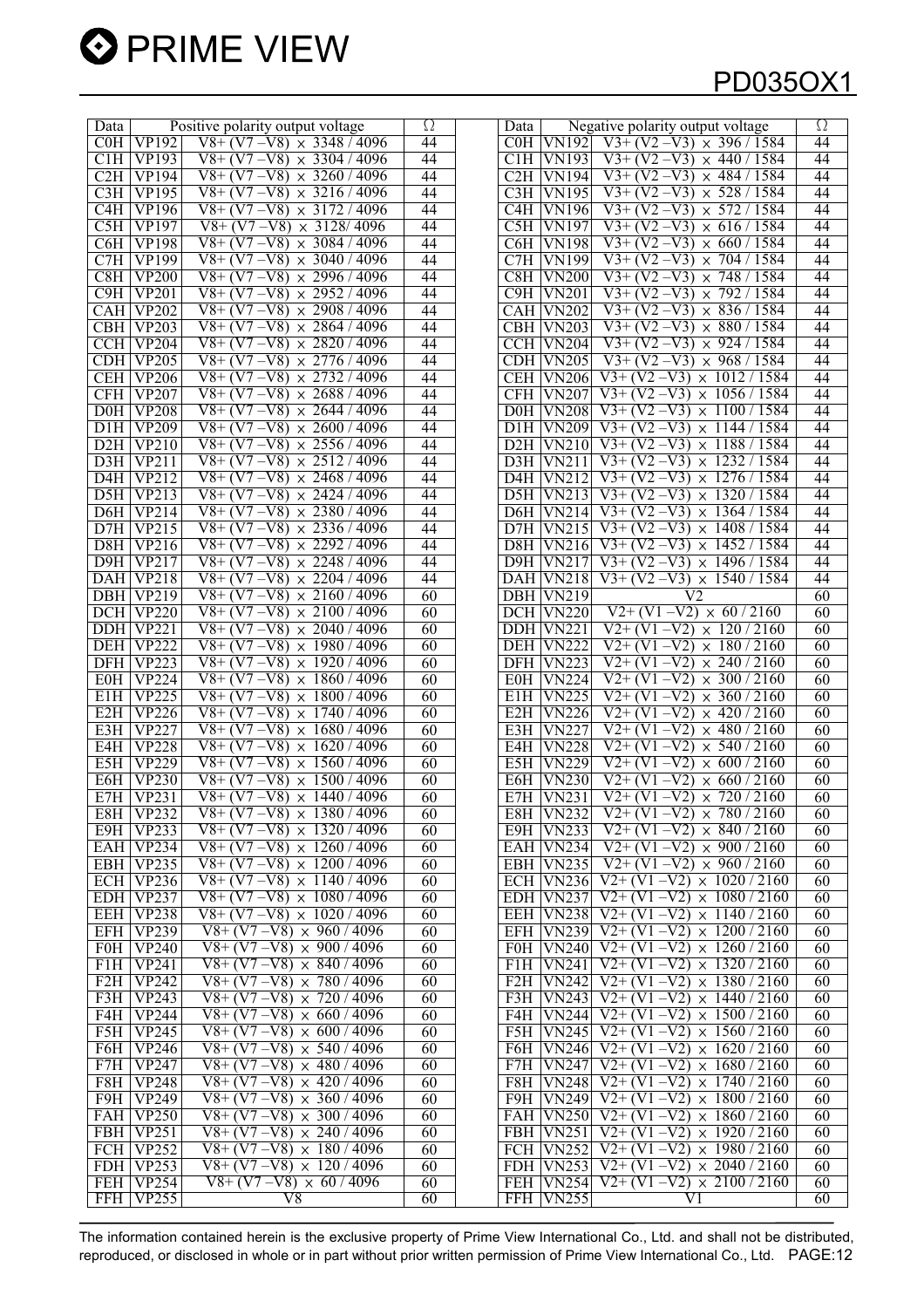PD035OX1

### Note 5-15 : Digital RGB data input format

 For digital RGB input data format, both SYNC. mode and DE mode are supported. If DEN signal is fixed low, SYNC. mode is used. otherwise , DE mode is used.



### 6. Pixel Arrangement and Input Connector Pin NO.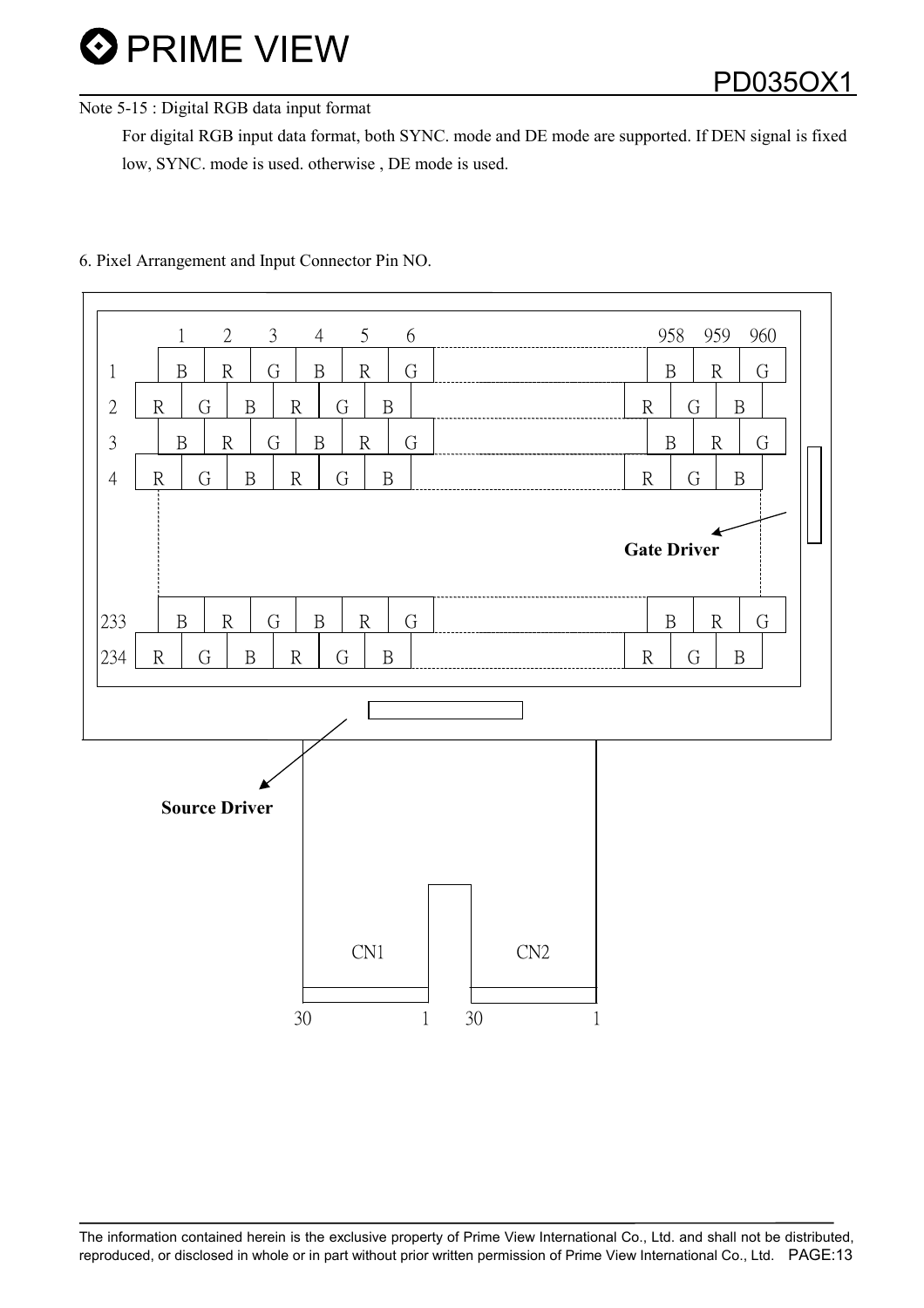### 7. SPI Register Description and Timing Characteristics

### 7.1 Function Control Register

### ! Register R0 :

| Name    | $\vert$ reserved $\vert$ STHD1 $\vert$ STHD0 $\vert$ STHP4 $\vert$ STHP3 $\vert$ STHP2 $\vert$ STHP1 |  |  |  | <b>STHPO</b> |
|---------|------------------------------------------------------------------------------------------------------|--|--|--|--------------|
| Default |                                                                                                      |  |  |  |              |

#### STHD [1:0] : adjust start pulse position by dot

| STH <sub>D1</sub> | <b>STHD0</b> | STH position adjust by dot |
|-------------------|--------------|----------------------------|
|                   |              |                            |
|                   |              |                            |
|                   |              |                            |
|                   |              |                            |

#### STHP [4:0] : adjust start pulse position by pixel

| STHP4            | STHP3            | STHP2                   | STHP1            | STHP0            | STH position adjust by pixel |
|------------------|------------------|-------------------------|------------------|------------------|------------------------------|
| $\mathbf{1}$     | $\mathbf{1}$     | $\,1\,$                 | $\mathbf{1}$     | $\mathbf{1}$     | $-1$                         |
| $\mathbf 1$      | $\mathbf{1}$     | $\mathbf 1$             | $\mathbf{1}$     | $\boldsymbol{0}$ | $-2$                         |
| $\mathbf{1}$     | $\mathbf{1}$     | $\mathbf 1$             | $\boldsymbol{0}$ | $\mathbf{1}$     | $-3$                         |
| $\mathbf 1$      | $\mathbf{1}$     | $\mathbf 1$             | $\boldsymbol{0}$ | $\boldsymbol{0}$ | $-4$                         |
| $\overline{1}$   | $\mathbf 1$      | $\boldsymbol{0}$        | $\mathbf 1$      | $\mathbf{1}$     | $-5$                         |
| $\mathbf{1}$     | $\mathbf{1}$     | $\boldsymbol{0}$        | $\mathbf{1}$     | $\boldsymbol{0}$ | $-6$                         |
| $\mathbf{1}$     | $\mathbf{1}$     | $\boldsymbol{0}$        | $\boldsymbol{0}$ | $\mathbf{1}$     | $-7$                         |
| $\mathbf{1}$     | $\mathbf{1}$     | $\boldsymbol{0}$        | $\boldsymbol{0}$ | $\boldsymbol{0}$ | $-8$                         |
| $\mathbf 1$      | $\boldsymbol{0}$ | $\mathbf 1$             | $\mathbf{1}$     | $\mathbf{1}$     | $-9$                         |
| $\mathbf{1}$     | $\mathbf{0}$     | $\mathbf 1$             | $\mathbf{1}$     | $\boldsymbol{0}$ | $-10$                        |
| $\overline{1}$   | $\mathbf{0}$     | $\overline{\mathbf{1}}$ | $\mathbf{0}$     | $\mathbf{1}$     | $-11$                        |
| $\mathbf{1}$     | $\boldsymbol{0}$ | $\mathbf 1$             | $\boldsymbol{0}$ | $\boldsymbol{0}$ | $-12$                        |
| $\mathbf{1}$     | $\mathbf{0}$     | $\overline{0}$          | $\mathbf{1}$     | $\mathbf{1}$     | $-13$                        |
| $\mathbf 1$      | $\boldsymbol{0}$ | $\boldsymbol{0}$        | $\mathbf{1}$     | $\boldsymbol{0}$ | $-14$                        |
| $\mathbf{1}$     | $\boldsymbol{0}$ | $\boldsymbol{0}$        | $\boldsymbol{0}$ | $\mathbf{1}$     | $-15$                        |
| $\mathbf 1$      | $\boldsymbol{0}$ | $\boldsymbol{0}$        | $\boldsymbol{0}$ | $\boldsymbol{0}$ | $-16$                        |
| $\boldsymbol{0}$ | $\boldsymbol{0}$ | $\boldsymbol{0}$        | $\boldsymbol{0}$ | $\boldsymbol{0}$ | $\boldsymbol{0}$             |
| $\boldsymbol{0}$ | $\boldsymbol{0}$ | $\boldsymbol{0}$        | $\boldsymbol{0}$ | $\mathbf{1}$     | $+1$                         |
| $\boldsymbol{0}$ | $\boldsymbol{0}$ | $\boldsymbol{0}$        | $\mathbf{1}$     | $\boldsymbol{0}$ | $+2$                         |
| $\boldsymbol{0}$ | $\boldsymbol{0}$ | $\boldsymbol{0}$        | $\mathbf{1}$     | $\mathbf{1}$     | $+3$                         |
| $\boldsymbol{0}$ | $\boldsymbol{0}$ | $\mathbf 1$             | $\boldsymbol{0}$ | $\boldsymbol{0}$ | $+4$                         |
| $\boldsymbol{0}$ | $\boldsymbol{0}$ | $\overline{1}$          | $\boldsymbol{0}$ | $\mathbf{1}$     | $+5$                         |
| $\boldsymbol{0}$ | $\boldsymbol{0}$ | $\mathbf 1$             | $\mathbf{1}$     | $\boldsymbol{0}$ | $+6$                         |
| $\boldsymbol{0}$ | $\boldsymbol{0}$ | $\mathbf 1$             | $\mathbf{1}$     | $\mathbf{1}$     | $+7$                         |
| $\boldsymbol{0}$ | $\mathbf{1}$     | $\boldsymbol{0}$        | $\boldsymbol{0}$ | $\boldsymbol{0}$ | $\bf+8$                      |
| $\boldsymbol{0}$ | $\mathbf 1$      | $\boldsymbol{0}$        | $\boldsymbol{0}$ | $\mathbf{1}$     | $+9$                         |
| $\boldsymbol{0}$ | $\mathbf{1}$     | $\boldsymbol{0}$        | $\mathbf{1}$     | $\boldsymbol{0}$ | $+10$                        |
| $\boldsymbol{0}$ | $\mathbf{1}$     | $\boldsymbol{0}$        | $\mathbf{1}$     | $\mathbf{1}$     | $+11$                        |
| $\boldsymbol{0}$ | $\mathbf 1$      | $\mathbf{1}$            | $\boldsymbol{0}$ | $\boldsymbol{0}$ | $+12$                        |
| $\boldsymbol{0}$ | $\mathbf{1}$     | $\mathbf 1$             | $\boldsymbol{0}$ | $\,1$            | $+13$                        |
| $\boldsymbol{0}$ | $\mathbf 1$      | $\boldsymbol{1}$        | $\mathbf 1$      | $\boldsymbol{0}$ | $+14$                        |
| $\boldsymbol{0}$ | $\mathbf{1}$     | $\mathbf{1}$            | $\mathbf{1}$     | $\mathbf{1}$     | $+15$                        |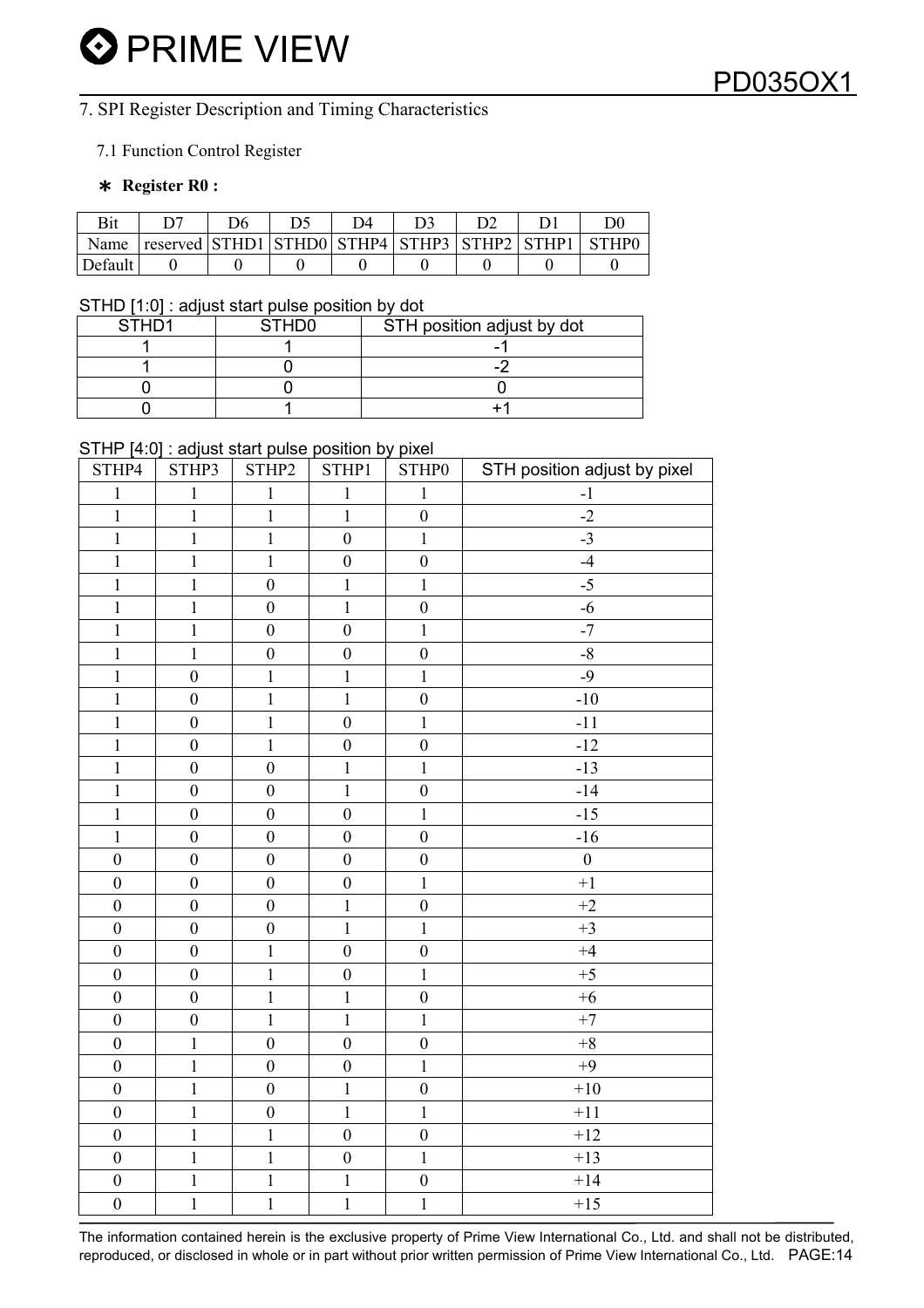#### ! Register R1 :

| Bit     |             |  |                                   |         |
|---------|-------------|--|-----------------------------------|---------|
| Name    | STVP2 STVP1 |  | STVP0   STVNT1   STVNT0   STVPAL] | STVPAL0 |
| Default |             |  |                                   |         |

STVP [3:0] : adjust first line position by line

| STVP3            | STVP2            | STVP1            | STVP0            | STV position adjust by line |
|------------------|------------------|------------------|------------------|-----------------------------|
|                  | 1                | 1                | 1                | $-1$                        |
|                  |                  | 1                | $\overline{0}$   | $-2$                        |
|                  |                  | $\theta$         |                  | $-3$                        |
|                  |                  | $\theta$         | $\overline{0}$   | $-4$                        |
|                  | $\theta$         |                  |                  | $-5$                        |
|                  | $\theta$         |                  | $\theta$         | $-6$                        |
|                  | $\theta$         | $\theta$         |                  | $-7$                        |
|                  | $\boldsymbol{0}$ | $\mathbf{0}$     | $\boldsymbol{0}$ | $-8$                        |
| 0                | $\boldsymbol{0}$ | $\theta$         | $\boldsymbol{0}$ | $\boldsymbol{0}$            |
| 0                | $\boldsymbol{0}$ | $\theta$         |                  | $+1$                        |
| $\boldsymbol{0}$ | $\boldsymbol{0}$ | 1                | $\overline{0}$   | $+2$                        |
| $\boldsymbol{0}$ | $\Omega$         | 1                |                  | $+3$                        |
| $\overline{0}$   |                  | $\overline{0}$   | $\theta$         | $+4$                        |
| $\boldsymbol{0}$ |                  | $\boldsymbol{0}$ | 1                | $+5$                        |
| $\boldsymbol{0}$ |                  |                  | $\overline{0}$   | $+6$                        |
| 0                |                  |                  |                  | $+7$                        |

STVNT[1:0]: When NTSC mode, the relationship of first line in Even field and Odd field.

00: First line in Even field = First line in Odd field.

01: First line in Even field = First line in Odd field  $+1$ .

10: No use.

11: First line in Even field = First line in Odd field -1.

STVPAL[1:0]: When PAL mode, the relationship of first line in Even field and Odd field. (Just for CCIR601/656 mode)

 $00$ : First line in Even field = First line in Odd field.

01: First line in Even field = First line in Odd field  $+1$ .

 $10 \cdot$  No use.

11: First line in Even field = First line in Odd field -1.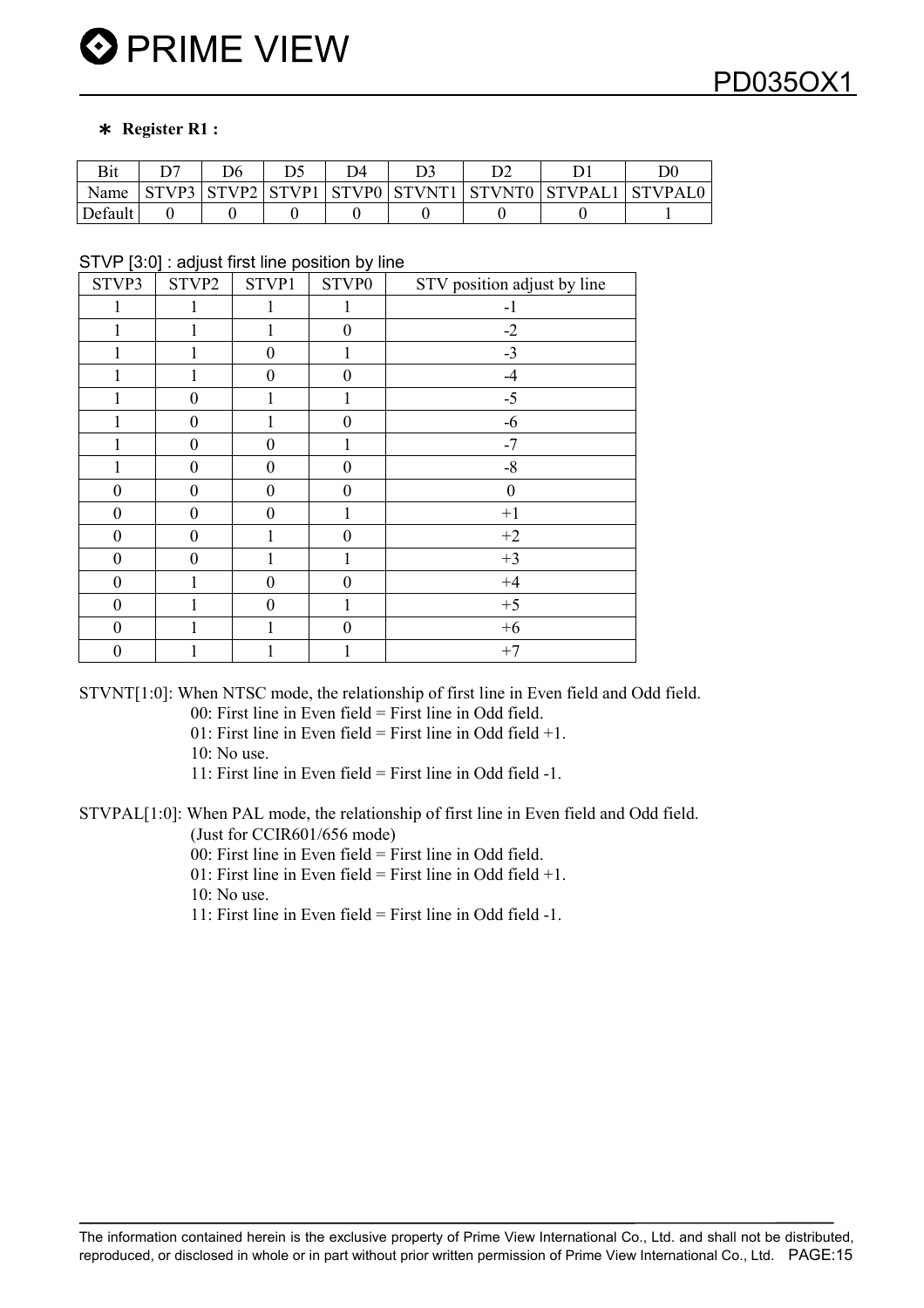### ! Register R2 :

| Bit     | ~~       | r.<br>Dσ |          | DΔ       | ້                | ⌒⌒<br>້ີ້      |                     | $\mathrm{D}0$            |
|---------|----------|----------|----------|----------|------------------|----------------|---------------------|--------------------------|
| Name    | reserved | reserved | reserved | reserved | $D \cap I$<br>НS | P <sub>0</sub> | $\mathbf{L}$<br>NPC | SET<br>$\mathbf{D}$<br>N |
| Default |          |          |          |          |                  |                |                     |                          |

HS POL: HS polarity setting.

HS  $POL = "L"$ , negative polarity.

HS  $POL = "H"$ , positive polarity.

VS POL: VS polarity setting.

VS  $POL = "L"$ , negative polarity.

VS  $POL = "H"$ , positive polarity.

NPC\_IN: Define the NTSC/PAL mode by SPI.

NPC  $IN = "L", PAL.$  (Just for CCIR601/656 mode)

NPC  $IN = "H", NTSC.$ 

NPC\_SET: Set the NTSC/PAL auto detection or define by NPC\_IN.

NPC\_SET = "L", auto detection.

NPC  $SET = "H"$ , define by SPI.

### ! Register R3 :

| Bit     | n o      | D6       | nс       | D4       |                     |              |        | $\overline{\mathrm{D}}{}0$ |
|---------|----------|----------|----------|----------|---------------------|--------------|--------|----------------------------|
| Name    | reserved | reserved | reserved | reserved | <b>PWD</b><br>EN IC | K P<br>OSDCL | OSDHSP | <b>OSDVSD</b>              |
| Default |          |          |          |          |                     |              |        |                            |

PWD\_EN: Set DAC power saving function.

PWD  $EN = "L"$ , disable. The DAC is always power on.

PWD  $EN = "H"$ , enable.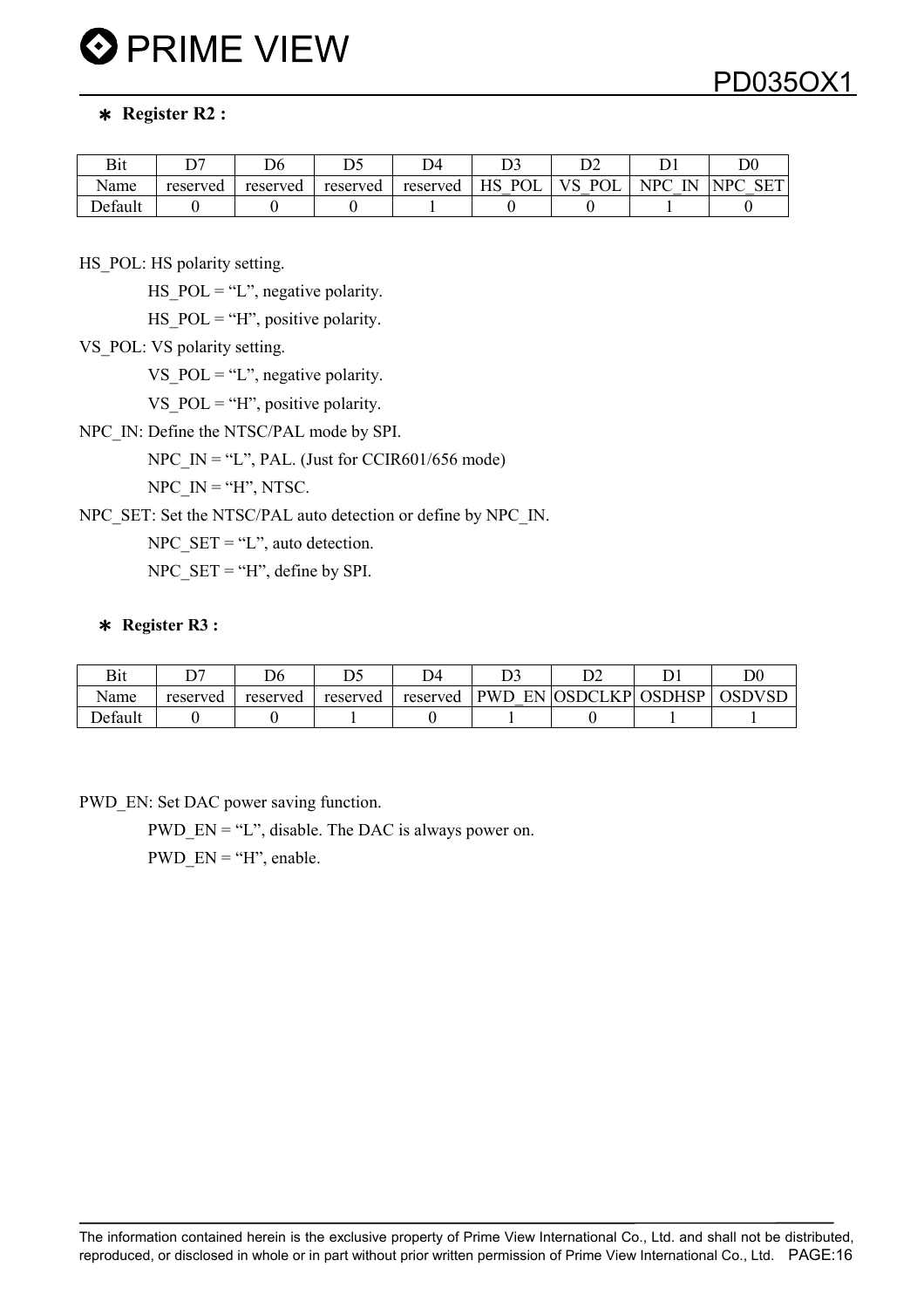### 7-2 SPI timing characteristic

| <b>Characteristics</b>   | <b>Symbol</b> | Min. | Typ.                     | Max. | Unit     | Remark |
|--------------------------|---------------|------|--------------------------|------|----------|--------|
| SPCK period              | $T_{CK}$      | 60   |                          |      | ns       |        |
| SPCK high width          | $T_{\rm CKH}$ | 30   | $\overline{\phantom{0}}$ |      | ns       |        |
| <b>SPCK</b> low width    | $T_{\rm CKL}$ | 30   |                          |      | ns       |        |
| Data setup time          | $T_{\rm SU1}$ | 12   | $\overline{\phantom{0}}$ |      | ns       |        |
| Data hold tim            | $T_{HD1}$     | 12   |                          |      | ns       |        |
| SPENA to SPCK setup time | $T_{\rm CS}$  | 20   | $\overline{\phantom{0}}$ |      | ns       |        |
| SPENA to SPDA hold time  | $T_{CE}$      | 20   | $\overline{\phantom{0}}$ |      | ns       |        |
| SPENA high pulse width   | $T_{CD}$      | 50   | $\overline{\phantom{0}}$ |      | ns       |        |
| SPDA output latency      | $T_{CR}$      |      | 1/2                      |      | $T_{CK}$ |        |



• SPI "write" timing

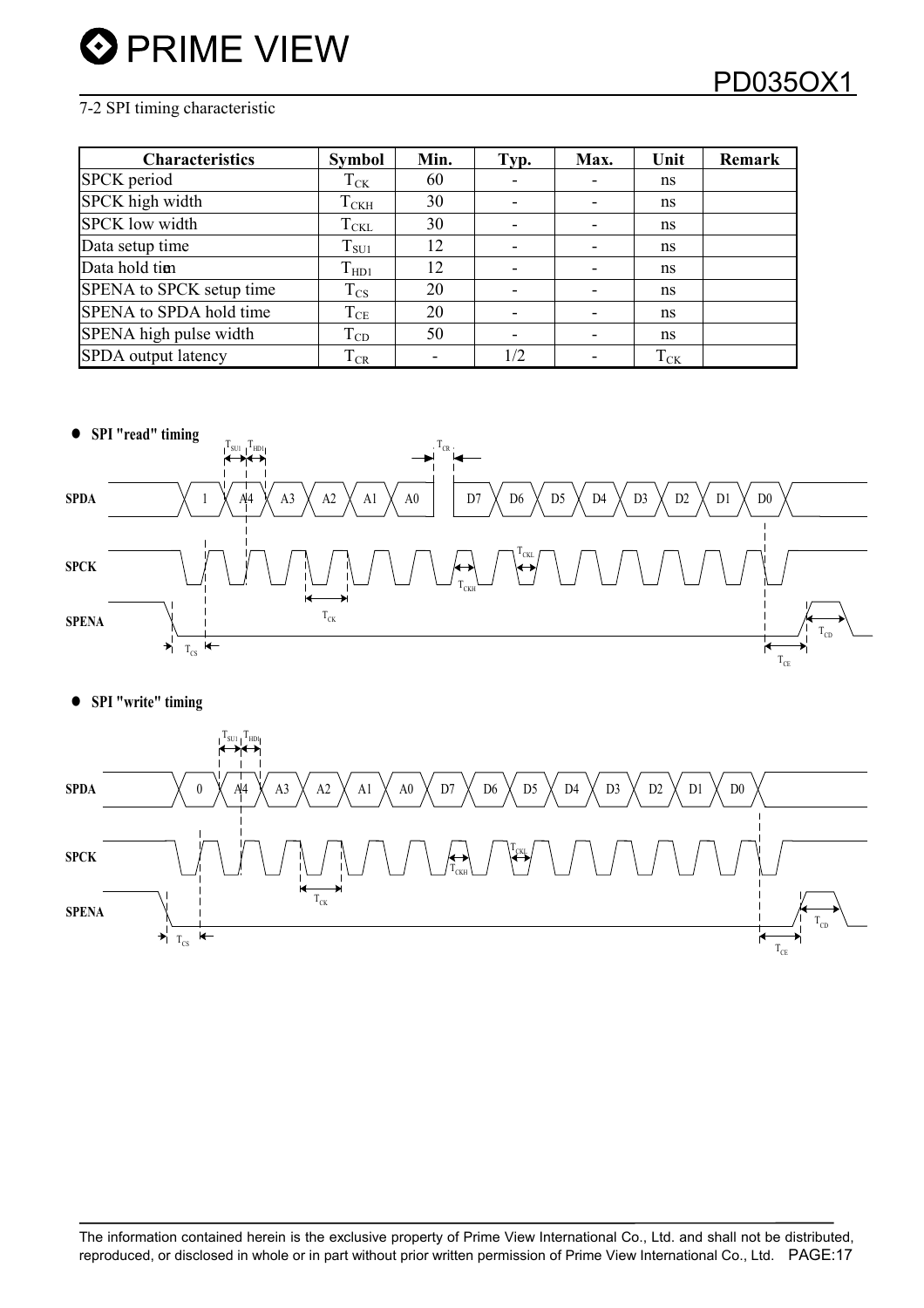### 8. Absolute Maximum Ratings

## PD035OX1

| Parameter                        |         | <b>Symbol</b>    | MIN.    | MAX.      | Unit                 | Remark   |
|----------------------------------|---------|------------------|---------|-----------|----------------------|----------|
|                                  |         | <b>VCC</b>       | $-0.3$  | $+7.0$    | V                    |          |
| Supply voltage for source driver |         | V <sub>DD2</sub> | $-0.3$  | $+7.0$    | V                    |          |
|                                  |         | V <sub>DD1</sub> | $-0.3$  | $+7.0$    | V                    |          |
|                                  | H Level | V <sub>GH</sub>  | $-0.3$  | $+32.0$   | V                    |          |
| Supply voltage for gate driver   | L Level | V <sub>EE</sub>  | $-22.0$ | $+0.3$    |                      |          |
|                                  |         | VGH-VEE          | $-0.3$  | $+45.0$   | V                    |          |
| Input signalvoltage              |         | $V_{IN}$         | $-0.3$  | $VDD+0.3$ | IV                   |          |
| Operation temperature            |         |                  | $-30$   | $+85$     | $\mathrm{C}$         |          |
| Storage temperature              |         |                  | $-55$   | $+125$    | $\mathrm{C}^{\circ}$ | Note 8-1 |

 $V$ ss<sub>1</sub>= $V$ ss<sub>2</sub>=0 V  $\cdot$  T<sub>a</sub> = 25 °C

Note 8-1 : Storage and operation temperature of Source and Gate driver IC.

Note 8-2 : Device is subject to be damaged permanently if stresses beyond those absolute maximum ratings listed above.

### 9. Electrical Characteristics

9-1 Operating condition

 $V$ SS1= $V$ SS2=0 V  $\cdot$  Ta = 25 °C

| <b>Parameter</b>                 |         | <b>Symbol</b>    | MIN.                     | Typ.                     | MAX.           | Unit      | Remark                           |
|----------------------------------|---------|------------------|--------------------------|--------------------------|----------------|-----------|----------------------------------|
| Supply voltage for source driver | Logic   | $\rm V_{CC}$     | $+3.0$                   | $+3.3$                   | $+3.6$         | V         |                                  |
|                                  | Analog  | V <sub>DD2</sub> | $+3.8$                   | $+5.0$                   | $+5.5$         | V         |                                  |
|                                  | Logic   | V <sub>DD1</sub> | $+3.0$                   | $+3.3$                   | $+3.6$         | V         |                                  |
| Supply voltage for gate driver   | H level | V <sub>GH</sub>  | $+10$                    | $+15$                    | $+30$          | V         |                                  |
|                                  | L level | $V_{EE}$         | $-17$                    | $-15$                    | $-5$           | V         |                                  |
| Signal input voltage             | H level | V <sub>IH</sub>  | $0.7$ V $cc$             | Ξ.                       | <b>V</b> cc    | V         |                                  |
|                                  | L level | $V_{\rm IL}$     | $\theta$                 | $\overline{\phantom{a}}$ | $0.3$ Vcc      | V         |                                  |
| Signal output voltage            | H level | $V$ OH           | $0.8$ V $cc$             | Ξ.                       | <b>V</b> cc    | V         |                                  |
|                                  | L level | $V_{OL}$         | $\theta$                 | $\overline{\phantom{a}}$ | $0.2$ V $cc$   | V         |                                  |
|                                  |         | <b>V</b> COMAC   | $\overline{\phantom{a}}$ | $+6.0$                   | $\blacksquare$ | $V_{P-P}$ | AC Component of<br><b>V</b> COM  |
| <b>V</b> COM                     |         | <b>V</b> COMDC   |                          | $\mathbf{1}$             | $\blacksquare$ | V         | DC Component of<br>VCOM Note 9-1 |

Note 9-1 : PVI strongly suggests that the VCOMDC level shall be adjustable, and the adjustable level range is  $1V_{-}^{\pm}1V$ , every module's VCOMDC level shall be carefully adjusted to show a best image performance.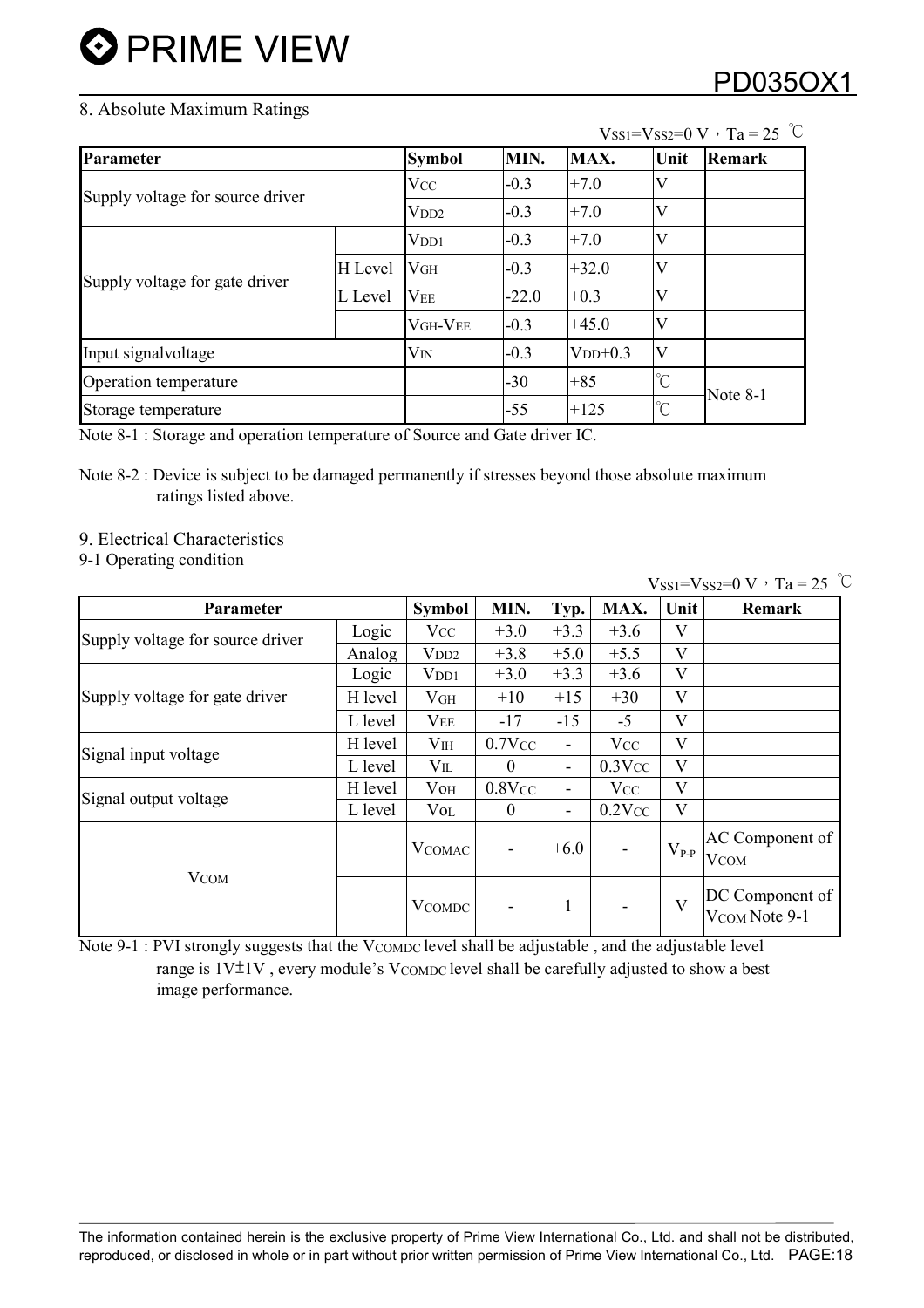9-2 Recommended driving condition for LED backlight

| <b>Parameter</b>                   | <b>Symbol</b> | Min | TYP | <b>MAX</b> | Unit | Remark                |
|------------------------------------|---------------|-----|-----|------------|------|-----------------------|
| Supply voltage of LED backlight    | VLED          | 9.0 | 9.6 |            |      | $I_I = 20 \text{ mA}$ |
| Supply current of LED backlight    | ILED          |     | 20  |            | mA   | Note 9-2              |
| <b>Backlight Power Consumption</b> | <b>PLED</b>   | 360 | 384 | 456        | mW   | Note 9-3              |

Note 9-2 : LED B/L applied information , please refer to the appendix at the end . Note  $9-3$ :  $PLED = 2*ILED*VLED$ .



#### 9-3 Power consumption

 $V_{\text{SS1}}=V_{\text{SS2}}=0 \text{ V} \cdot \text{Ta} = 25 \text{ °C}$ 

| Parameter                                  | <b>Symbol</b>         | <b>Conditions</b>                | TYP.       | MAX.       | Unit | Remark             |
|--------------------------------------------|-----------------------|----------------------------------|------------|------------|------|--------------------|
| Supply current for gate driver (Hi level)  | l <sub>GH</sub>       | $V_{GH} = +15V$                  | <b>TBD</b> | <b>TBD</b> | mA   |                    |
| Supply current for gate driver(Logic)      | IDD1                  | $V_{\text{DD1}} = +3.3 \text{V}$ | <b>TBD</b> | <b>TBD</b> | mA   |                    |
| Supply current for gate driver (Low level) | IEE                   | $V_{EE} = -15V$                  | <b>TBD</b> | <b>TBD</b> | mA   | VEE center voltage |
| Supply current for source driver (Analog)  | V <sub>DD2</sub>      | $V_{DD2} = +5V$                  | <b>TBD</b> | <b>TBD</b> | mA   |                    |
| Supply current for source driver (Logic)   | <b>V</b> <sub>C</sub> | $V_{CC} = +3.3V$                 | <b>TBD</b> | <b>TBD</b> | mA   |                    |
| LCD panel power consumption                |                       |                                  | <b>TBD</b> | <b>TBD</b> | mW   |                    |
| Backlight power consumption                | <b>PLED</b>           |                                  | 384        | 456        | mW   |                    |
| Total power consumption                    |                       |                                  | <b>TBD</b> | <b>TBD</b> | mW   |                    |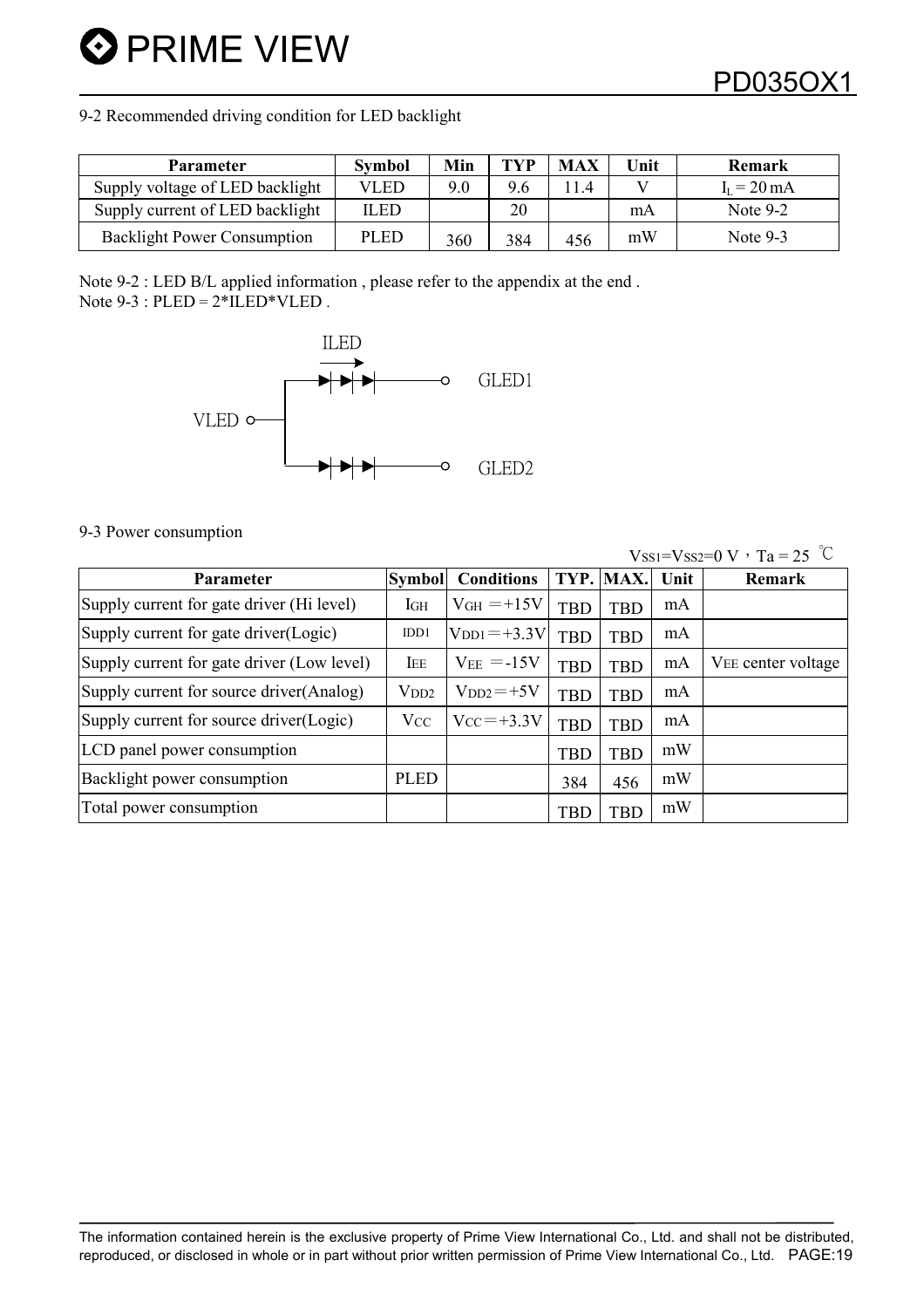### 9-4 Timing characteristics of input signals

### 9.4.1 Serial 8 bits RGB interface(960x234 resolution)

| <b>Characteristics</b>                            | <b>Symbol</b>  | Min.                         | Typ.                         | Max.                     | Unit               | Remark   |
|---------------------------------------------------|----------------|------------------------------|------------------------------|--------------------------|--------------------|----------|
| CLK period                                        | $T_{\rm{OSC}}$ |                              | 52                           |                          | ns                 | Note 9-4 |
| Data setup time                                   | $T_{\rm SU}$   | 12                           | $\overline{\phantom{0}}$     | $\overline{\phantom{0}}$ | ns                 |          |
| Data hold time                                    | $T_{HD}$       | 12                           |                              |                          | ns                 |          |
| IHS period                                        | $T_{\rm H}$    | $\blacksquare$               | 1224                         |                          | T <sub>osc</sub>   |          |
| IHS pulse width                                   | $T_{\rm HS}$   | 5                            | 90                           |                          | $T_{\rm{osc}}$     |          |
| <b>IHS</b> rising time                            | $T_{Cr}$       |                              |                              | 700                      | ns                 |          |
| IHS falling time                                  | $T_{\rm Cf}$   | -                            | $\blacksquare$               | 300                      | ns                 |          |
| IVS pulse width                                   | $T_{VS}$       | $\mathbf{1}$                 | $\overline{3}$               | 5                        | $T_{\rm H}$        |          |
| IVS rising time                                   | $T_{\rm Vr}$   | $\qquad \qquad \blacksquare$ | $\qquad \qquad \blacksquare$ | 700                      | ns                 |          |
| <b>IVS</b> falling time                           | $T_{\rm Vf}$   |                              |                              | 1.5                      | us                 |          |
| IVS falling to IHS rising time for<br>odd field   | $T_{HVO}$      | 3                            |                              |                          | T <sub>osc</sub>   |          |
| IVS falling to IHS falling time for<br>even field | $T_{\rm HVE}$  | 3                            |                              |                          | T <sub>osc</sub>   |          |
| <b>IVS-DEN</b> time                               | $T_{VSE}$      |                              | 18                           |                          | $T_{\rm H}$        |          |
| <b>IHS-DEN</b> time                               | $T_{\rm HE}$   | 108                          | 204                          | 264                      | $T_{\rm{OSC}}$     |          |
| DEN pulse width                                   | $T_{EP}$       | -                            | 960                          |                          | $T_{\rm{osc}}$     |          |
| DEN-STH time                                      | $T_{\rm DES}$  |                              | $\overline{3}$               |                          | $T_{\mathrm{osc}}$ |          |
| <b>IVS</b> period                                 |                |                              | 262                          |                          | $T_{\rm H}$        |          |

Note 9-4 : When SYNC mode is used,  $1<sup>st</sup>$  data start from 204<sup>th</sup> CLK after HIS fallings.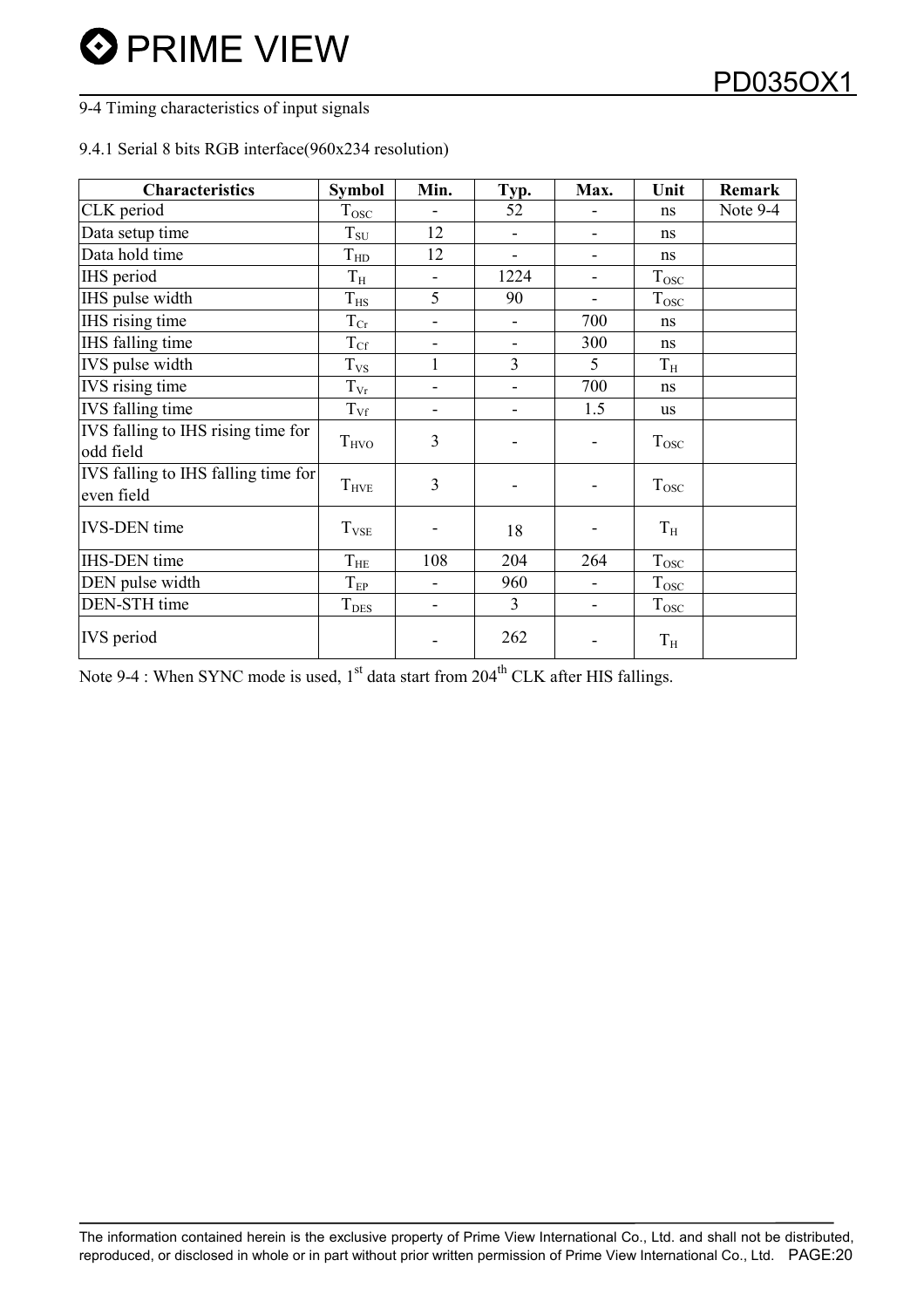### 9.4.2 Parallel 18 bits RGB interface(960x234 resolution)

| <b>Characteristics</b>                            | <b>Symbol</b>           | Min.                         | Typ.           | Max.                     | Unit             | <b>Remark</b> |
|---------------------------------------------------|-------------------------|------------------------------|----------------|--------------------------|------------------|---------------|
| CLK period                                        | $T_{\rm{OSC}}$          |                              | 156            |                          | ns               | Note 9-5      |
| Data setup time                                   | $T_{\rm SU}$            | 12                           |                |                          | ns               |               |
| Data hold time                                    | $T_{HD}$                | 12                           | -              | $\overline{\phantom{a}}$ | ns               |               |
| IHS period                                        | $T_{\rm H}$             |                              | 408            |                          | $T_{\rm{osc}}$   |               |
| IHS pulse width                                   | $T_{\rm HS}$            | 5                            | 30             | -                        | $T_{\rm{osc}}$   |               |
| IHS rising time                                   | $T_{Cr}$                | -                            |                | 700                      | ns               |               |
| IHS falling time                                  | $T_{\rm Cf}$            | -                            |                | 300                      | ns               |               |
| IVS pulse width                                   | $T_{VS}$                |                              | 3              | 5                        | $T_{\rm H}$      |               |
| <b>IVS</b> rising time                            | $T_{\rm Vr}$            | -                            |                | 700                      | ns               |               |
| IVS falling time                                  | $T_{\rm Vf}$            | -                            | -              | 1.5                      | us               |               |
| IVS falling to IHS rising time for<br>odd field   | $T_{HVO}$               | $\overline{3}$               |                | -                        | $T_{\rm{osc}}$   |               |
| IVS falling to IHS falling time for<br>even field | $T_{\rm HVE}$           | $\overline{3}$               |                | -                        | $T_{\rm{osc}}$   |               |
| <b>IVS-DEN</b> time                               | <b>T</b> <sub>VSE</sub> |                              | 18             |                          | $T_{\rm H}$      |               |
| <b>IHS-DEN</b> time                               | $T_{\rm HE}$            | 36                           | 68             | 88                       | $T_{\rm{OSC}}$   |               |
| DEN pulse width                                   | $\rm T_{EP}$            | -                            | 320            |                          | $T_{\rm{osc}}$   |               |
| DEN-STH time                                      | <b>T</b> <sub>DES</sub> | $\qquad \qquad \blacksquare$ | $\overline{3}$ | $\overline{\phantom{a}}$ | T <sub>osc</sub> |               |
| <b>IVS</b> period                                 |                         |                              | 262            |                          | $T_{\rm H}$      |               |

Note 9-5 : When SYNC mode is used,  $1<sup>st</sup>$  data start from 68<sup>th</sup> CLK after HIS fallings.

### 9.4.3 CCIR601/656 Interface

| <b>Characteristics</b> | <b>Symbol</b> | Min. | $\mathbf{Typ}$ . | <b>Max.</b> | <b>Jnit</b> | <b>Remark</b> |
|------------------------|---------------|------|------------------|-------------|-------------|---------------|
| CLK period             | l osc         |      |                  |             | ns          |               |
| Data setup time        | l su          |      | -                | -           | ns          |               |
| Data hold time         | I HD.         |      |                  |             | ns          |               |

### 9.4.4 Hardware reset timing

| <b>Characteristics</b>        | Symbol          | Min. | <b>CONT</b><br>VD. | Max. | $\mathbf{v}$ Init | Remark |
|-------------------------------|-----------------|------|--------------------|------|-------------------|--------|
| <b>RESETB</b> low pulse width | m<br><b>RSB</b> | 200  |                    |      | ns                |        |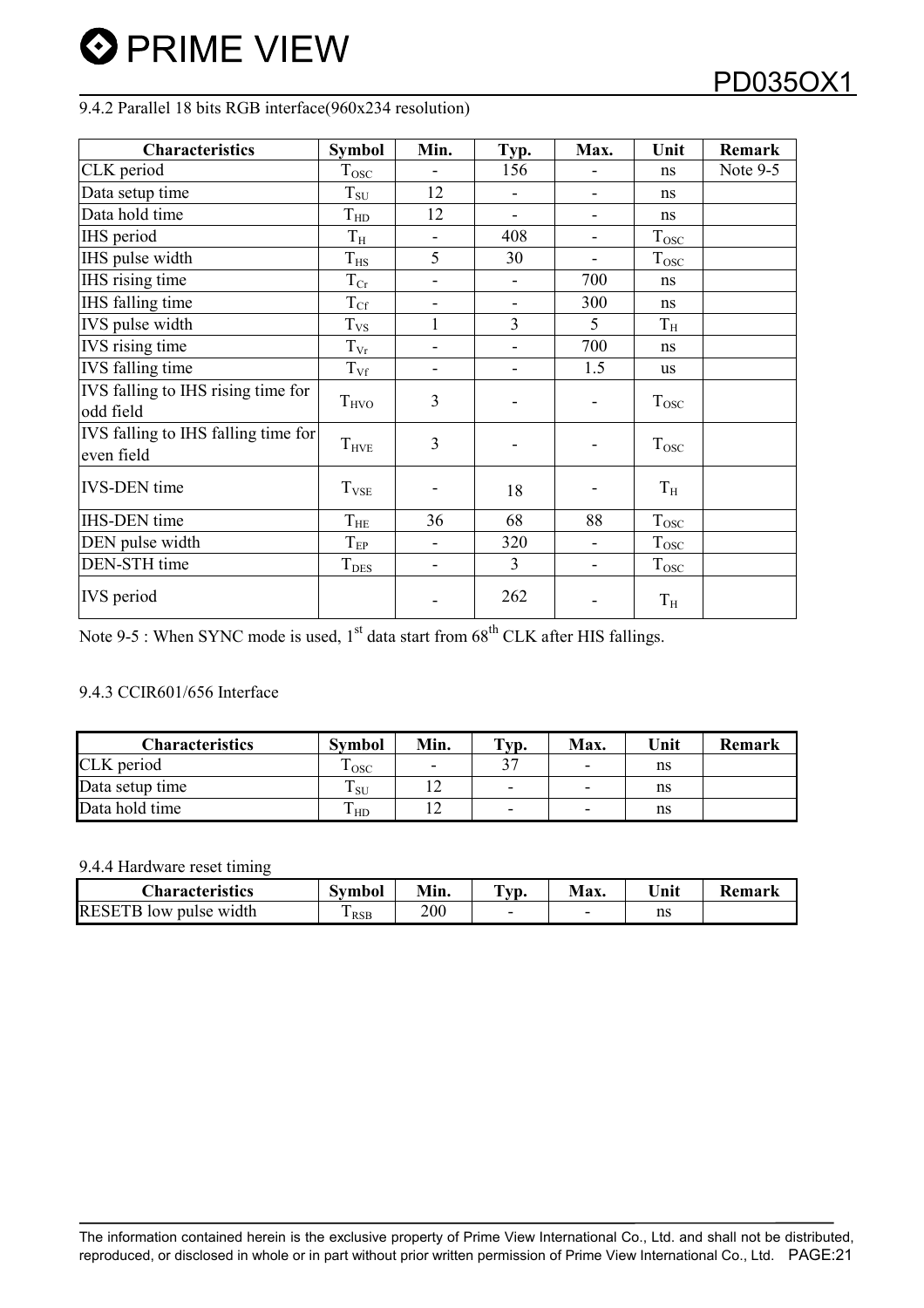#### 9.5 Timing controller timing chart

### 9.5.1 Clock and Data waveform

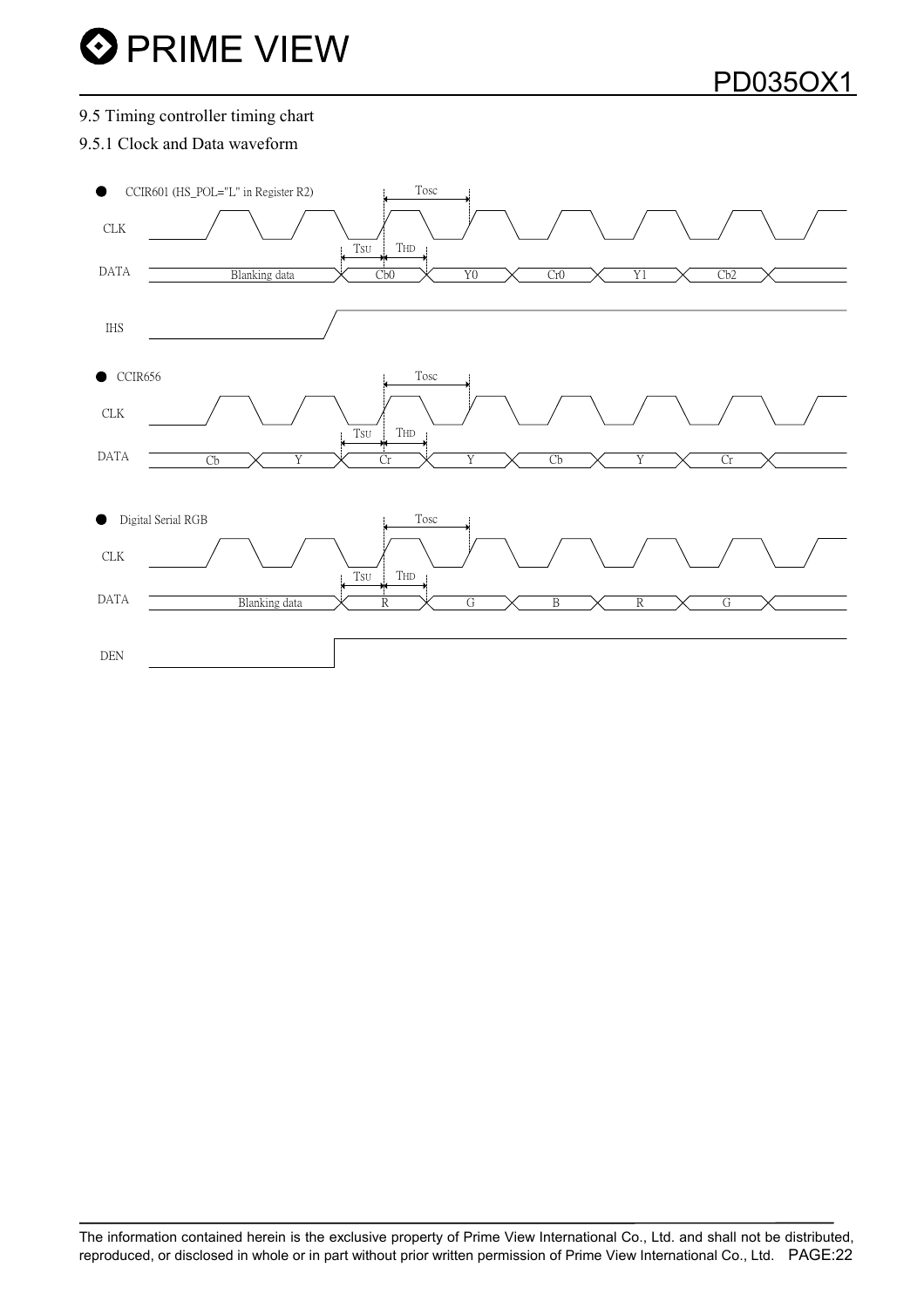

9.5.2 Digital/Analog RGB timing waveform

### IHS and IVS timing relationship



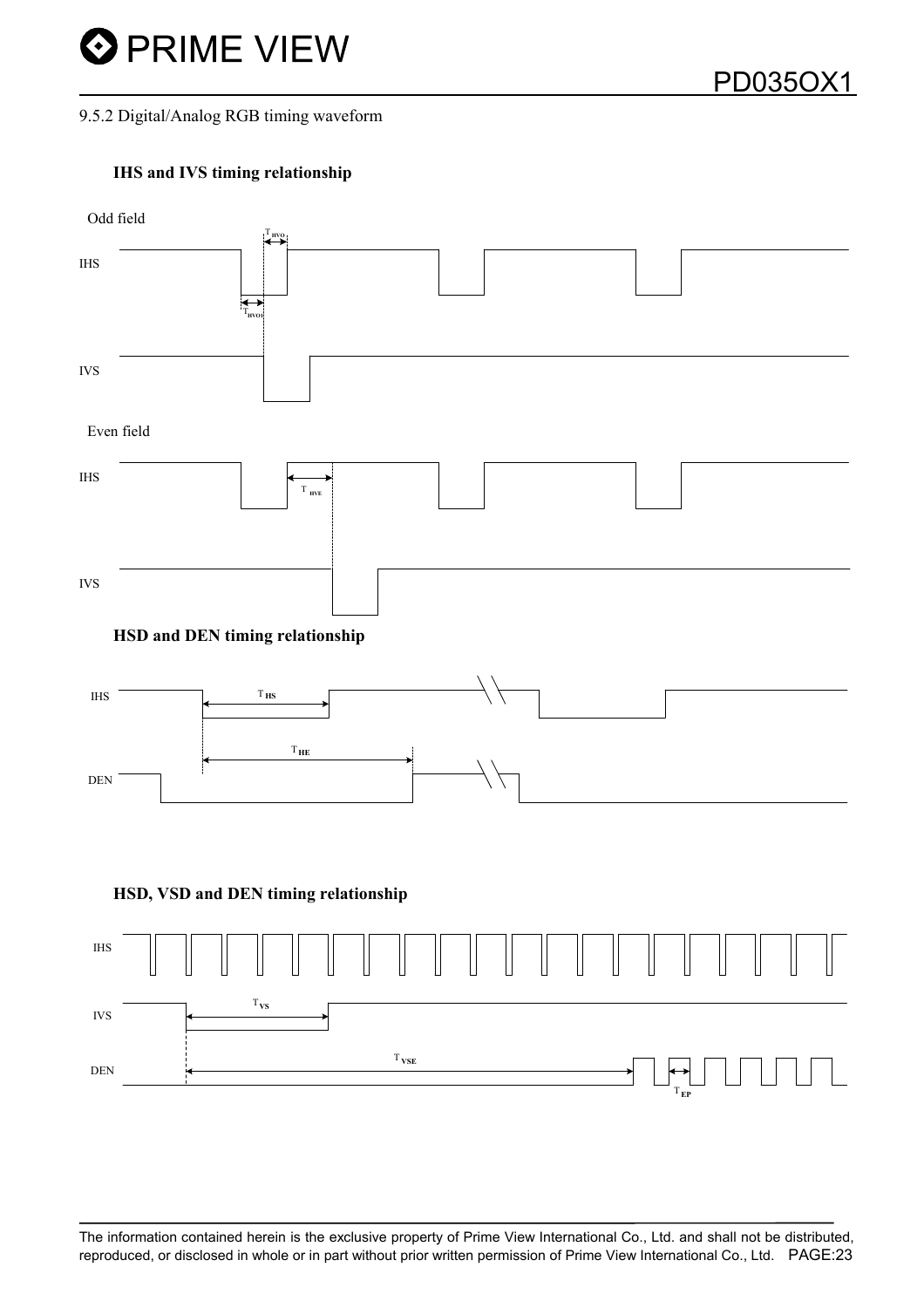### 9.5.3 CCIR601 timing waveform (VS\_POL="H", HS\_POL="L" in Register R2)

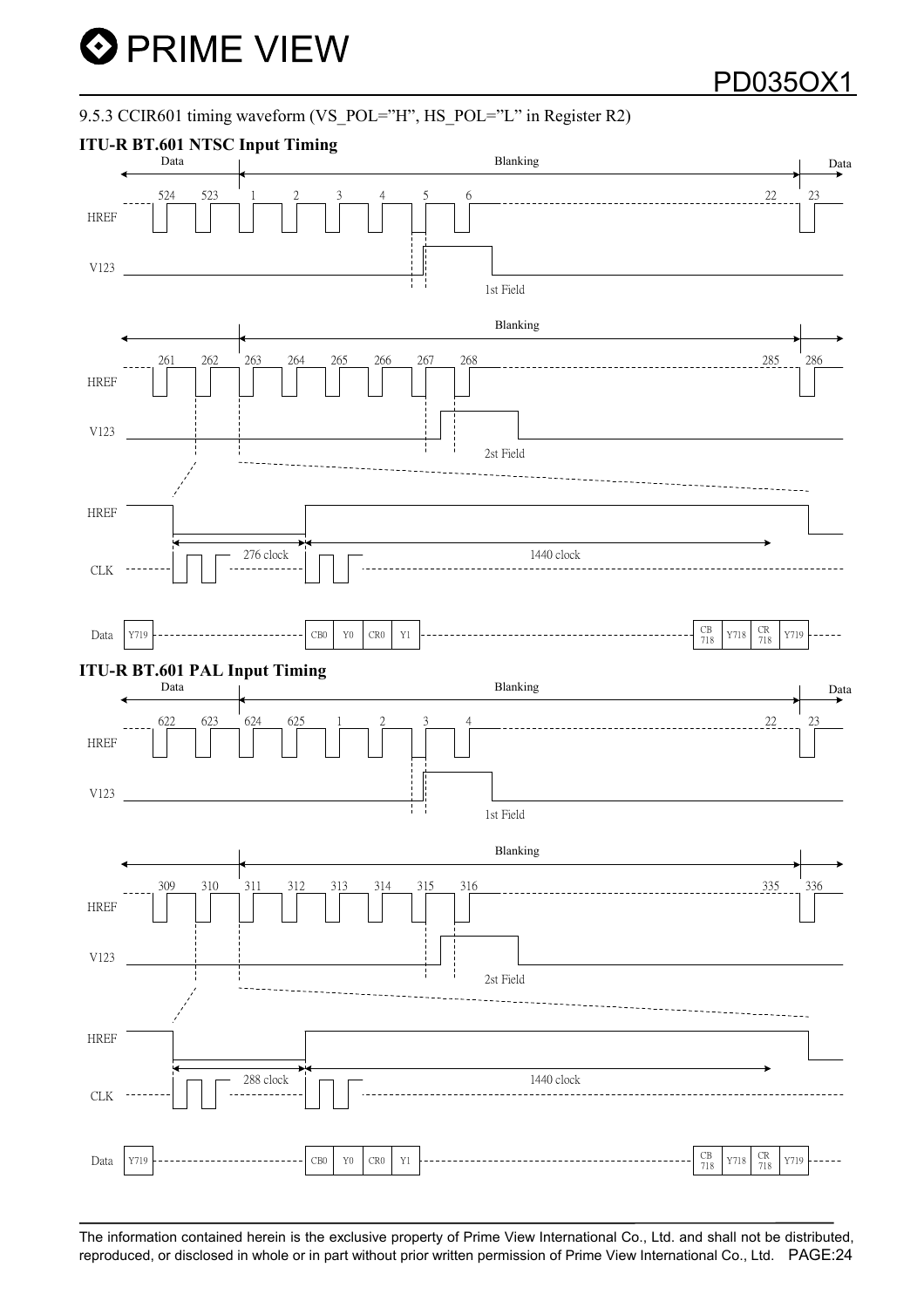### 10. Power On Sequence

The Power on sequence only effect by  $V_{\text{CC}}$ ,  $V_{SS}$ ,  $V_{DD}$ ,  $V_{EE}$  and  $V_{GH}$ , the others do not care.



1) 10ms ≤ T1<T2

2) 0ms $\overline{ST3} \leq T4 \leq 10$ ms

11. Optical Characteristics

|                       |                  |                          |                               |      |       |      |               | $Ta = 25^{\circ}C$ |
|-----------------------|------------------|--------------------------|-------------------------------|------|-------|------|---------------|--------------------|
| Parameter             |                  | <b>Symbol</b>            | Condition                     | MIN. | TYP.  | MAX. | Unit          | <b>Remarks</b>     |
| Viewing               | Horizontal       | $\theta$ 21, $\theta$ 22 |                               | 45   | 50    | ---  | deg           |                    |
| Angle                 | Vertical         | $\theta$ 11              | $CR \ge 10$                   | 30   | 35    | ---  | deg           | Note 11-1          |
|                       |                  | $\theta$ 12              |                               | 10   | 15    | ---  | deg           |                    |
| <b>Contrast Ratio</b> |                  | <b>CR</b>                | At optimized<br>Viewing angle | 200  | 400   | ---  |               | Note 11-2          |
|                       | Rise             | <b>Tr</b>                | $\theta = 0^{\circ}$          |      | 15    | 30   | ms            | Note 11-3          |
| Response time         | Fall             | <b>Tf</b>                |                               |      | 25    | 50   | ms            |                    |
| Uniformity            |                  | U                        |                               | 70   | 80    |      | $\frac{0}{0}$ | Note 11-4          |
| <b>Brightness</b>     |                  |                          |                               | 200  | 250   |      | $cd/m^2$      | Note 11-5          |
| White                 |                  | $\mathbf{X}$             | $\theta = 0^{\circ}$          |      | 0.31  |      |               |                    |
| Chromaticity          |                  | y                        | $\theta = 0^{\circ}$          |      | 0.33  |      |               | Note 11-5          |
| <b>LED Life Time</b>  | $Ta=25^{\circ}C$ |                          |                               |      | 10000 |      | hrs           | Note $11-6$        |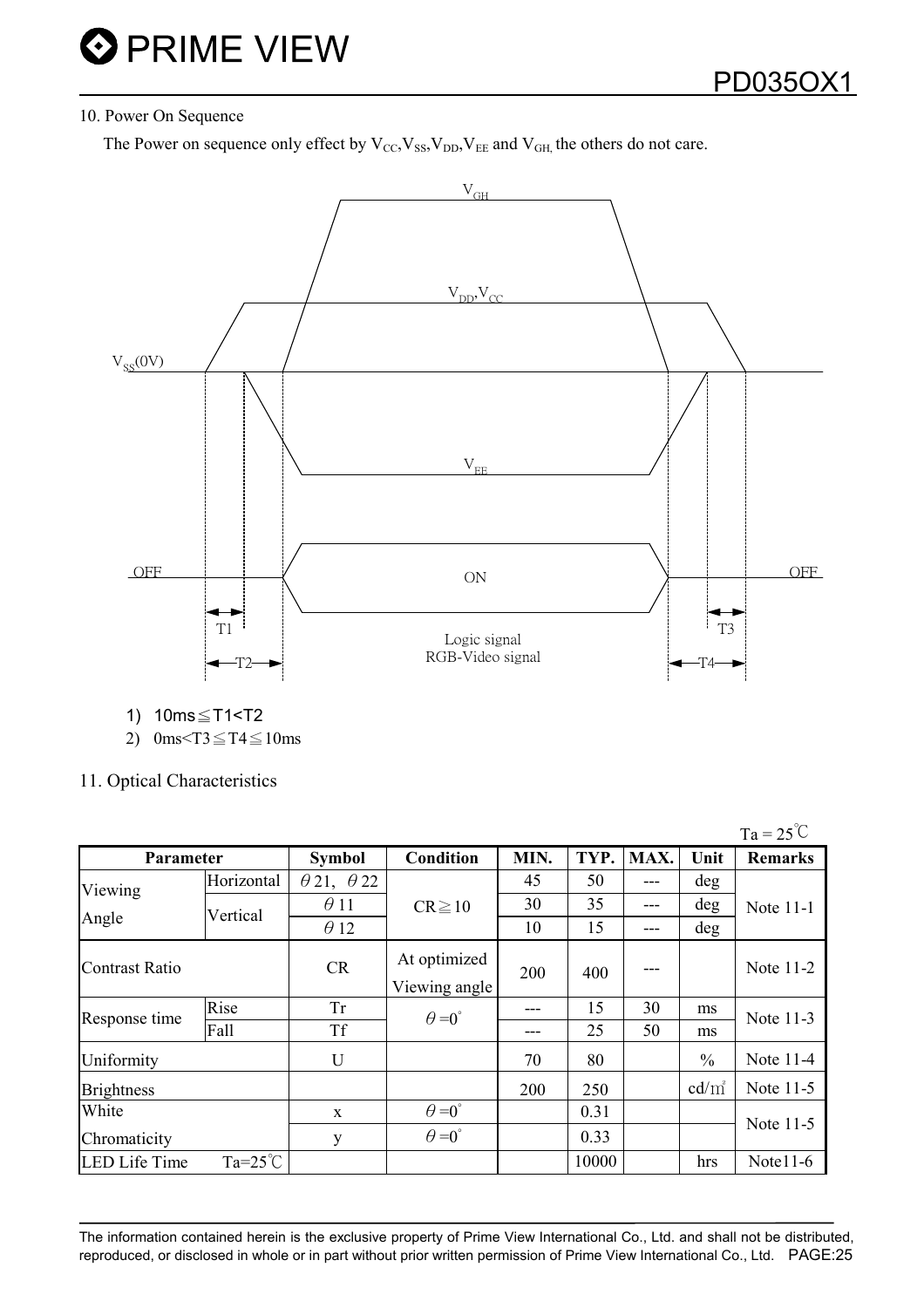## PD035OX1

Note 11-1 : The definitions of viewing angles



Note 11-2 : 
$$
CR
$$
 =  $\frac{Luminance \text{ when Testing point is White}}{Luminance \text{ when Testing point is Black}}$ 

Contrast ratio is measured in optimum common electrode voltage.

Note 11-3 : The definition of response time :

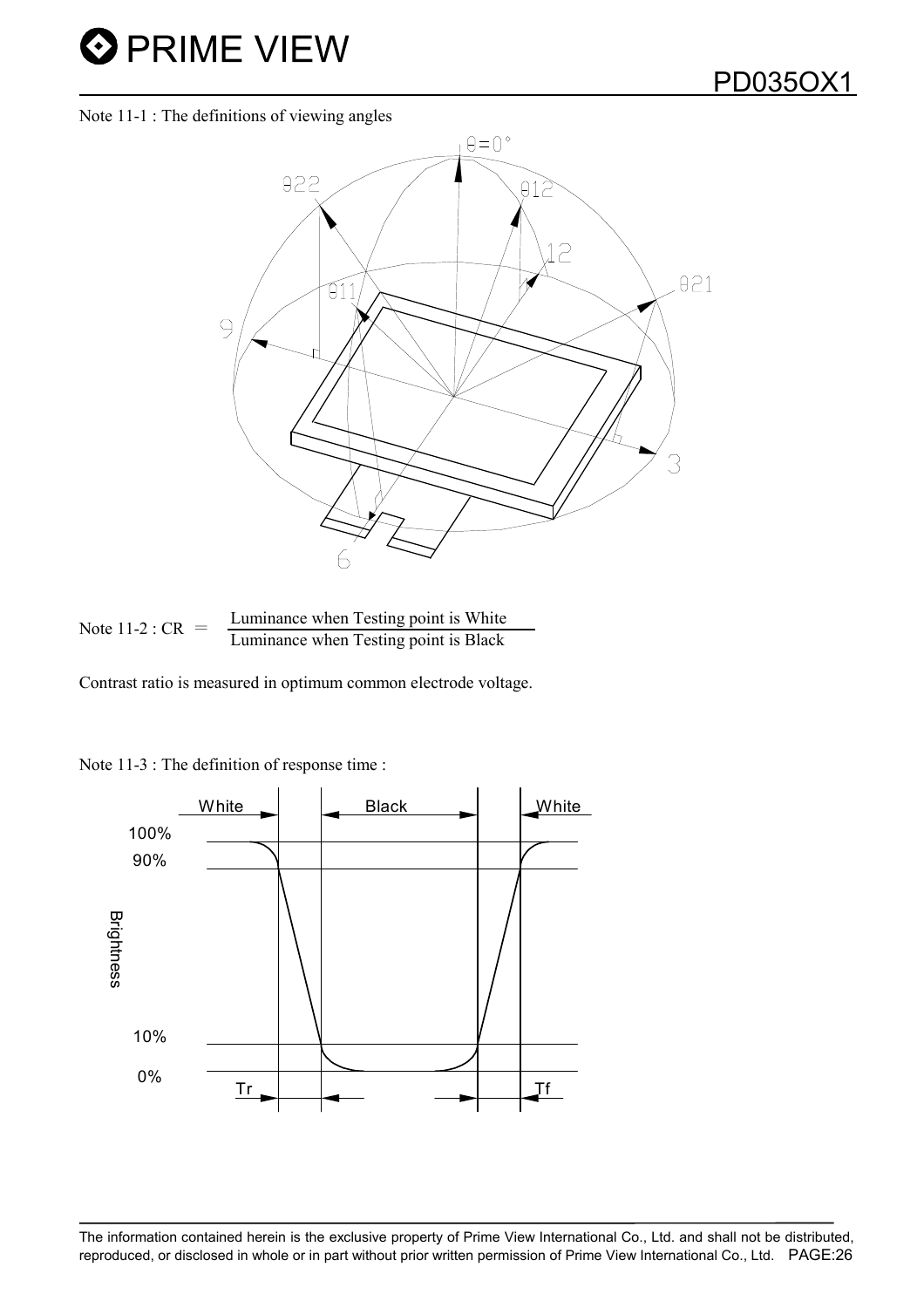### Note 11-4 : The uniformity of LCD is defined as

 $T_1$  The Minimum Brightness of the 9 testing Points The Maximum Brightness of the 9 testing Points Luminance meter : BM-5A or BM-7 fast (TOPCON) Measurement distance : 500 mm +/- 50 mm Ambient illumination : < 1 Lux Measuring direction : Perpendicular to the surface of module

The test pattern is white (Gray Level 63).



Note 11-5 : Topcon BM-7(fast) luminance meter  $1.0^{\circ}$  field of view is used in the testing (use PVI backlight after 5 minutes operating), ILED = 20mA.

Note 11-6 : Constant current 20mA for each loop , and the center brightness must more than 50% of initial brightness value .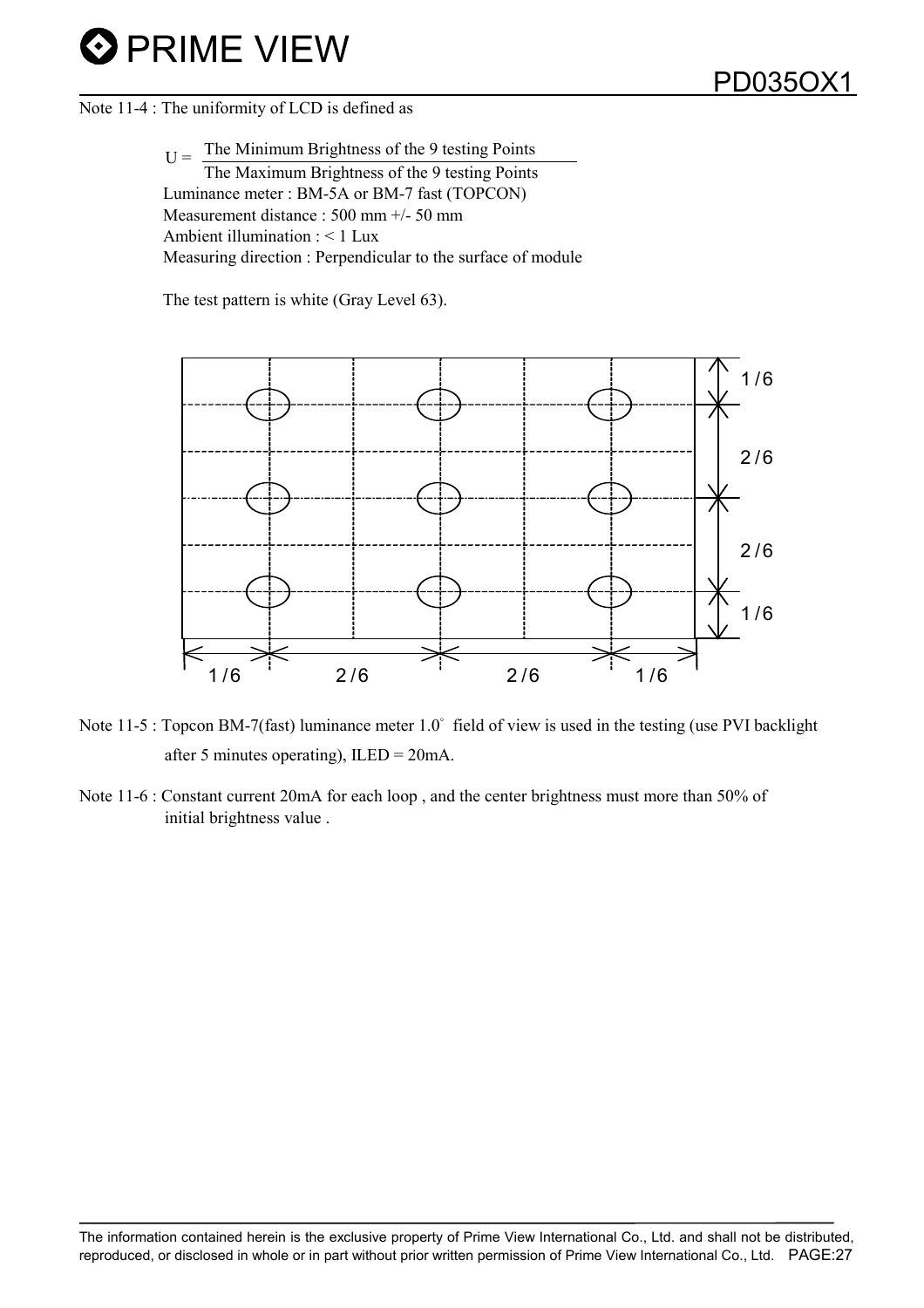## PD035OX1

### 12. Handling Cautions

- 12-1 Mounting of module
	- a) Please power off the module when you connect the input/output connector.
	- b) Please connect the ground pattern surely. If the connection is not perfect, some following problems may happen possibly.
	- 1.The noise from the backlight unit will increase.
	- 2.In some cases a part of module will heat.
	- c) Polarizer which is made of soft material and susceptible to flaw must be handled carefully.
	- d) Protective film (Laminator) is applied on surface to protect it against scratches and dirt. It is recommended to peel off the laminator before use and taking care of static electricity.
- 12-2 Precautions in mounting
	- a)When metal part of the TFT-LCD module (shielding lid and rear case) is soiled, wipe it with soft dry cloth.
	- b) Wipe off water drops or finger grease immediately. Long contact with water may cause discoloration or spots.
	- c) TFT-LCD module uses glass which breaks or cracks easily if dropped or bumped on hard surface. Please handle with care.
	- d) Since CMOS LSI is used in the module. So take care of static electricity and earth yourself when handling.

### 12-3 Others

- a) Do not expose the module to direct sunlight or intensive ultraviolet rays for many hours.
- b) Store the module at a room temperature place.
- c) The voltage of beginning electric discharge may over the normal voltage because of leakage current from approach conductor by to draw lump read lead line around.
- d) If LCD panel breaks, it is possibly that the liquid crystal escapes from the panel. Avoid putting it into eyes or mouth. When liquid crystal sticks on hands, clothes or feet. Wash it out immediately with soap.
- e) Observe all other precautionary requirements in handling general electronic components.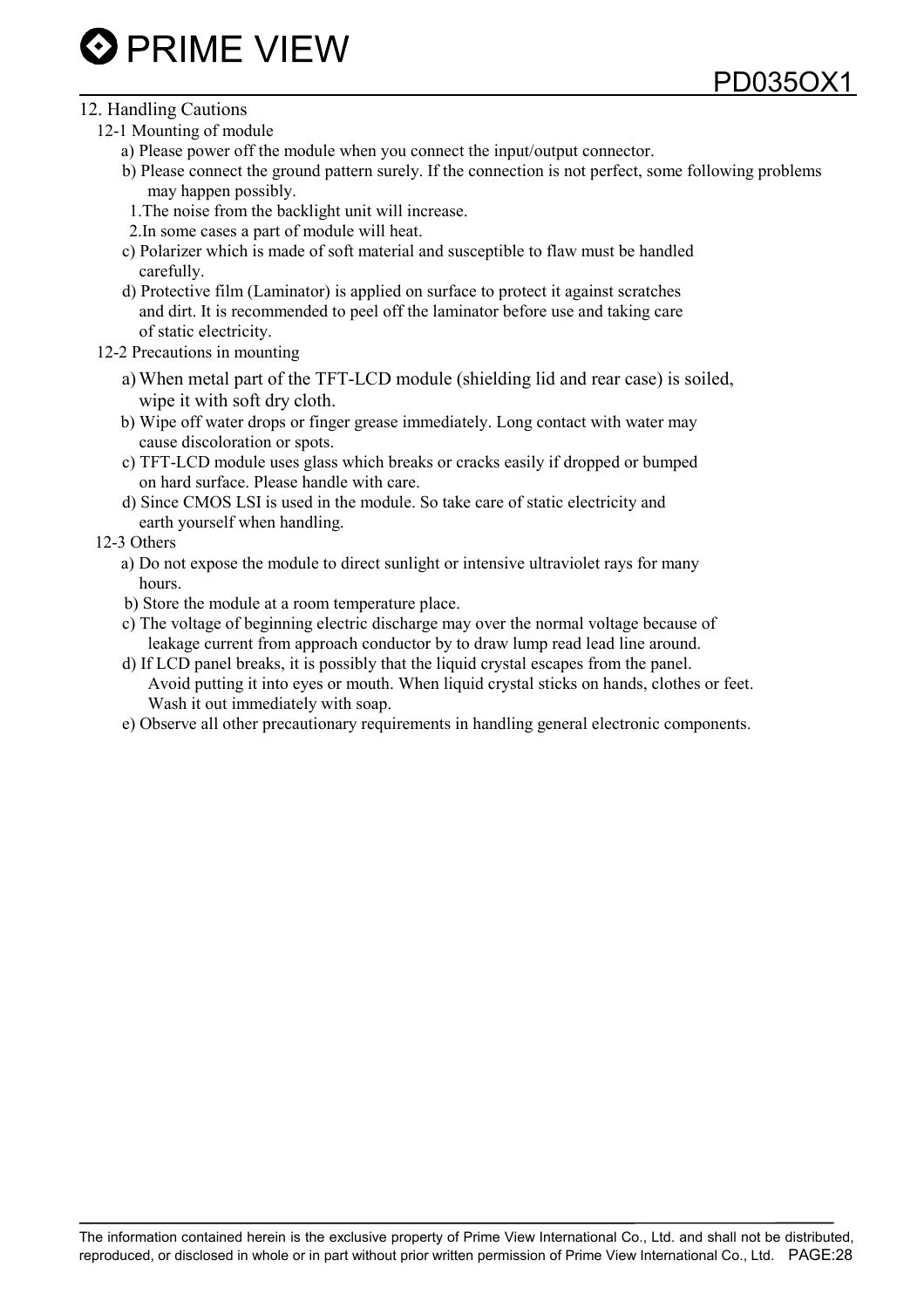### 13. Reliability Test

| No. | Test Item                                                 | <b>Condition</b><br><b>Test</b>                                        |  |  |  |
|-----|-----------------------------------------------------------|------------------------------------------------------------------------|--|--|--|
| 1   | <b>High Temperature Storage Test</b>                      | Ta = +70°C, 240 hrs                                                    |  |  |  |
| 2   | Low Temperature Storage Test                              | Ta = $-20^{\circ}$ C, 240 hrs                                          |  |  |  |
| 3   | Low Temperature Operation Test                            | $Ta = 0^{\circ}C$ , 240 hrs                                            |  |  |  |
| 4   | High Temperature & High Humidity<br><b>Operation Test</b> | Ta = +60°C, 90%RH, 240 hrs                                             |  |  |  |
|     | Thermal Cycling Test                                      | $-20^{\circ}$ C $\leftarrow$ $\rightarrow$ $+70^{\circ}$ C, 200 Cycles |  |  |  |
| 5   | (non-operating)                                           | $30 \text{ min}$<br>$30 \text{ min}$                                   |  |  |  |
| 6   |                                                           | Frequency : $10 \sim 55$ Hz                                            |  |  |  |
|     | Vibration test (non-operating)                            | Amplitude : 1mm, sweep time : 11 mins                                  |  |  |  |
|     |                                                           | Test period : 6 cycles for each direction of $X, Y, Z$                 |  |  |  |
| 7   | Shock Test(non-operating)                                 | 100G, 6ms, 3cycles for each direction of X, Y, Z                       |  |  |  |
| 8   | Electrostatic Discharge Test                              | 200pF, $0\Omega$                                                       |  |  |  |
|     |                                                           | Machine mode = $\pm 200V$                                              |  |  |  |
|     | (non-operating)                                           | 1 time / each terminal                                                 |  |  |  |

Ta: ambient temperature

Note : The protective film must be removed before temperature test.

### [Criteria]

Under the display quality test conditions with normal operation state, there should be no change which may affect practical display function.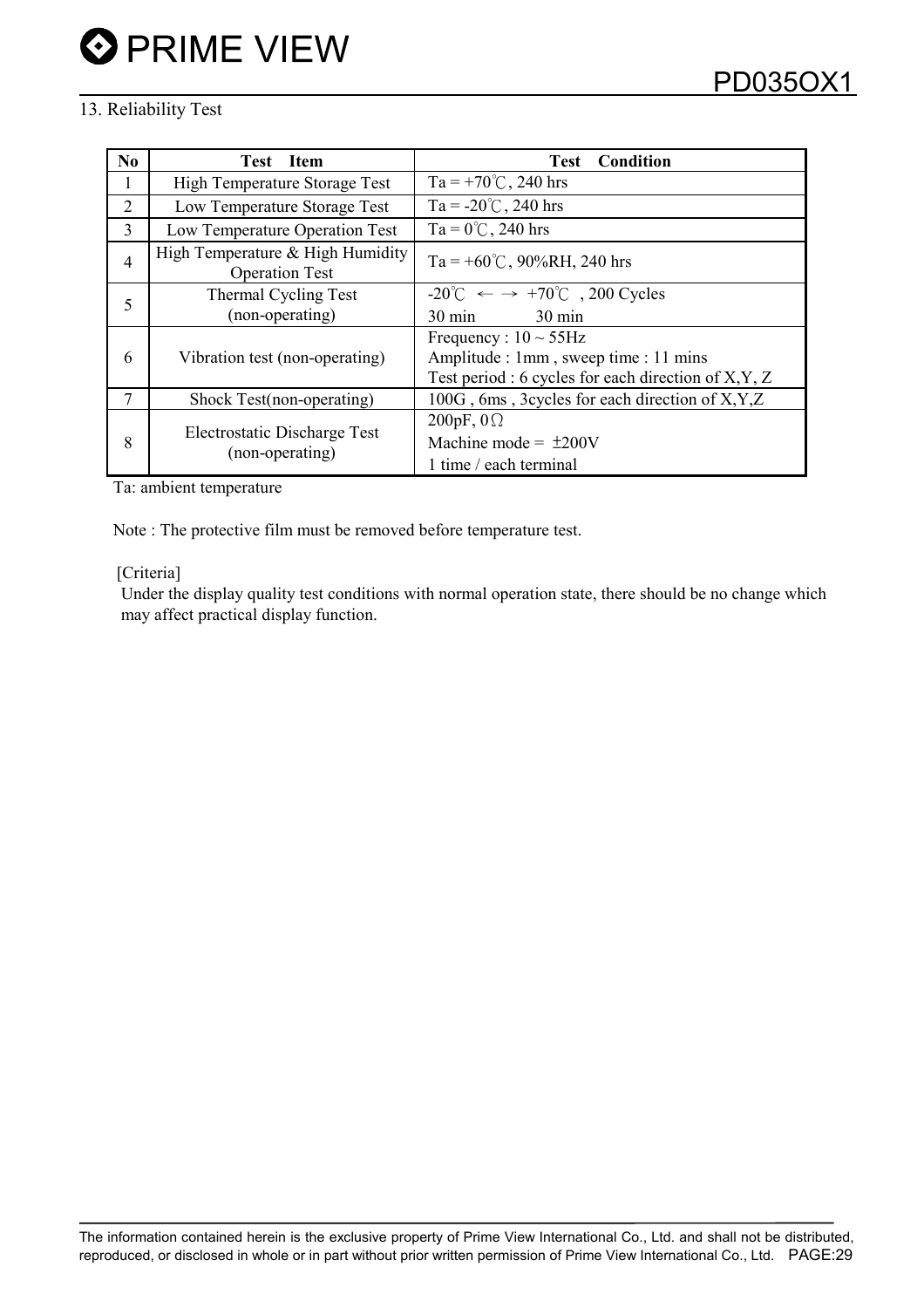### 14. Block Diagram

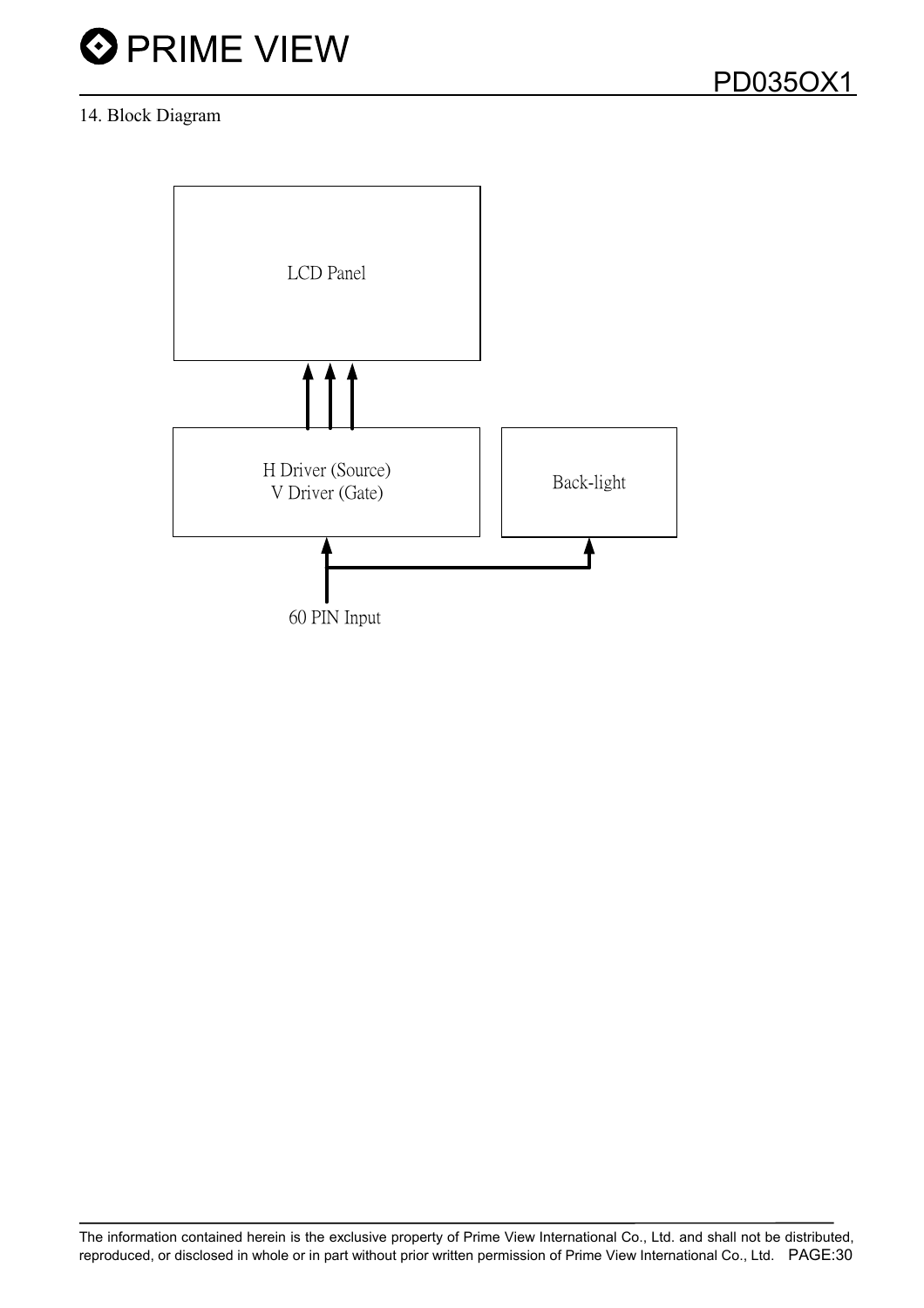### 15. Packing



PD035OX1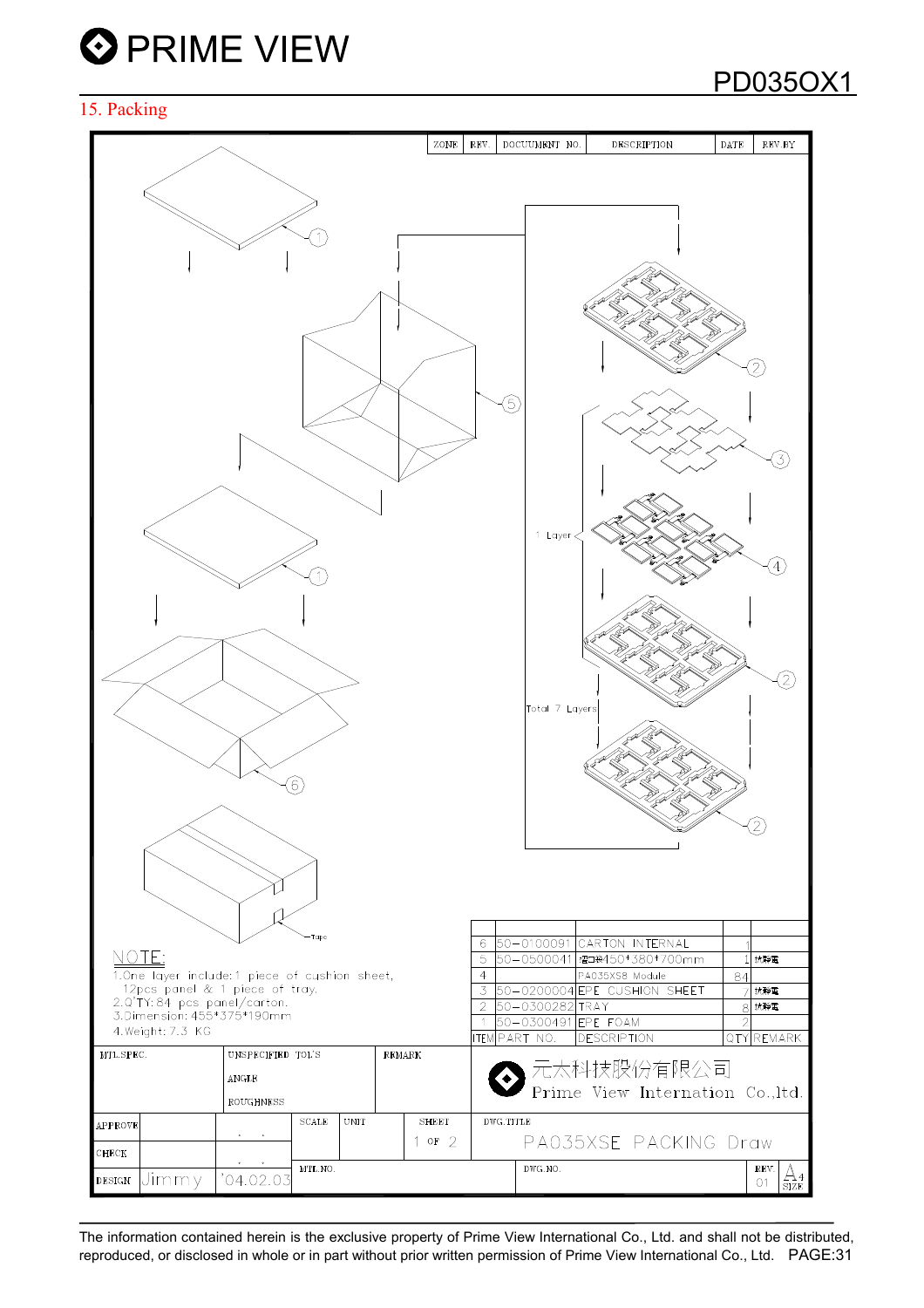

| $\mathbf{r}$ |                       |                                                                            |  |  |  |  |  |
|--------------|-----------------------|----------------------------------------------------------------------------|--|--|--|--|--|
| Rev.         | Date<br><b>Issued</b> | <b>Revised</b><br><b>Contents</b>                                          |  |  |  |  |  |
| $\vert$ 0.1  | Jan .03, 2005         | Preliminary                                                                |  |  |  |  |  |
| 0.2          |                       | Modify:                                                                    |  |  |  |  |  |
|              |                       | Page07: Note 5-2 VGH Typ. $= +15V$ .                                       |  |  |  |  |  |
|              |                       | Page16: Register R2 - bit D5, D4 change to reserved,                       |  |  |  |  |  |
|              | Feb.02, 2005          | Register R3 - bit D6, D5, D4 change to reserved.                           |  |  |  |  |  |
|              |                       | Page18: Absolute Max. ratings – storage and operation temperature.         |  |  |  |  |  |
|              |                       | Delete: Page21: 9.4.4 Output signal character for Digital/Analog RGB mode. |  |  |  |  |  |
| 0.3          |                       | Modify:                                                                    |  |  |  |  |  |
|              |                       | Page04: Mechanical Drawing of TFT-LCD Module                               |  |  |  |  |  |
|              | Apr. 15, 2005         | (FPC Outline Drawing)                                                      |  |  |  |  |  |
|              |                       | Add: Appendix (LED B/L driving reference circuit)                          |  |  |  |  |  |

## Revision History